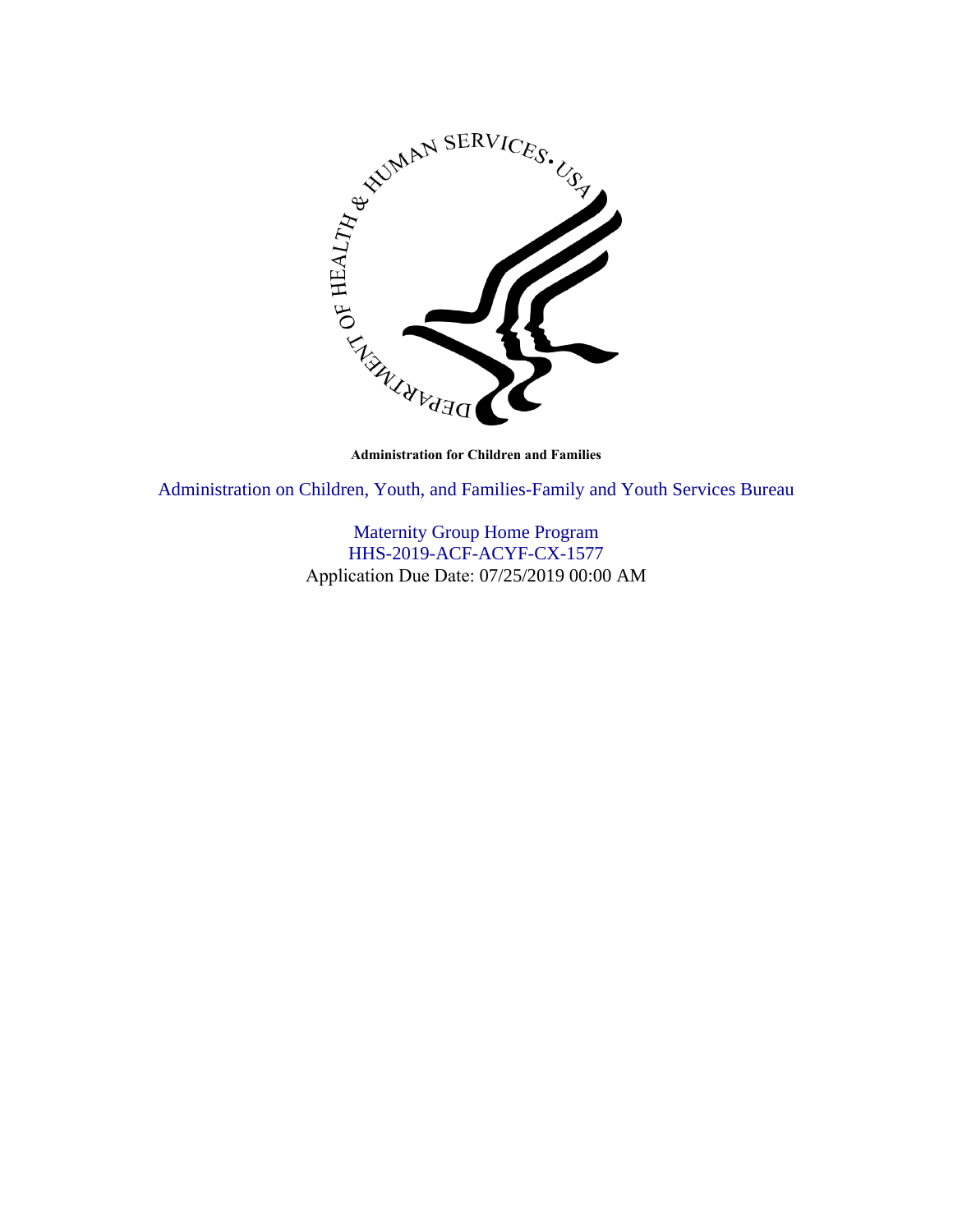# **Table of Contents**

| IV.3. Unique Entity Identifier and System for Award Management (SAM)36 |  |
|------------------------------------------------------------------------|--|
|                                                                        |  |
|                                                                        |  |
|                                                                        |  |
|                                                                        |  |
|                                                                        |  |
|                                                                        |  |
|                                                                        |  |
|                                                                        |  |
|                                                                        |  |
|                                                                        |  |
|                                                                        |  |
|                                                                        |  |
|                                                                        |  |
|                                                                        |  |
|                                                                        |  |
|                                                                        |  |
|                                                                        |  |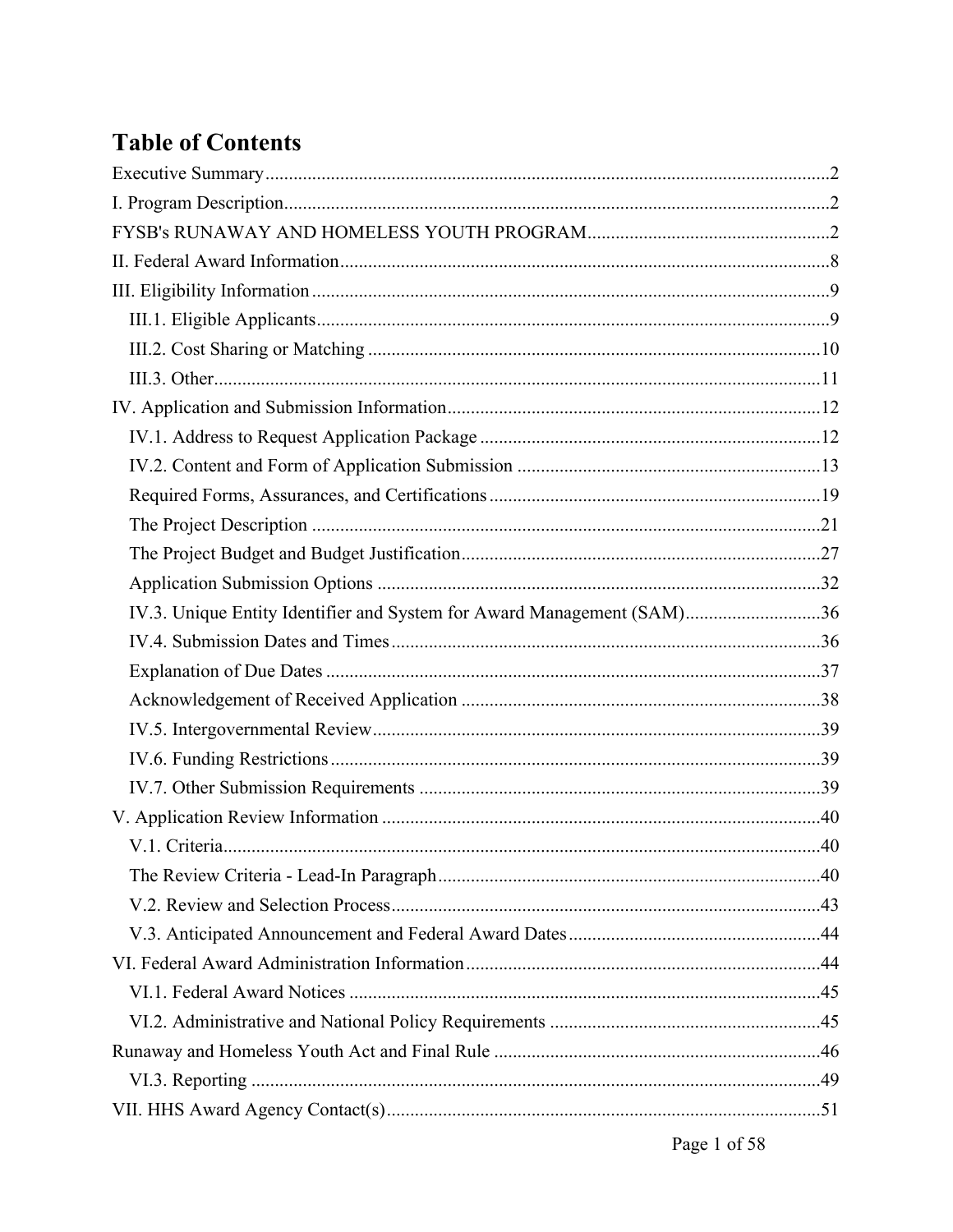## **Funding Opportunity Title:**

Maternity Group Home Program

**Announcement Type:** Initial **Funding Opportunity Number:** HHS-2019-ACF-ACYF-CX-1577

**Primary CFDA Number:** 93.550

**Due Date for Applications:** 07/25/2019 00:00 AM

#### <span id="page-2-0"></span>**Executive Summary**

#### **Notice:**

 **Applicants are strongly encouraged to read the entire funding opportunity announcement (FOA) carefully and observe the application formatting requirements listed in** *Section IV.2. Content and Form of Application Submission***. For more information on applying for grants, please visit "How to Apply for a Grant" on the ACF Grants & Funding Page at** [https://www.acf.hhs.gov/grants/howto.](http://www.acf.hhs.gov/grants/howto)

The Administration for Children and Families (ACF), Administration on Children, Youth and Families (ACYF), Family and Youth Services Bureau (FYSB) supports organizations and communities that work every day to put an end to youth homelessness, adolescent pregnancy, and domestic violence. FYSB works toward a future in which all of the nation's youth, individuals, and families - no matter what challenges they may face - can live healthy, productive, violence-free lives. The purpose of FYSB's Maternity Group Home (MGH) grant program is to provide safe, stable, and appropriate shelter for pregnant and/or parenting youth ages 16 to under 22 and their young families for 18 months and, under extenuating circumstances, up to 21 months who are experiencing homelessness.

### <span id="page-2-1"></span>**I. Program Description**

### **Statutory Authority**

Title III, part B, section 321 of the Runaway and Homeless Youth Act (34 U.S.C. 11221)

#### **Description**

### <span id="page-2-2"></span>**FYSB's RUNAWAY AND HOMELESS YOUTH PROGRAM**

ACF, through ACYF's FYSB, is committed to safety, permanency, well-being, and selfsufficiency for runaway and homeless youth and young adults who cannot live safely with a parent, legal guardian, or relative, and who have no other safe alternative living arrangement.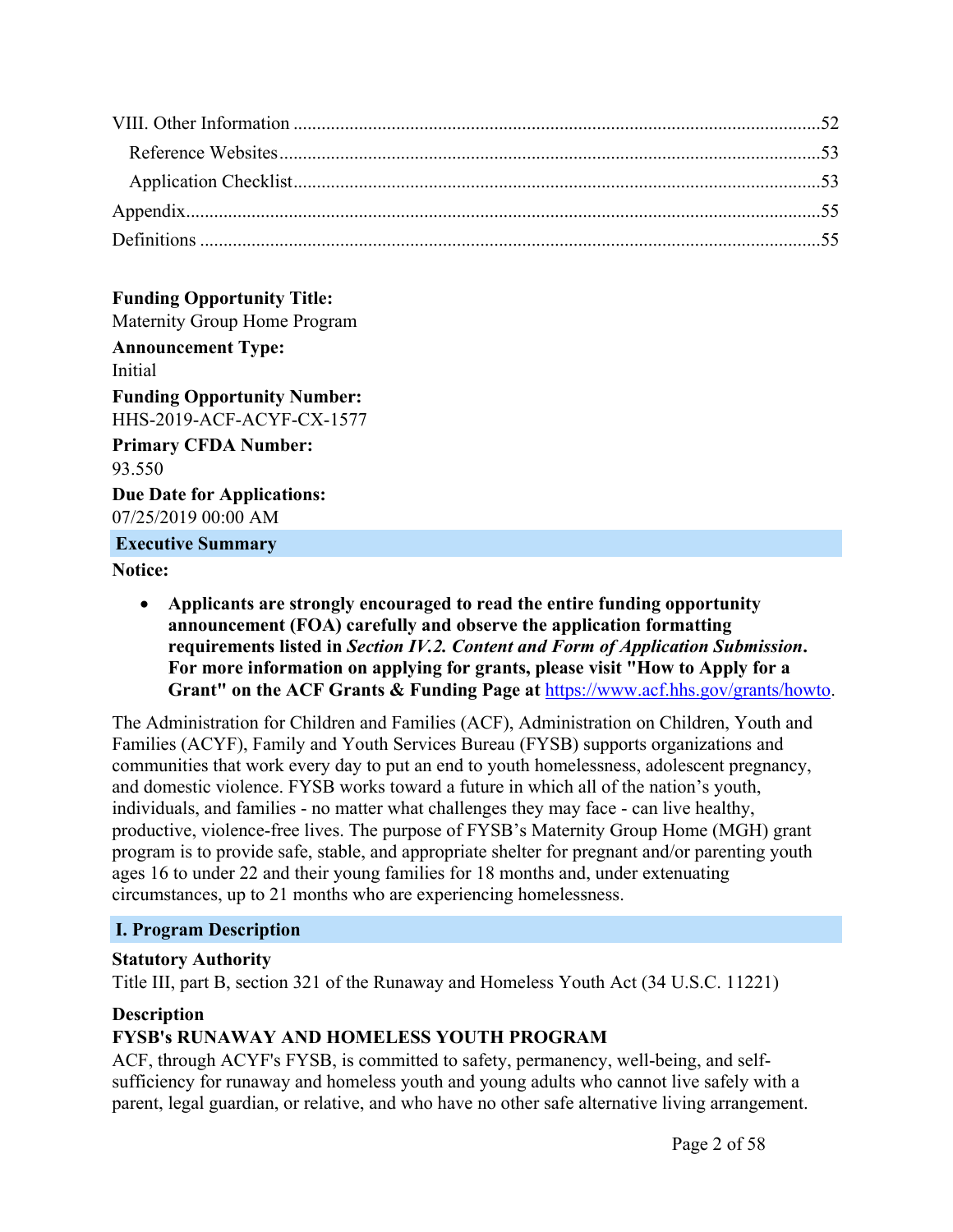FYSB's Runaway and Homeless Youth (RHY) Program promotes a strengths-based approach, which emphasizes youth's self-determination and strengths. The program provides a meaningful framework to consistently support youth in identifying strengths and learning to use those strengths towards personal growth, development, and success. This Positive Youth Development (PYD) framework is essential to ensure a young person has a sense of safety and structure, belonging and membership, self-worth and social contribution, independence and control over one's life, and closeness in interpersonal relationships. The RHY Program helps youth learn the necessary skills to develop plans for the future, to set goals and promotes increasing youth leadership capacity through intentional projects and activities.

FYSB continues to support projects to increase prevention and awareness of human trafficking (i.e., sex and labor) within RHY Programs. These ongoing efforts seek to minimize sexual exploitation and trafficking incidents among runaway and homeless youth, equip programs with the necessary tools to prevent these incidents, and identify youth who are victims of trafficking or at-risk of becoming victims.

### **PROJECT BACKGROUND**

In a 12-month period, estimates of homelessness among youth in the United States indicate that approximately one in 10 young adults ages 18 to 25, and at least one in 30 adolescent minors ages 13 to 17, endures some form of homelessness. Further, it has been reported that unmarried parenting youth had a 200 percent higher risk of homelessness. [1] Pregnant and parenting youth experiencing homelessness not only need basic necessities like food and shelter for their young families, but also must learn to be effective and affectionate parents.

Today, FYSB funds the Maternity Group Home (MGH) Program as part of the Transitional Living Program (TLP), under the provisions of the Reconnecting Homeless Youth Act of 2008 (Public Law 110-378).

Pursuant to section 322(a) of the Runaway and Homeless Youth Act (RHYA), projects must "...establish, strengthen, or fund a transitional living youth project for homeless youth," and "…develop an adequate plan to ensure proper referral of homeless youth to social service, law enforcement, educational (including post-secondary education) and vocational training (including services and programs for youth available under the Workforce Investment Act of 1998 (or most recently, the Workforce Innovation and Opportunity Act, Pub. L 113-128)), and welfare (including programs under the Personal Responsibility and Work Opportunity Reconciliation Act of 1996), legal service, and health care programs. The projects are required to help integrate and coordinate such services for youths."

Grantees providing maternity-related care services, pursuant to section 1351.25 of the RHY Rule, must provide the opportunity to develop parenting skills, child-care, child development education, and health and nutrition services.

Pursuant to section 302(3) of the RHYA, "Congress finds that services to such young people should be developed and provided using a positive youth development approach…"

### **PROJECT GOAL AND VISION**

*Goal*: The primary goal of the MGH is to promote long-term, economic independence to ensure the well-being of youth and young families, and preventing intergenerational poverty by strengthening their family.

*Vision*: Successfully transition pregnant and parenting youth who are experiencing homelessness into adulthood through the promotion of self-sufficient living and the prevention of long-term dependency on social services.

### *Performance Standards*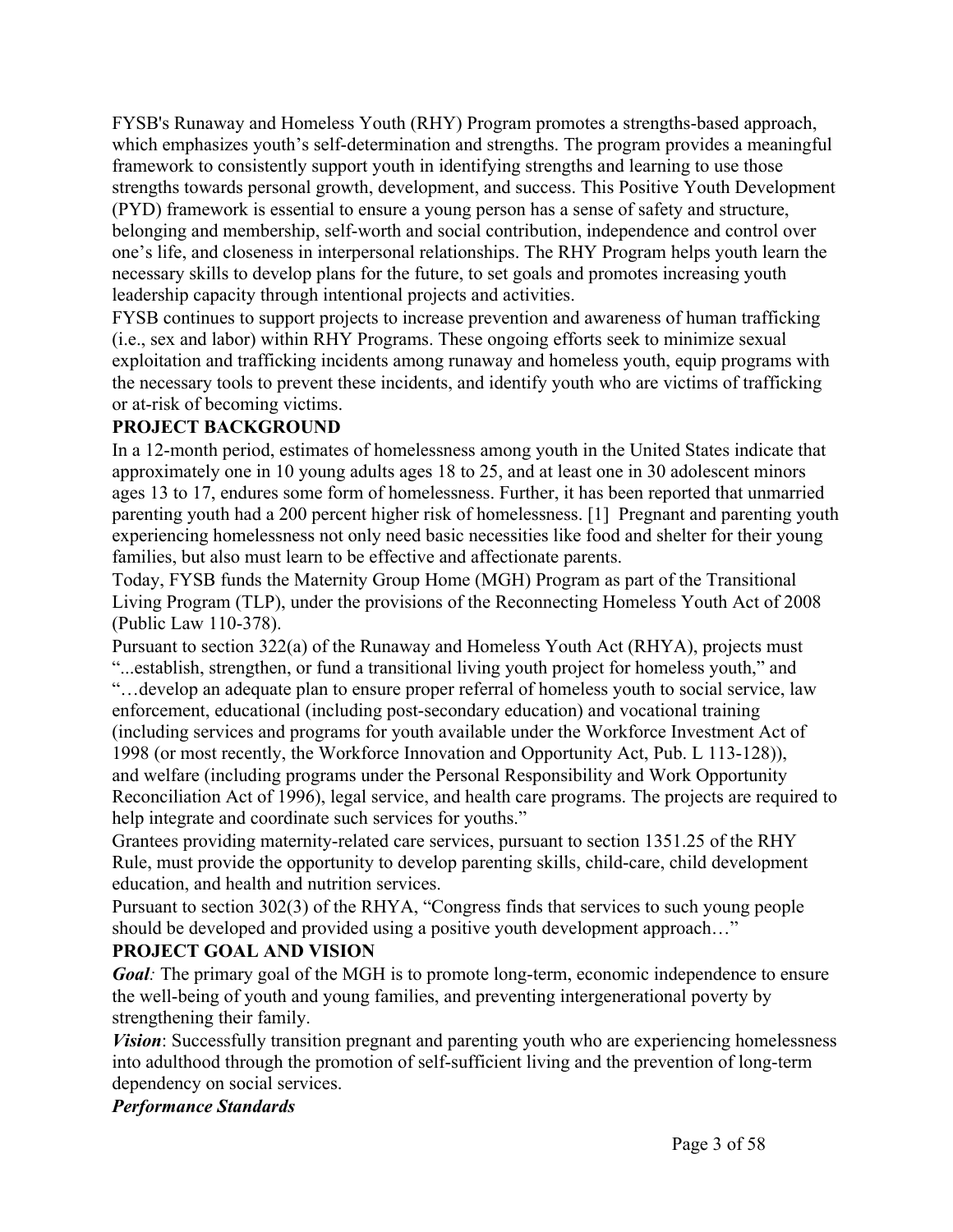The RHY Rule establishes RHY Program Performance Standards as measures of successful outcomes for youth. The Performance Standards are used to monitor project performance in achieving the purposes of the RHYA.

The RHY Rule requires MGH grantees to collect data that demonstrate their ability to meet the Performance Standards described in section 1351.31. Specifically, MGH projects are responsible for consistently enhancing short-term outcomes for youth in four core outcome areas: 1) social and emotional well-being; 2) permanent connections; 3) education or employment; and 4) safe and stable housing.

Through the provision of shelter and services, indicators of improvements include, but are not limited to:

**1. Social and Emotional Well-Being:** Pregnant and/or parenting youth will connect to system of trauma-informed care providers to promote positive and healthy messages for youth and their children who are experiencing homelessness, and MGH recipients will assist youth with improved physical, dental, and mental health for themselves and their young families.

**2. Permanent Connections:** Pregnant and/or parenting youth will experience positive ongoing attachments to families, communities, schools, and other social networks. In addition, pregnant and/or parenting youth will have developed healthy family engagement strategies and co-parenting skills.

**3. Education or Employment:** Youth or pregnant and parenting youth will connect to schools, including post-secondary education or vocational training programs, and demonstrate improvement in interviewing skills, job attainment skills, and employment. They will also connect with Head Start, and other community resources which promote early childhood development and learning, as well as wrap around child-care services to ensure stable employment.

**4. Safe and Stable Housing:** Pregnant and/or parenting youth and their young families will transition to safe and stable housing that appropriately matches their level of need after leaving a MGH.

### **PROJECT REQUIREMENTS**

#### *All MGH projects MUST provide shelter AND supportive services. Choosing one or the other is not optional.*

### *Safe, stable, and appropriate shelter*

MGH Projects must provide safe and stable housing (i.e., host homes, supervised apartments, group homes, and/or shelter) throughout a continuous period not to exceed 540 days. In exceptional circumstances, housing may continue to 635 days. A young person who has not reached 18 years of age on the last day of the 635-day period may, in exceptional circumstances and if otherwise qualified for the program, remain in the program until their 18th birthday. MGH Projects will have an agreement and/or linkage with an age-appropriate and family friendly, emergency shelter in circumstances when there are no current MGH openings. MGH Projects will provide direct, on-site supervision at each shelter facility that is not a family host home. Shelter facilities will have a ratio of staff to youth that is sufficient to ensure all pregnant and/or parenting homeless youth and their dependent children receive adequate supervision and services. The shelter facility will have the capacity to accommodate a minimum of four and not more than 20 individuals (excluding staff). Shelter staff will be trained to interact with youth victims of trafficking or other similar traumatic experiences. Transportation to the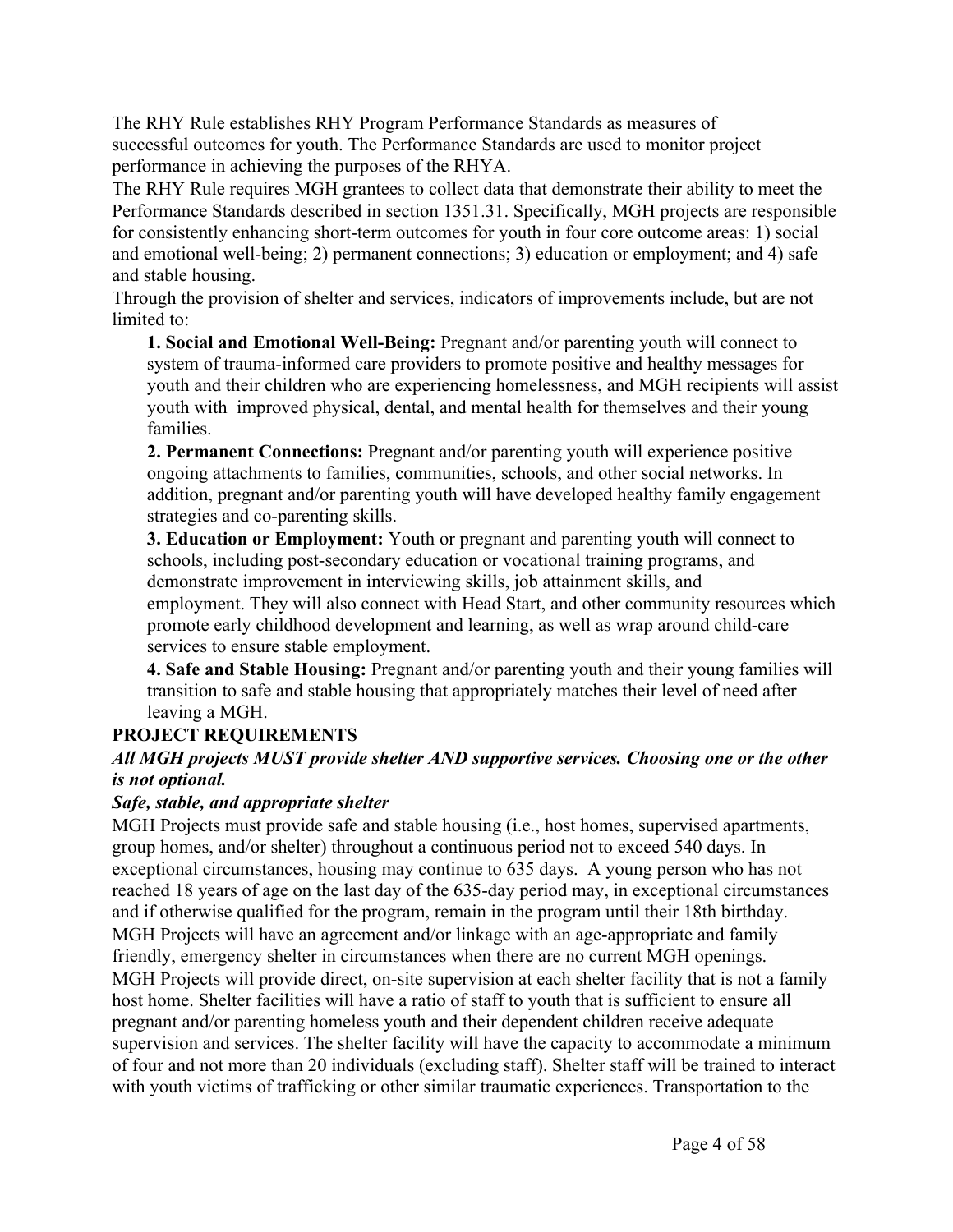shelter should be available, as needed, and barriers to entry should be low enough that it is easily accessible by youth.

Each youth and the infant/child will have a bed of its own. In addition, the facility will ensure accommodations that will limit the risk of injuries associated with falling, burning, electrical hazards, and have safe bath and tub space.

Finally, each MGH Project must ensure youth have safe and appropriate exits when leaving the program.

### *Comprehensive pregnant and/or parenting youth-centered services model*

**Social and emotional well-being and strength-based approach***:* The MGH Projects use a trauma-informed approach, which involves understanding and responding to the symptoms of chronic, interpersonal trauma and traumatic stress, as well as the behavioral consequences of trauma. MGHs also utilize a PYD approach that includes healthy messages, safe and structured places, adult role models, skills development, and opportunities to serve others. In addition, MGH programs will work with parenting youth to ensure their children are treated with traumainformed care to reduce intergenerational trauma and adverse childhood experiences. In *addition to standard TLP comprehensive services, MGH Projects must provide the following:*

- **Record Keeping and Case Management for Infant/Toddler:** MGH Projects must create a separate file for the young person's infant or child. At a minimum, information contained in the file should include record of well-care visits, sensory and developmental screenings and assessments.
- **Child-Care Plan**: A project's child-care plan links youth to safe, affordable, and accessible child-care and early childhood development services so that the youth can complete education and employment goals. This should also include procedures for childcare referral and other early childhood development linkages such as Early Intervention strategies for child(ren) with suspected or identified delays or disabilities.
- **Parenting Skills:** MGH Projects must promote positive, parenting practices; opportunities for families to engage in activities that promote positive, parent-child bonding and other interactions; and support to address parenting challenges and barriers. In addition, father engagement and responsible fatherhood strategies should be used, when appropriate, including instances of co-parenting.
- **Child Development***:* Child development is typically defined as a normal progression by which children change as they grow older by acquiring and refining knowledge, behaviors, and skills. Child development generally involves observing/assessing five specific areas: motor/physical, cognitive, social/emotional, communication/language, and self-help/adaptive.
- **Family Budgeting***:* Credit counseling, household budgeting, banking, and home ownership.
- **Health and Nutrition***:* MGH Projects must ensure youth receive consistent pre-natal care, infants receive well-baby exams and immunizations, and data are reported. In addition, they must receive instruction in understanding healthy diets, meal planning, and grocery shopping.
- **Parenting curricula**: MGH Projects will utilize an evidence-based parenting curricula and materials to assist in improving parent and child outcomes; to ensure that young parents and child(ren) are safe and thriving and are forming positive parental child attachments; to support parents as lifelong-learners and educators; to develop advocacy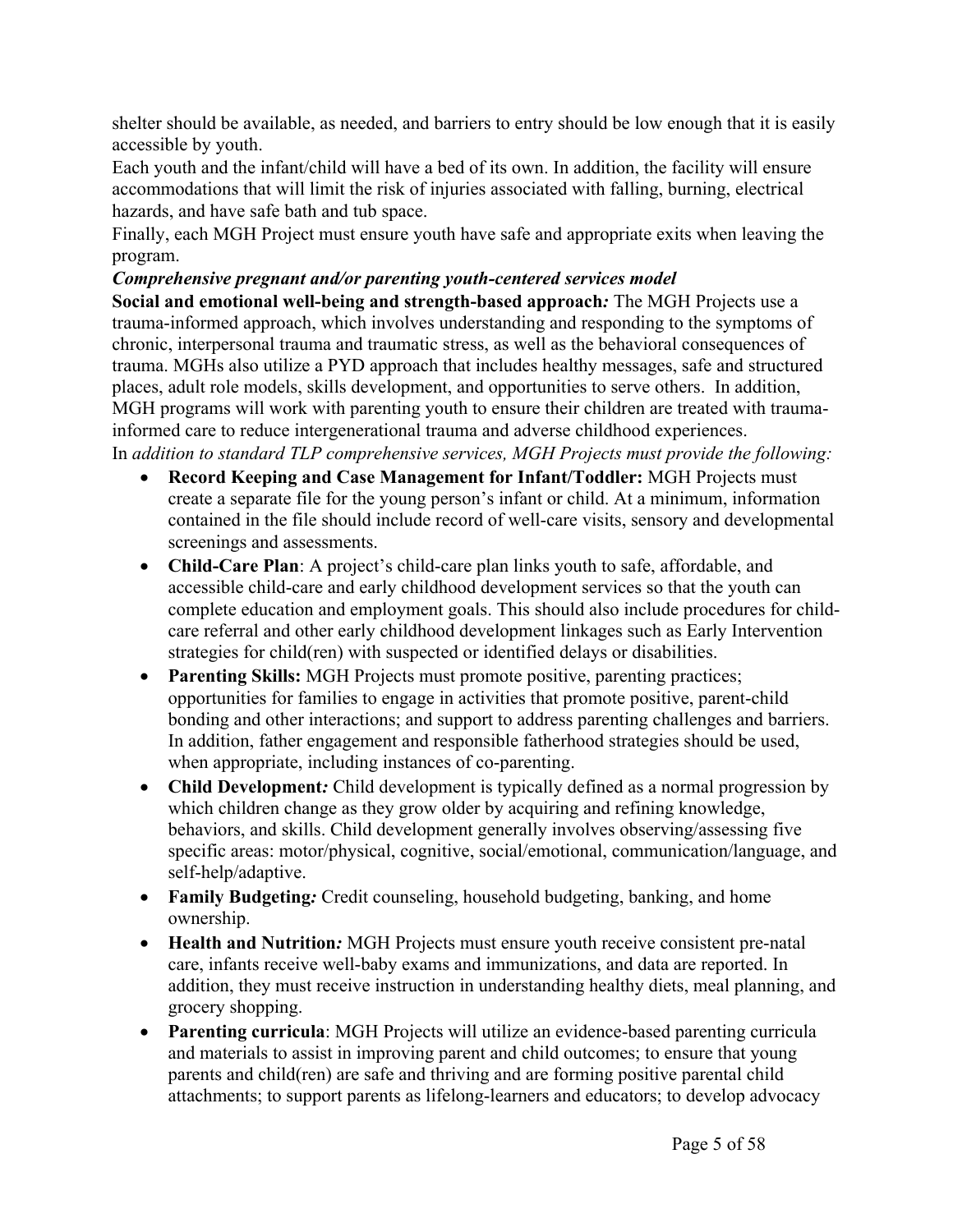and leadership skills, and to help them become contributing members in the communities in which they reside (Head Start Parent, Family, and Community Engagement Framework - [https://eclkc.ohs.acf.hhs.gov/school-readiness/article/pfce-interactive](https://eclkc.ohs.acf.hhs.gov/school-readiness/article/pfce-interactive-framework)[framework\)](https://eclkc.ohs.acf.hhs.gov/school-readiness/article/pfce-interactive-framework).

**Outreach Plan:** MGH Projects will actively find pregnant and/or parenting runaway, homeless, street youth, or youth at-risk of becoming runaway or homeless. This includes youth who might not use RHY program services because they lack awareness or active avoidance. Projects will provide information to them about services and benefits, and encourage the use of appropriate services.

**Gateway Services:** When necessary and appropriate to facilitate the delivery of required MGH shelter and services, projects must provide food, drink, clothing, items suitable for an infant or toddler, hygiene supplies, and personal safety information (e.g., national youth hotlines, local hotlines) to promote a safe and healthy environment. Simultaneously, workers must build trust with youth to aid them in achieving success in the program.

**Intake Screening Tools**: MGH Projects will implement standardized methods to assess eligibility and the services required to meet the immediate needs of the client and their young family, such as physical health, potential victimization (e.g., sex trafficking, labor trafficking, commercial sexual exploitation, sexual assault), behavioral health, connection to family, safety, access to resources, issues of neglect or abuse and other risk and protective factors affecting well-being and sustainable living that will guide identification, assistance, and referral for delivery of appropriate services (e.g., coordinated entry). Any screening tools used must identify the unique needs of runaway and homeless youth and their young families.

**Assessment Tools**: MGH Projects will complete periodic ongoing assessment to ensure interventions are meeting a youth's needs, particularly if a youth remains homeless for a long period of time. In addition, MGH providers will complete a thorough assessment of pregnant and parenting youth and children in care within 30 days of intake. In addition, MGH programs will assess the health and wellness of the children of parenting youth.

**Continuum Service Linkages**: Projects must coordinate with other resources such as government, non-profits, other outreach teams, and service providers, to ensure the ability to serve the runaway and homeless youth population.

**Case Management:** MGH Projects will identify and assess the needs of the client and, as appropriate, arrange, coordinate, monitor, evaluate, and advocate for a package of services to meet the specific needs of the client and young families. (45 CFR § 1351.1) The following list includes specific programmatic requirements for case management planning for youth and MGH Projects:

- **Individualized Service or Treatment Plan:** MGH Projects will develop, with every youth receiving services, a written service or treatment plan based on the youth's goals that includes evidence-informed strategies to assist with the trajectory of achieving sustainable living with their children.
- **Service Coordination Plan:** MGH Projects must work with other providers to provide wrap around services and a coordinated continuum of care. Projects must have a suitable referral plan based on an assessment of youth needs to ensure appropriate system of care services are accessible. A list of the system of care services may include social services; law enforcement; educational services; vocational training; welfare; legal services; antitrafficking agencies; health care programs (for pregnant/parenting youth and child), including health insurance options; affordable childcare; and/or child education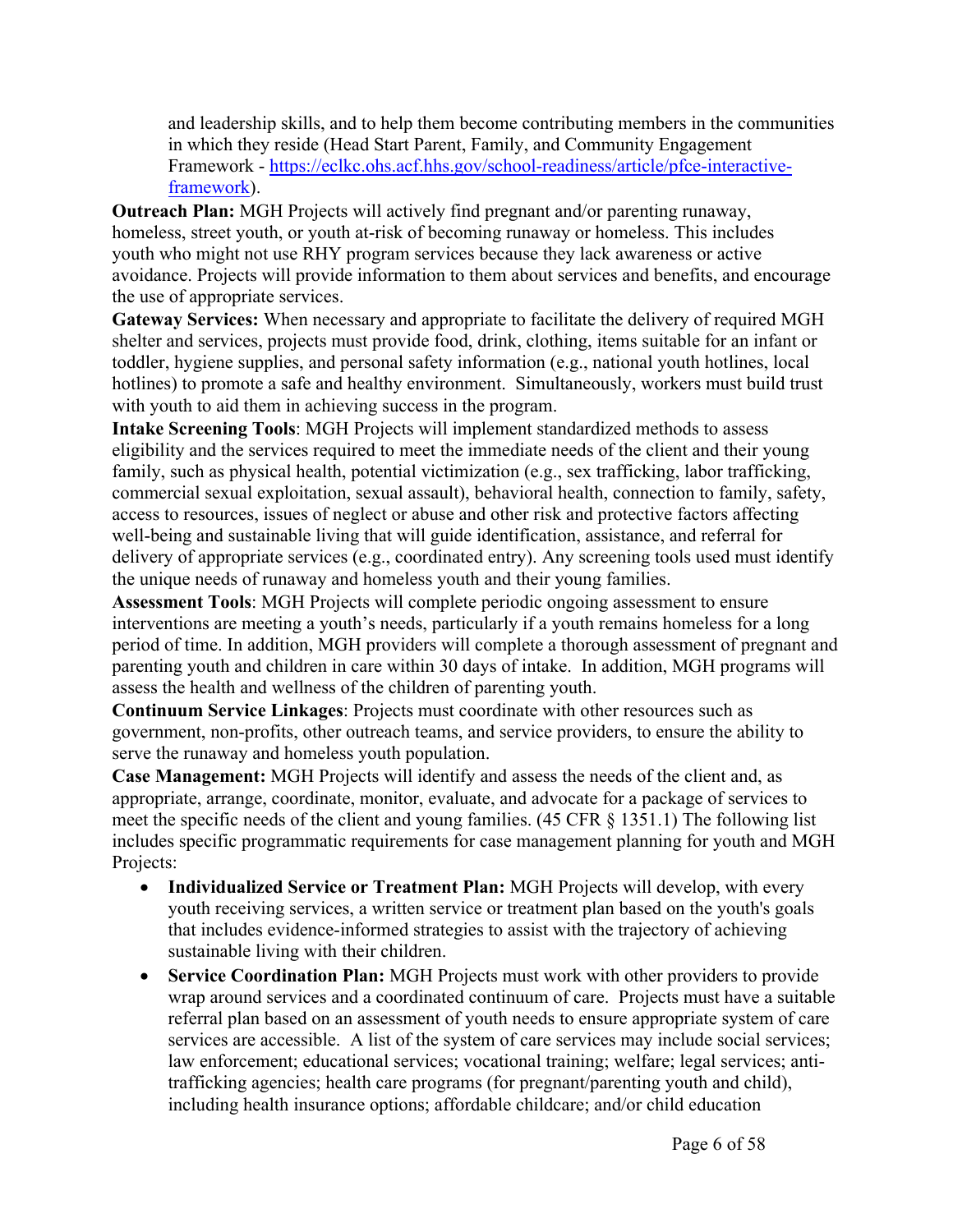programs. In addition, projects will take steps to ensure that youth who are under the legal jurisdiction of the juvenile justice or child welfare systems receive services from those systems until such time as they are released from the jurisdiction of those systems.

Referrals should also include Supplemental Nutrition Assistance Program (SNAP); Temporary Assistance for Needy Families (TANF); Child Care; Head Start; Women, Infants, and Children (WIC); and other related family/child support services. Pursuant to section 1351.23(b) of the RHY Rule, RHY projects will inform the National Runaway Safeline, the RHY Program's National Communication System, about resources and how to connect youth in need with those resources.

**Transitional Living Plan:** MGH Projects will provide every youth a written transitional living plan that meets their level of need for a safe and stable living environment after program exit. This should ensure the youth has access to important documents and paperwork (e.g., birth certificate, social security card, driver's license or state identification card, medical records, credit reports).

**Aftercare Planning:** Projects will plan to provide additional services for at least three (3) months beyond the period of residential stay that offer continuous and supportive follow-up to youth and their family that was served by the program. A young family's aftercare plan must be provided to the youth in exit counseling or before, and must outline what services were provided. It will also include appropriate referrals for needed health care services, including referrals and counseling on insurance coverage through family health care insurance plans or to agencies that assist in enrolling persons in Medicaid or other publicly available insurance plans. The young family's aftercare plan should track the youth's housing status, educational services, and the rate of participation and completion of the services in the plan beyond three (3) months, if services are still provided.

The aftercare plan includes, but is not limited to:

- Contact with youth who leave the program in order to ensure the ongoing safety of their young family and access to services;
- Assist youth in overcoming barriers that may interfere with the achievement of their goals;
- Provide proactive and reactive strategies to encourage retention in education, employment, housing, and other key areas;
- Provide supportive services to assist in advancement to better jobs or postsecondary education and training; and
- Help youth find solutions for employment, education, housing, and personal issues.

#### *Sustainability Plan*

Successful MGH Projects plan for project sustainability from the beginning of the project design and revisit and revise the plan throughout the life of the project. These plans include:

- *Sustainability* through diversification of funding to continue services in the event of a loss of FYSB funding, as well as plans to address staff retention, and staff turnover;
- *Accountability* in meeting FYSB's four core outcome areas and performance standards; and
- *Collaboration* through building meaningful partnerships with other service agencies in the community and becoming co-laborers in the field.

#### **Subawards**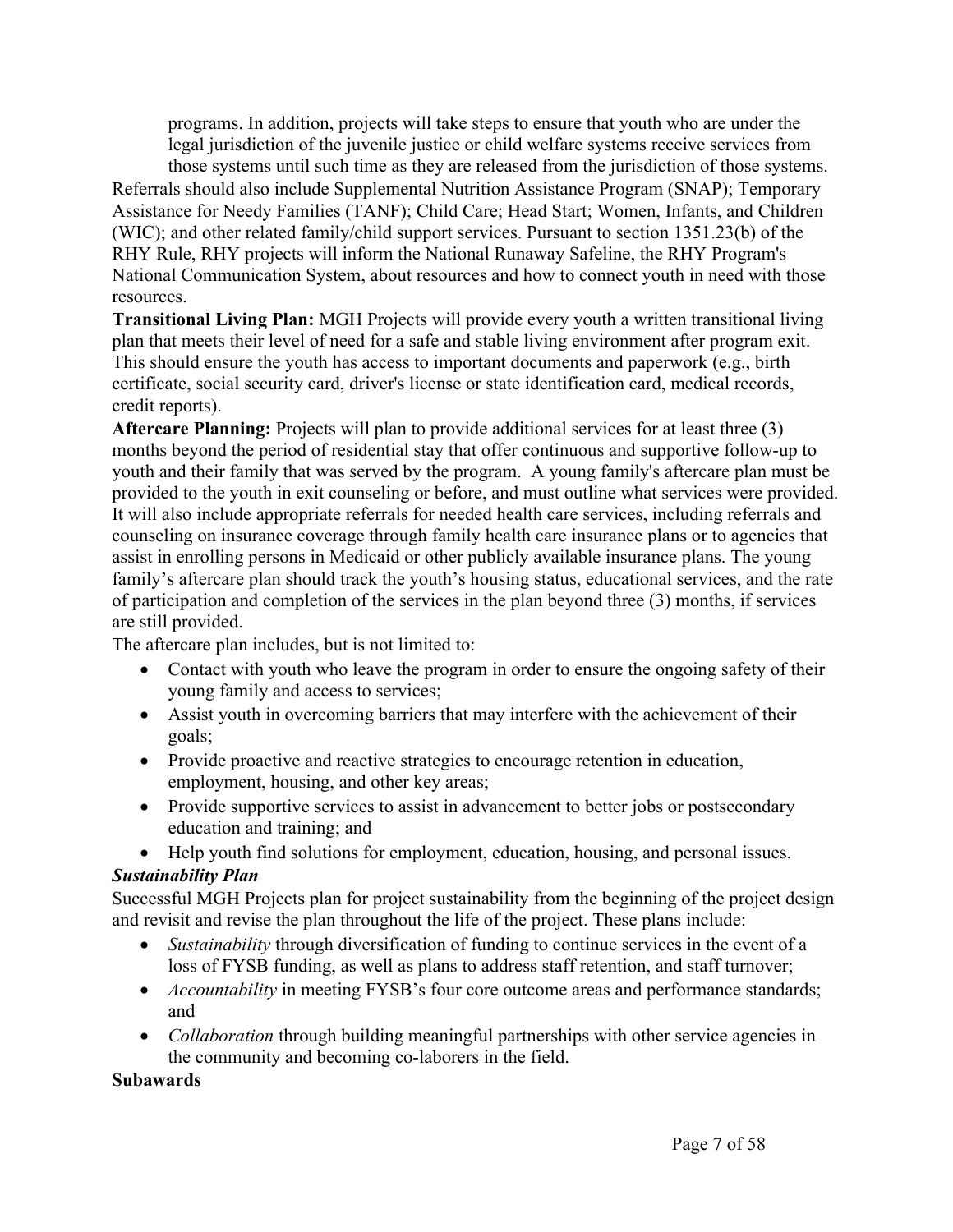Subrecipients must meet the eligibility requirements in *Section III.1. Eligible Applicants*. Additionally, all subrecipients must obtain a DUNS number if they do not have one already and they must have an active registration with System for Award Management (SAM). See *Section IV.3 Unique Entity Identify and System for Award Management (SAM)*.

The recipient must serve as the lead entity responsible for coordinating the delivery of all required services. The recipient must have a process for selecting subrecipients and an assessment of any potential financial or programmatic risks associated with entering into a programmatic and financial relationship with the identified subrecipient(s).

Grant recipients may elect to subaward a portion of funds (not more than 75 percent of the total award amount) to eligible organizations for the purpose of carrying out the Project Requirements.

Grant recipients are responsible for ensuring all RHY Program requirements specified in the RHYA and RHY Rule, as well as the specific Project Requirements stated in this FOA, are fully implemented. It is also the responsibility of the recipient to implement oversight and performance monitoring procedures to ensure subrecipient(s) compliance and performance with all applicable RHY Program and Project Requirements. Recipients of an award who subaward must, at a minimum, abide by 45 CFR 75.351-.353.

Recipients of an award under this FOA will be legally accountable to ACF for performance of the project or program. See *Section V.2 Review and Selection Process.*

Other conditions related to the recipient/subrecipient relationship include:

- Recipients may be required to report under the Federal Financial Accountability and Transparency Act (FFATA).
- All Funding Restrictions that apply to the recipient will apply to the subrecipient. See *Section IV.6 Funding Restrictions*.
- If recipients have not secured subrecipients by the time of the award, they must do so within 90 days from the start of the project, unless specified otherwise, and must notify ACF when the subrecipients are known.

#### *References*

[1] Morton, M.H., Dworsky, A., & Samuels, G.M. (2017). *Missed opportunities: Youth homelessness in America*. National estimates. Chicago, IL: Chapin Hall at the University of Chicago.

### <span id="page-8-0"></span>**II. Federal Award Information**

**Funding Instrument Type:** G (Grant) **Estimated Total Funding:** \$4,500,000 **Expected Number of Awards:** 18 **Award Ceiling:** \$250,000 Per Budget Period **Award Floor:**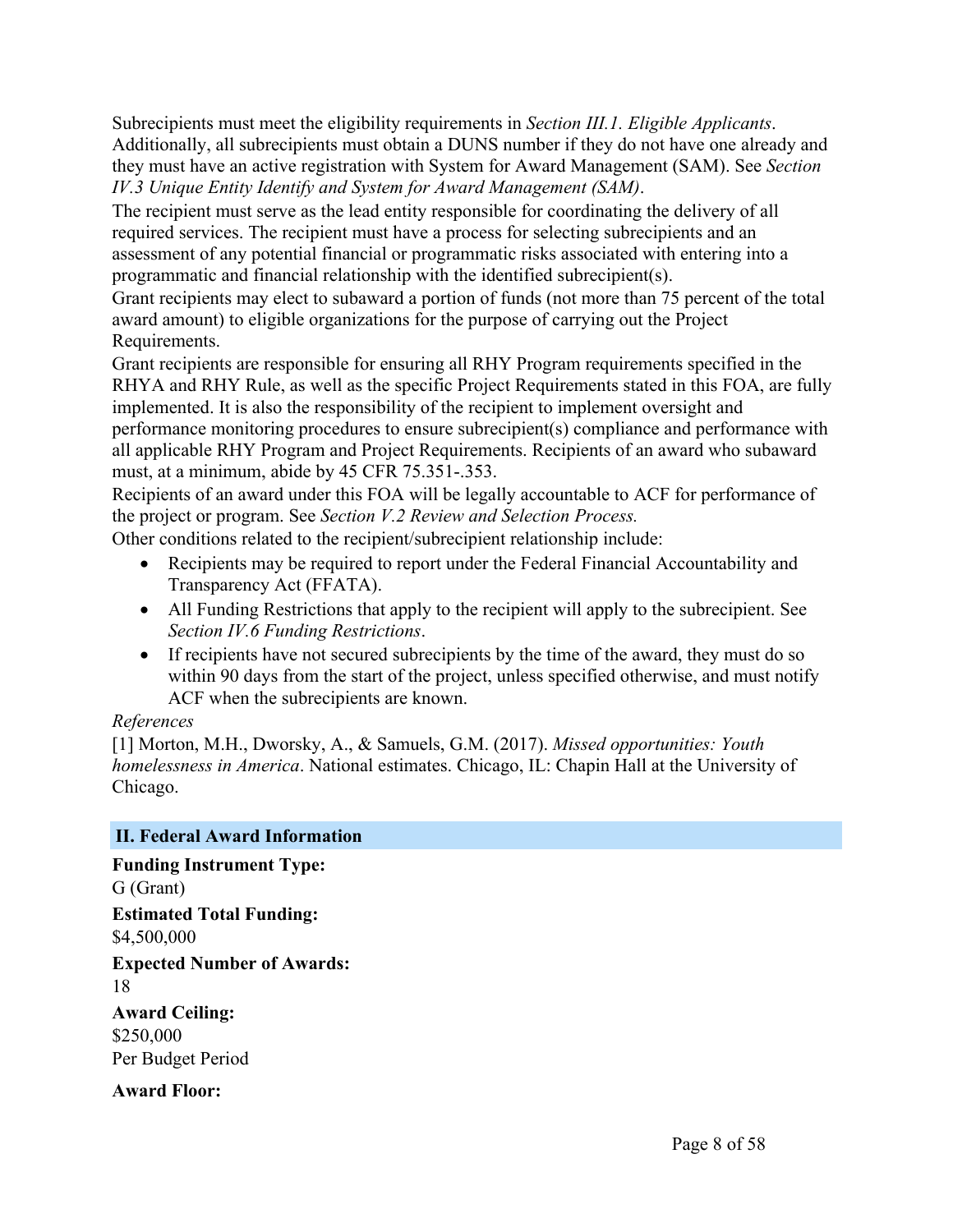\$100,000 Per Budget Period

**Average Projected Award Amount:** \$175,000 Per Budget Period

**Anticipated Project Start Date:** 09/30/2019

**Length of Project Periods:** 36-month project period with three 12-month budget periods

### **Additional Information on Project Periods and Explanation of 'Other'**

#### **Additional Information on Awards:**

**Awards made under this announcement are subject to the availability of federal funds.**

Applications requesting an award amount that exceeds the *Award Ceiling* per budget period, or per project period, as stated in this section*,* will be disqualified from competitive review and from funding under this announcement. This disqualification applies only to the *Award Ceiling* listed for the first 12-month budget period for projects with multiple budget periods. If the project and budget period are the same, the disqualification applies to the *Award Ceiling* listed for the project period. Please see *Section III.3. Other, Application Disqualification Factors.*

**Note:** For those programs that require matching or cost sharing, recipients will be held accountable for projected commitments of non-federal resources in their application budgets and budget justifications by budget period or by project period for fully funded awards, even if the projected commitment exceeds the required amount of match or cost share. **A recipient's failure to provide the required matching amount may result in the disallowance of federal funds.** For more information on these requirements, see *Section III.2. Cost Sharing or Matching.*

#### **Continuation of Project**

An initial grant award will be for a 12-month budget period. The award of continuation grants beyond the initial 12-month budget period will be subject to the availability of funds, satisfactory progress on the part of the grantee, and a determination that the continued funding would be in the best interest of the federal government.

Please see Section IV.6 *Funding Restrictions* for limitations on the use of federal funds awarded under this announcement.

#### **Description of ACF's Anticipated Substantial Involvement Under the Cooperative Agreement Award**

### <span id="page-9-0"></span>**III. Eligibility Information**

### <span id="page-9-1"></span>**III.1. Eligible Applicants**

The Secretary is authorized to make grants and to provide technical assistance to public and non-profit private entities and coordinated networks of such entities to establish and operate transitional living youth projects for homeless youth. For-profit organizations are not eligible. Private institutions of higher education must be non-profit entities.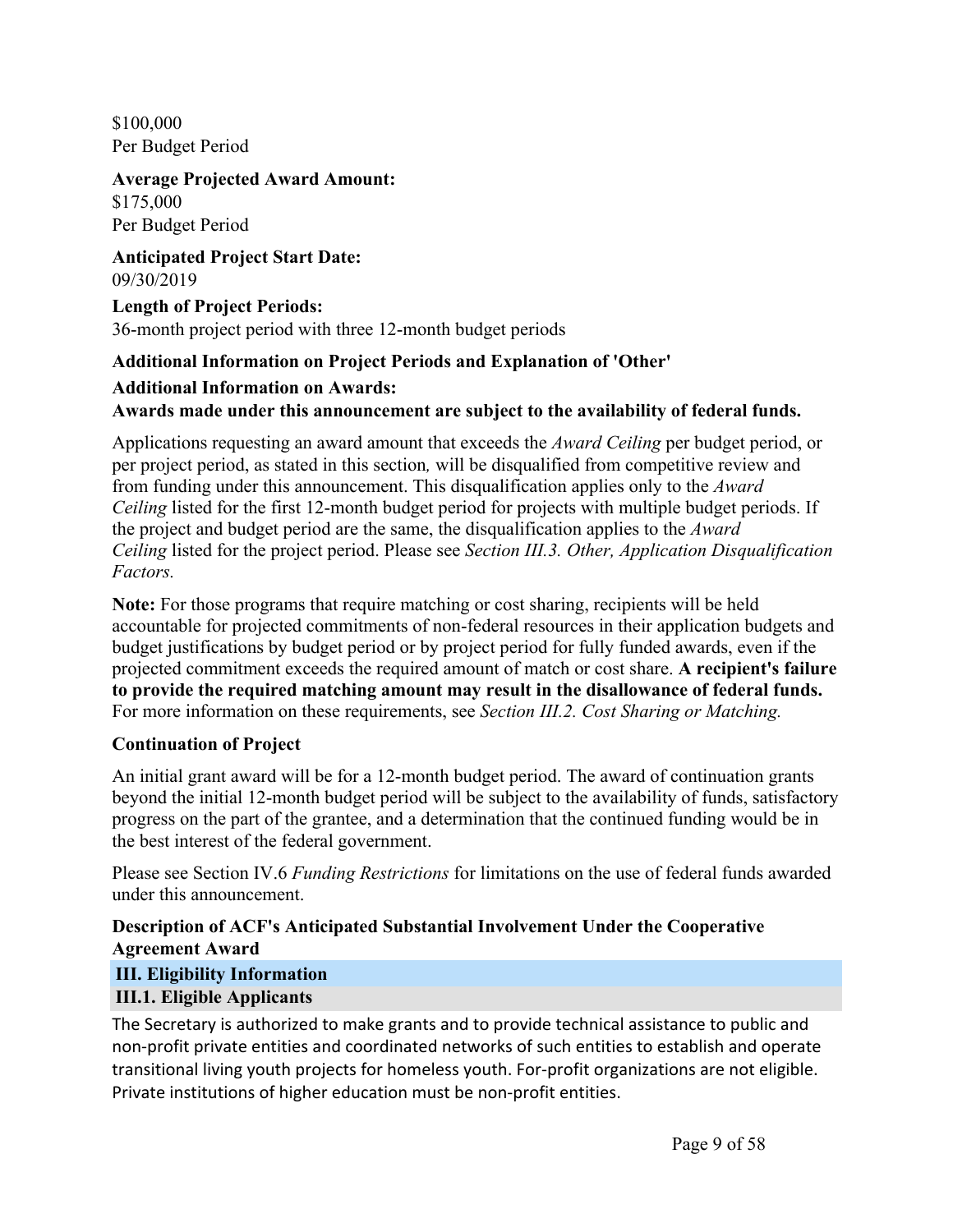In selecting eligible applicants to receive grants under this FOA, priority will be given to applicants who have experience in providing shelter and services youth experiencing homelessness and their young families as required by the Runaway and Homeless Youth Act.

Applications from individuals (including sole proprietorships) and foreign entities are not eligible and will be disqualified from competitive review and from funding under this announcement. See *Section III.3. Other, Application Disqualification Factors.*

Faith-based and community organizations that meet the eligibility requirements are eligible to receive awards under this funding opportunity announcement.

#### **Reference to Legal Status**

See *Section IV.2. Legal Status of Applicant Entity* for documentation required to support eligibility.

#### <span id="page-10-0"></span>**III.2. Cost Sharing or Matching**

Cost Sharing / Matching Requirement:

Yes

Recipients are required to meet a non-federal share of the project cost, in accordance with 383 of the RHY ACT, 34 U.S.C. 11274.

Recipients must provide at least 10 percent of the total approved cost of the project. The total approved cost of the project is the sum of the ACF (federal) share and the non-federal share. The non-federal share may be met by cash or in-kind contributions, although applicants are encouraged to meet their match requirements through cash contributions. For example, in order to meet the match requirements, a project requesting \$250000 in ACF (federal) funds must provide a non-federal share of the approved total project cost of at least \$27778, which is 10 percent of total approved project cost of \$277778.

**For all federal awards**, any shared costs or matching funds and all contributions, including cash and third-party in-kind contributions, must be accepted as part of the recipient's cost sharing or matching when such contributions meet all of the criteria listed in 45 CFR § 75.306.

**For awards that require matching by statute**, recipients will be held accountable for projected commitments of non-federal resources in their application budgets and budget justifications by budget period, or by project period for fully funded awards, even if the projected commitment exceeds the amount required by the statutory match. **A recipient's failure to provide the statutorily required matching amount may result in the disallowance of federal funds. Recipients will be required to report these funds in the Federal Financial Reports.**

**For awards that do not require matching or cost sharing by statute**, where "cost sharing" refers to any situation in which the recipient voluntarily shares in the costs of a project other than as statutorily required matching, recipients will be held accountable for projected commitments of non-federal resources in their application budgets and budget justifications by budget period, or by project period for fully funded awards. These include situations in which contributions are voluntarily proposed by a recipient or subrecipient and are accepted by ACF. Non-federal cost sharing will be included in the approved project budget so that the recipient will be held accountable for proposed non-federal cost sharing funds as shown in the Notice of Award (NOA). **A recipient's failure to provide voluntary cost sharing of non-federal resources that have been accepted by ACF as part of the approved project costs and that have been shown**

Page 10 of 58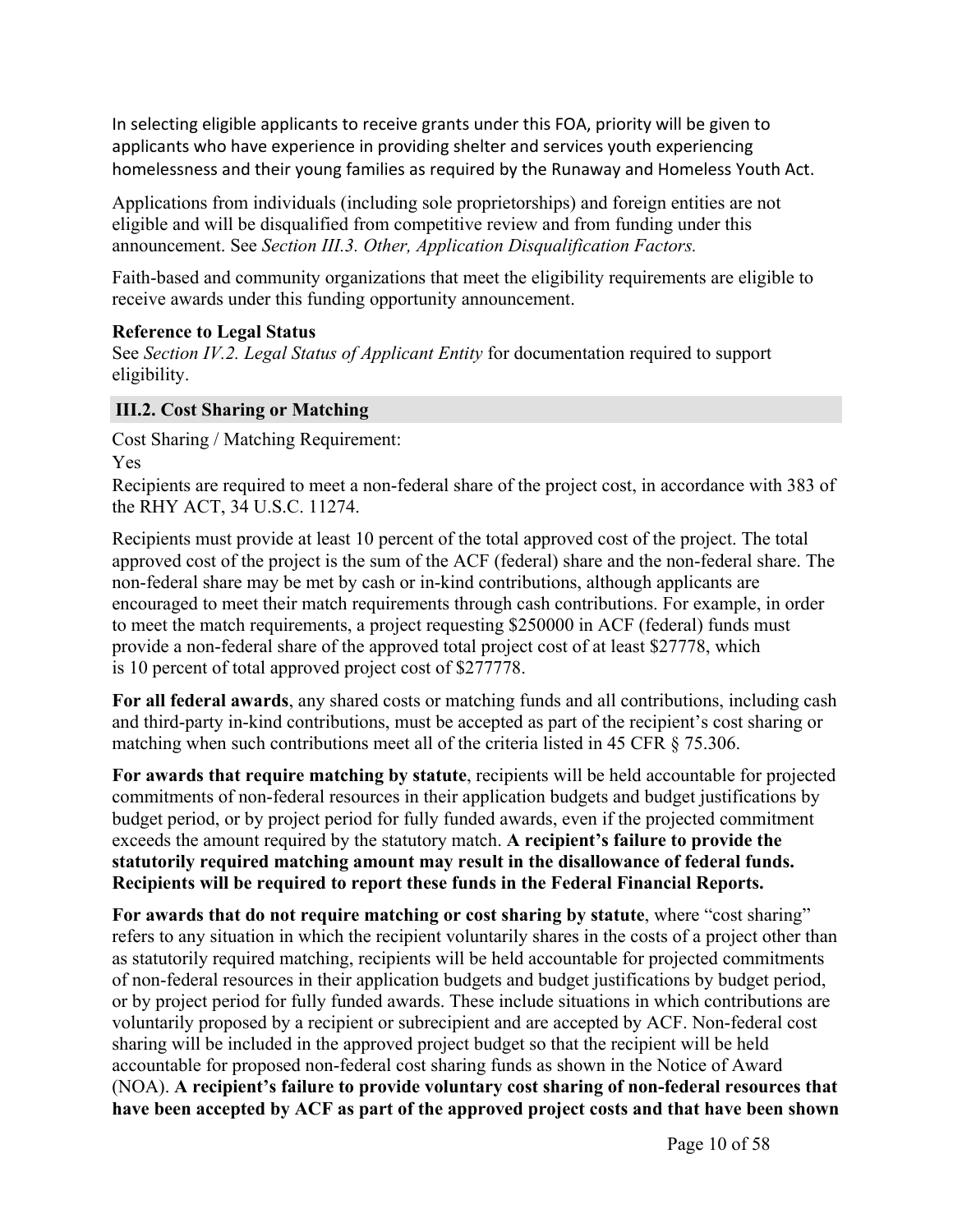#### **as part of the approved project budget in the NOA, may result in the disallowance of federal funds. Recipients will be required to report these funds in the Federal Financial Reports.**

The federal share of the TLP/MGH project represents 90 percent of the total project cost supported by the federal government. The remaining 10 percent represents the required project match cost by the grantee. This may be a cash or in-kind contribution.

For examples of matching requirements based on specific award amounts, see sample Chart of Matching Funding Amounts below.

#### **Sample Chart of Matching Funding Amounts**

| Federal Amount Non-Federal Share |          | <b>Total Project Cost for</b> |
|----------------------------------|----------|-------------------------------|
|                                  |          | 12-month period               |
| \$100,000                        | \$11,111 | \$111,111                     |
| \$125,000                        | \$13,625 | \$138,625                     |
| \$150,000                        | \$16,350 | \$166,350                     |
| \$175,000                        | \$19,444 | \$194,444                     |
| \$200,000                        | \$22,222 | \$222,222                     |

#### **Matching Waiver Pursuant to 48 U.S.C. § 1469a(d)**

Matching requirements (including in-kind contributions) of less than \$200,000 (up to \$199,999) are waived under grants made to the governments of American Samoa, Guam, the U.S. Virgin Islands, and the Commonwealth of the Northern Mariana Islands (other than those consolidated under other provisions of 48 U.S.C. § 1469) pursuant to 48 U.S.C. § 1469a(d). This waiver applies whether the matching required under the grant equals or exceeds \$200,000.

### <span id="page-11-0"></span>**III.3. Other**

## **Application Disqualification Factors**

Applications from individuals (including sole proprietorships) and foreign entities are not eligible and will be disqualified from competitive review and from funding under this announcement.

### **Award Ceiling Disqualification**

Applications that request an award amount that exceeds the *Award Ceiling* per budget period or per project period ("per project period" refers only to fully funded awards), as stated in *Section II. Federal Award Information,* will be disqualified from competitive review and from funding under this announcement. This disqualification applies only to the *Award Ceiling* listed for the first 12-month budget period for projects with multiple budget periods. If the project and budget period are the same, the disqualification applies to the *Award Ceiling* listed for the project period.

### **Required Electronic Application Submission**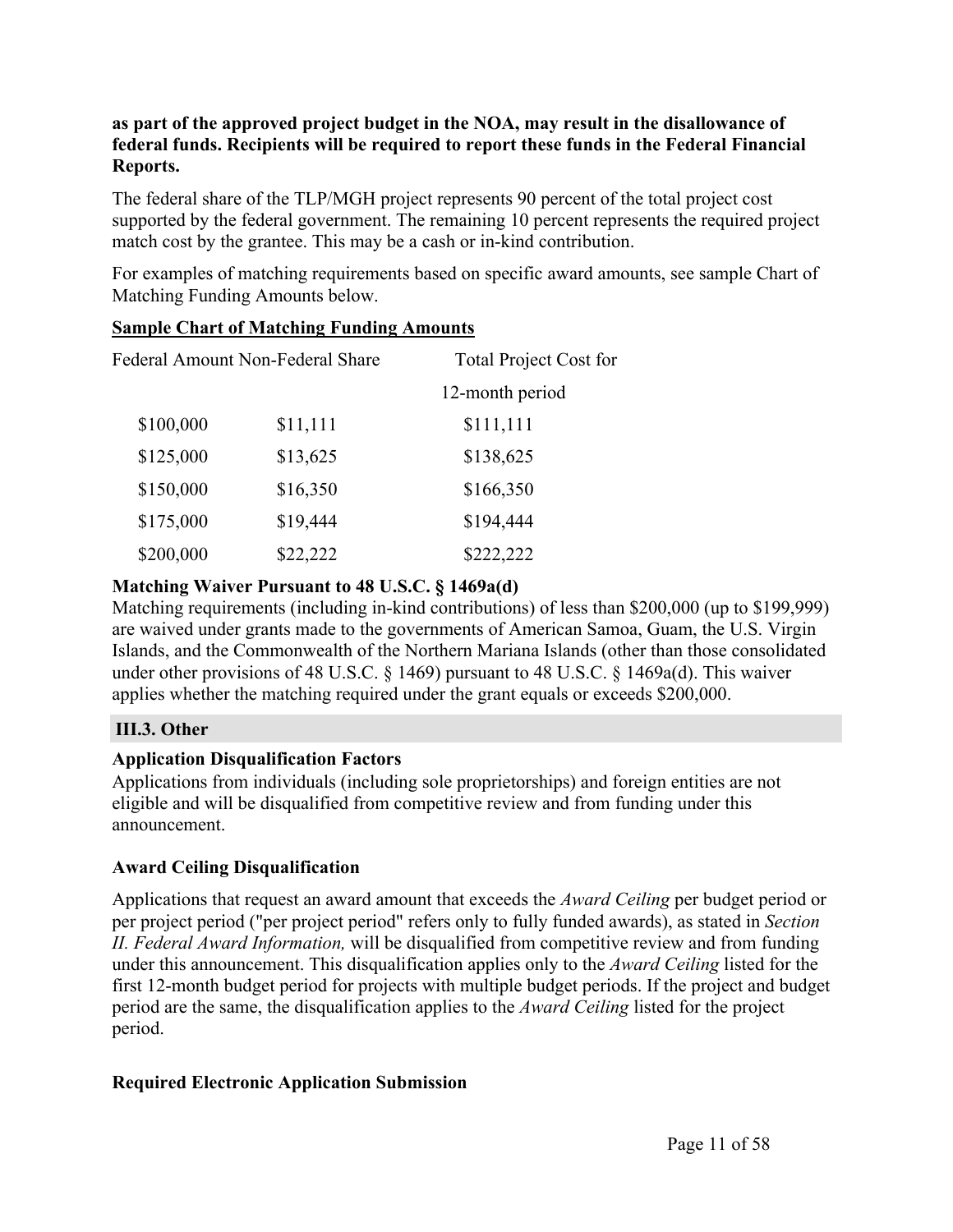ACF requires electronic submission of applications at [www.Grants.gov.](https://www.grants.gov/) **Paper applications received from applicants that have not been approved for an exemption from required electronic submission will be disqualified from competitive review and from funding under this announcement.**

Applicants that do not have an Internet connection or sufficient computing capacity to upload large documents to the Internet may contact ACF for an exemption that will allow the applicant to submit applications in paper format. Information and the requirements for requesting an exemption from required electronic application submission are found in "ACF Policy for Requesting an Exemption from Electronic Application Submission" at [www.acf.hhs.gov/grants/howto#chapter-6](https://www.acf.hhs.gov/grants/howto#chapter-6).

#### **Missing the Application Deadline (Late Applications)**

**The deadline for electronic application submission is 11:59 pm ET on the due date listed in the** *Overview* **and in** *Section IV.4. Submission Dates and Times.* Electronic applications submitted to [www.Grants.gov](https://www.grants.gov/) after 11:59 pm ET on the due date, as indicated by a dated and time-stamped email from [www.Grants.gov](https://www.grants.gov/), will be disqualified from competitive review and from funding under this announcement. That is, applications submitted to [www.Grants.gov,](https://www.grants.gov/) on or after 12:00 am ET on the day after the due date will be disqualified from competitive review and from funding under this announcement.

Applications submitted to [www.Grants.gov](https://www.grants.gov/) at any time during the open application period, and prior to the due date and time, which fail the [www.Grants.gov](https://www.grants.gov/) validation check, will not be received at, or acknowledged by ACF.

Each time an application is submitted via [www.Grants.gov,](https://www.grants.gov/) the submission will generate a new date and time-stamp email notification. Only those applications with on-time date and time stamps that result in a validated application, which is transmitted to ACF will be acknowledged.

**The deadline for receipt of paper applications is 4:30 pm ET on the due date listed in the** *Overview* **and in** *Section IV.4. Submission Dates and Times***.** Paper applications received after 4:30 pm ET on the due date will be disqualified from competitive review and from funding under this announcement. **Paper applications received from applicants that have not received approval of an exemption from required electronic submission will be disqualified from competitive review and from funding under this announcement.**

#### **Notification of Application Disqualification**

Applicants will be notified of a disqualification determination by email or by USPS postal mail within 30 federal business days from the closing date of this FOA.

#### <span id="page-12-1"></span><span id="page-12-0"></span>**IV. Application and Submission Information IV.1. Address to Request Application Package**

First Name: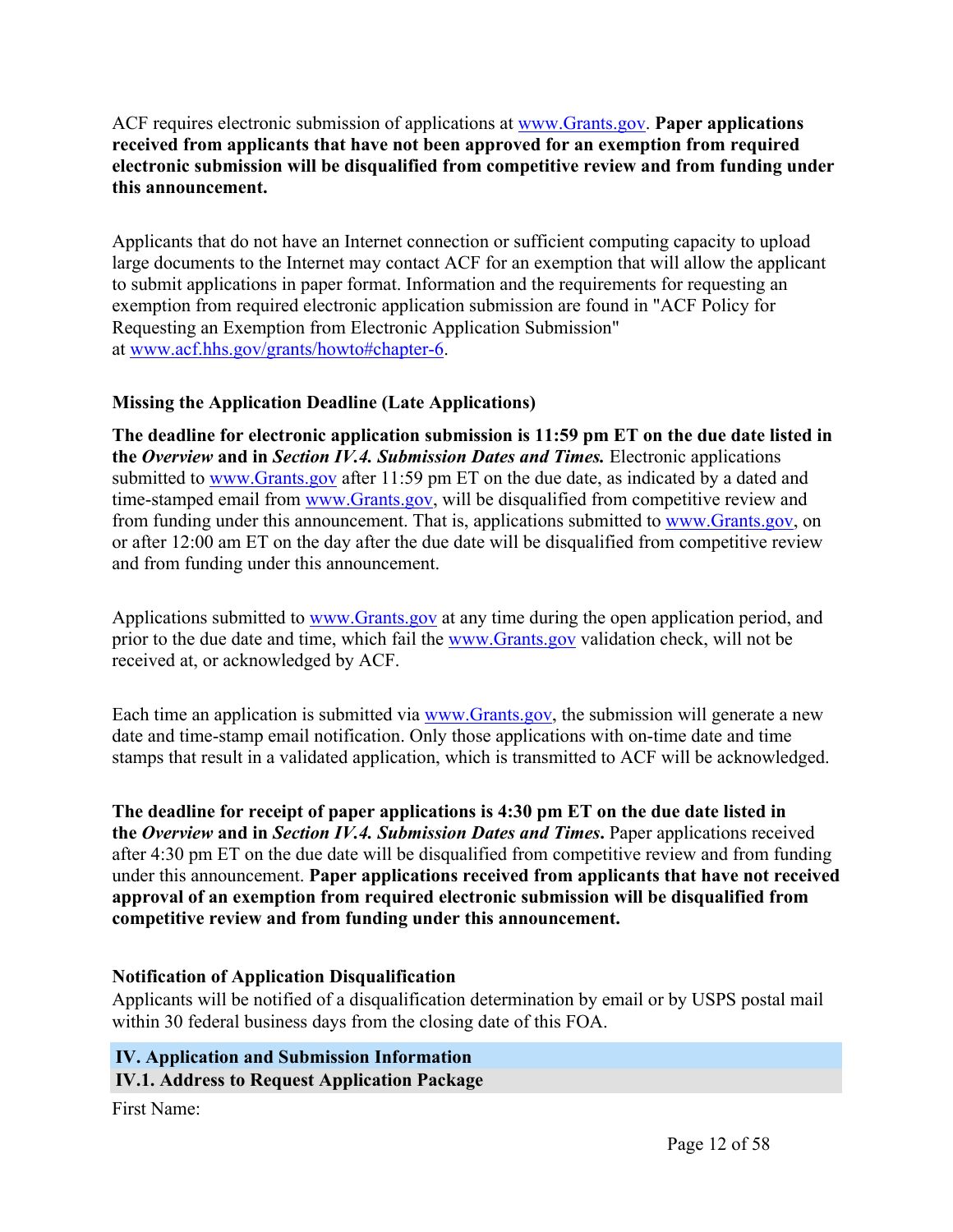FYSB Operations Center Last Name: Organization 1: c/o F2-Solutions Organization 2: Attn: Maternity Group Home FOA Organization 3: 1401 Mercantile Lane Street 1: Suite 401 Street 2: City: Largo State: MD Maryland Zip: 20774 Phone: 1-855-792-6551 Phone 2<sup>-</sup> Fax: Email: TechAssist@fysb.net URL: **Application Packages**

#### **Electronic Application Submission:**

The electronic application submission package is available in the FOA's listing at [www.Grants.gov.](https://www.Grants.gov/)

### **Applications in Paper Format:**

For applicants that have received an exemption to submit applications in paper format, Standard Forms, assurances, and certifications are available in the "Select Grant Opportunity Package" available in the FOA's Grants.gov Synopsis under the Package tab at [www.Grants.gov.](https://www.Grants.gov/) See *Section IV.2. Request an Exemption from Required Electronic Application Submission* if applicants do not have an Internet connection or sufficient computing capacity to upload large documents (files) to [www.Grants.gov.](https://www.grants.gov/)

### **Federal Relay Service:**

Hearing-impaired and speech-impaired callers may contact the Federal Relay Service (FedRelay) for assistance at [www.gsa.gov/fedrelay](http://www.gsa.gov/fedrelay).

## <span id="page-13-0"></span>**IV.2. Content and Form of Application Submission FORMATTING APPLICATION SUBMISSIONS**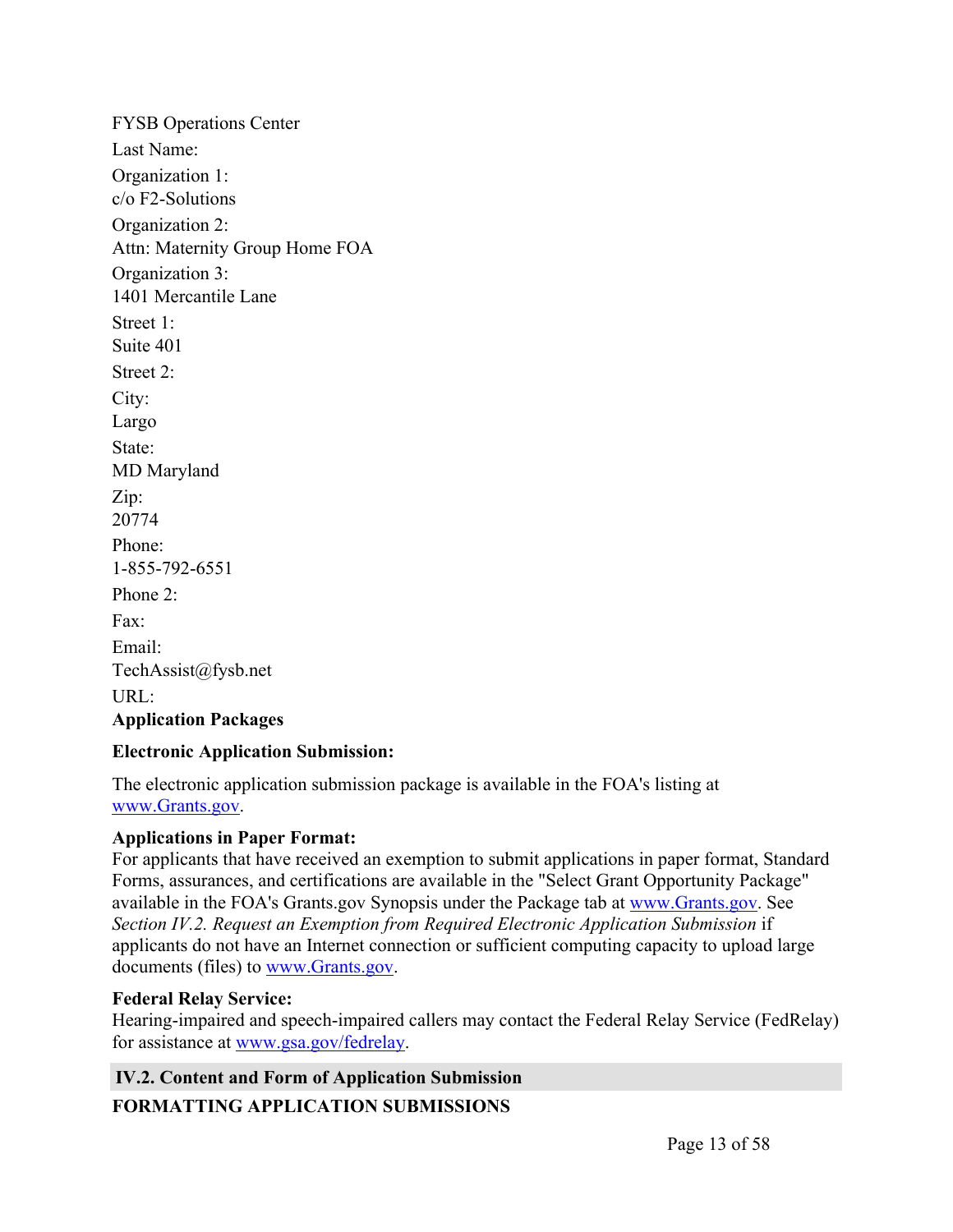**Each applicant applying electronically via [www.Grants.gov](https://www.grants.gov/) is required to upload only two electronic files, excluding Standard Forms and OMB-approved forms. No more than two files will be accepted for the review, and additional files will be removed. Standard Forms and OMB-approved forms will not be considered additional files.**

#### *FOR ALL APPLICATIONS:*

#### **Authorized Organizational Representative (AOR)**

AOR is the designated representative of the applicant/recipient organization with authority to act on the organization's behalf in matters related to the award and administration of grants. In signing a grant application, this individual agrees that the organization will assume the obligations imposed by applicable Federal statutes and regulations and other terms and conditions of the award, including any assurances, if a grant is awarded.

#### **Point of Contact**

In addition to the AOR, a point of contact on matters involving the application must also be identified. The point of contact, known as the Project Director or Principal Investigator, should not be identical to the person identified as the AOR. The point of contact must be available to answer any questions pertaining to the application.

#### **Application Checklist**

Applicants may refer to *Section VIII. Other Information* for a checklist of application requirements that may be used in developing and organizing application materials.

#### **Accepted Font Style**

Applications must be in Times New Roman (TNR), 12-point font, except for footnotes, which may be TNR 10-point font. Pages that contain blurred text, or text that is too small to read comfortably, will be removed.

#### **English Language**

Applications must be submitted in the English language and must be in the terms of United States (U.S.) dollars. If applications are submitted using another currency, ACF will convert the foreign currency to U.S. currency using the date of receipt of the application to determine the rate of exchange.

#### **Page Limitations**

**Applicants must observe the page limitation(s) listed under "PAGE LIMITATIONS AND CONTENT FOR ALL SUBMISSION FORMATS:". Page limitation(s) do not include SFs and OMB-approved forms***.*

**All applications must be double-spaced.** An application that exceeds the cited page limitation for double-spaced pages in the Project Description file or the Appendices file will have extra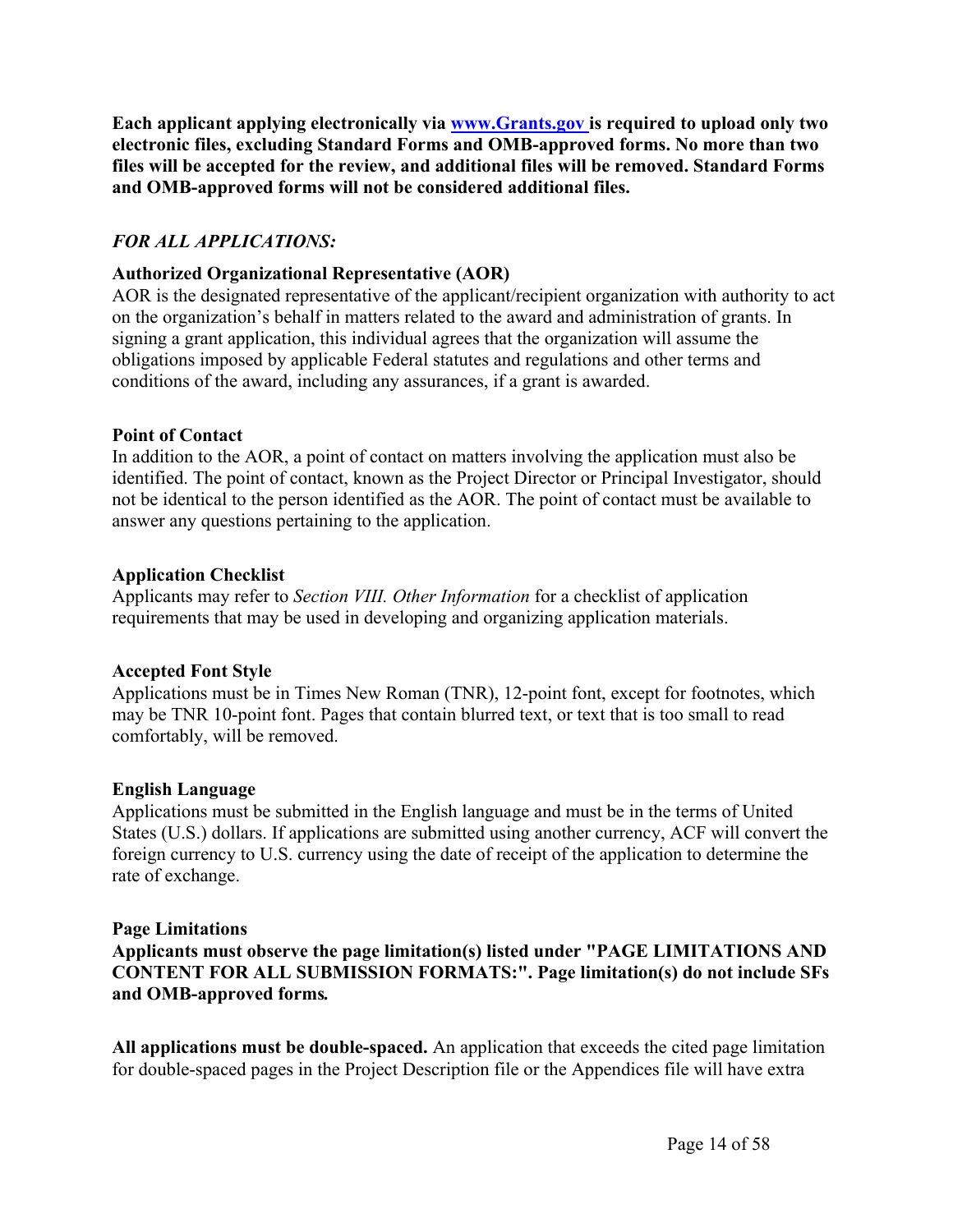pages removed, and those pages will not be reviewed.

#### **Application Elements Exempted from Double-Spacing Requirements**

The following elements of the application submission are exempt from the double-spacing requirements and may be single-spaced: the table of contents, the one-page Project Summary, required Assurances and Certifications, required SFs, required OMB- approved forms, resumes, logic models, proof of legal status/non-profit status, third-party agreements, letters of support, footnotes, tables, the line-item budget and/or the budget justification.

#### **Adherence to FOA Formatting, Font, and Page Limitation Requirements**

Applications that fail to adhere to ACF's FOA formatting, font, and page limitation requirements will be adjusted by the removal of page(s) from the application. Pages will be removed before the objective review. The removed page(s) will not be made available to reviewers.

Applications that have more than one scanned page of a document on a single page will have the page(s) removed from the review.

For applicants that submit paper applications, double-sided pages will be counted as two pages. When the maximum allowed number of pages is reached, excess pages will be removed and will not be made available to reviewers.

**NOTE:** Applicants failing to adhere to ACF's FOA formatting, font, and page limitation requirements will receive a letter from ACF notifying them that their application was amended. The letter will be sent after awards have been issued and will specify the reason(s) for removal of page(s).

#### **Corrections/Updates to Submitted Applications**

When applicants make revisions to a previously submitted application, ACF will accept only the last on-time application for pre-review under the Application Disqualification Factors. The Application Disqualification Factors determine the application's acceptance for competitive review. See *Section III.3. Other, Application Disqualification Factors* and *Section IV.2. Application Submission Options*.

#### **Copies Required**

Applicants must submit one complete copy of the application package electronically. Applicants submitting electronic applications need not provide additional copies of their application package.

Applicants submitting applications in paper format must submit one original and two copies of the complete application, including all Standard Forms and OMB-approved forms. The original copy must have original signatures.

#### **Signatures**

Applicants submitting electronic applications must follow the registration and application submission instructions provided at [www.Grants.gov](https://www.grants.gov/).

The original of a paper format application must include original signatures of the authorized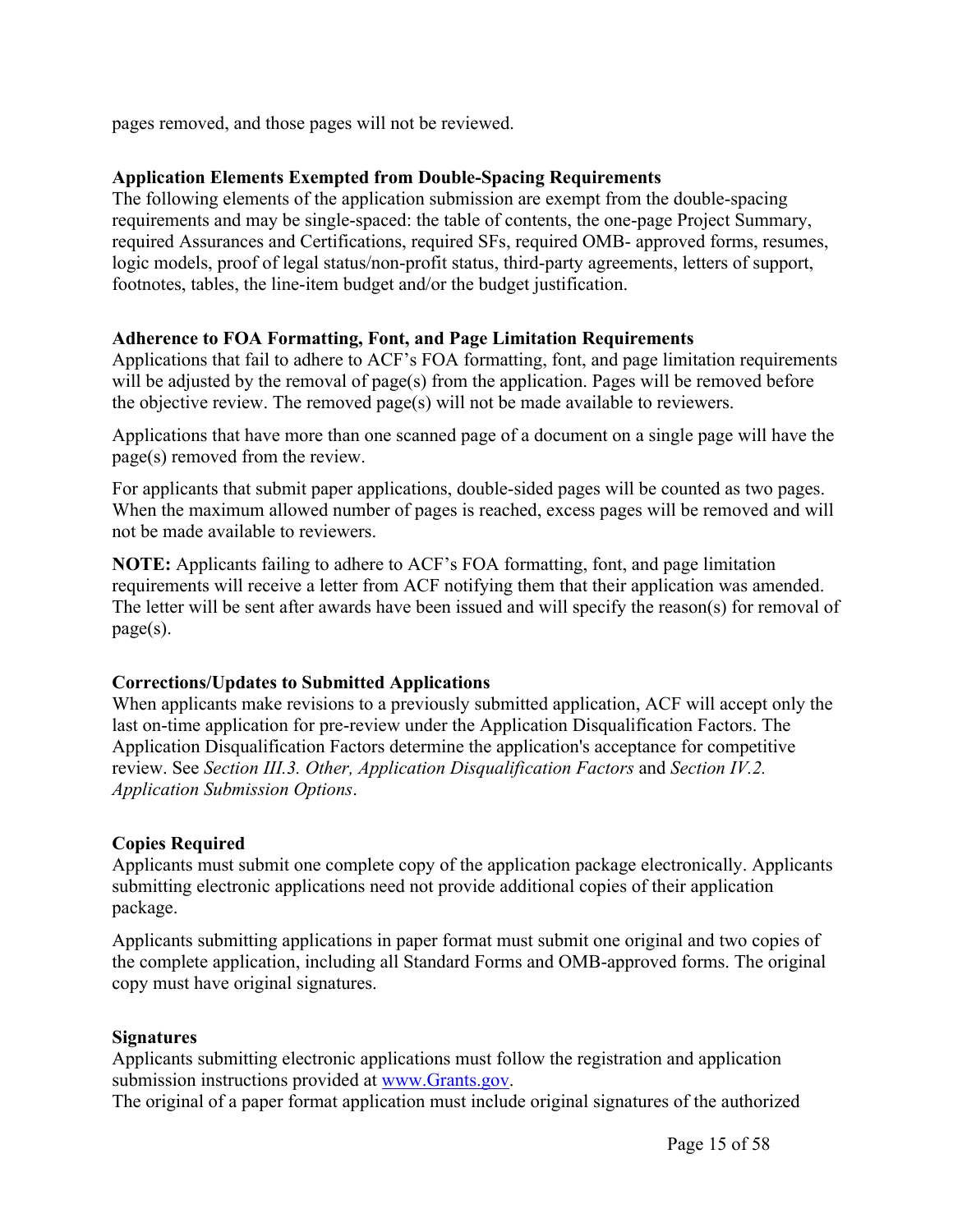representatives.

#### **Accepted Application Format**

With the exception of the required Standard Forms (SFs) and OMB-approved forms, all application materials must be formatted so that they are  $8\frac{1}{2}$ " x 11" white paper with 1-inch margins all around.

If possible, applicants are encouraged to include page numbers for each page within the application.

ACF generally does not encourage submission of scanned documents as they tend to have reduced clarity and readability. If documents must be scanned, the font size on any scanned documents must be large enough so that it is readable. Documents must be scanned page-forpage, meaning that applicants may not scan more than one page of a document onto a single page. Pages with blurred text will be removed from the application.

### **PAGE LIMITATIONS AND CONTENT FOR ALL SUBMISSION FORMATS:**

With the exception of SFs and forms approved by the OMB, the application submission is **limited to 75 pages** in its entirety. The two files applicants must submit are:

The **Project Description** file must include these items:

- 1. Table of Contents
- 2. Abstract
- 3. Need for Assistance
- 4. Approach
- 5. Logic Model/Theory of Change
- 6. Organizational Capacity
- 7. Program Performance Evaluation Plan
- 8. Line Item Budget and Budget Justification (to include plan for oversight of federal award funds)

The **Appendices** file must include these items:

- 1. Certifications and Assurances
- 2. Legal Status of Applicant Entity
- 3. Third-party Agreements
- 4. Organizational Chart and Resumes (no more than 2 page length for key staff on the proposed project)
- 5. Indirect Cost Rate Letter (if applicable)

### **ELECTRONIC APPLICATION SUBMISSION INSTRUCTIONS**

Applicants are required to submit their applications electronically unless they have requested and received an exemption that will allow submission in paper format. See *Section IV.2. Application Submission Options* for information about requesting an exemption*.*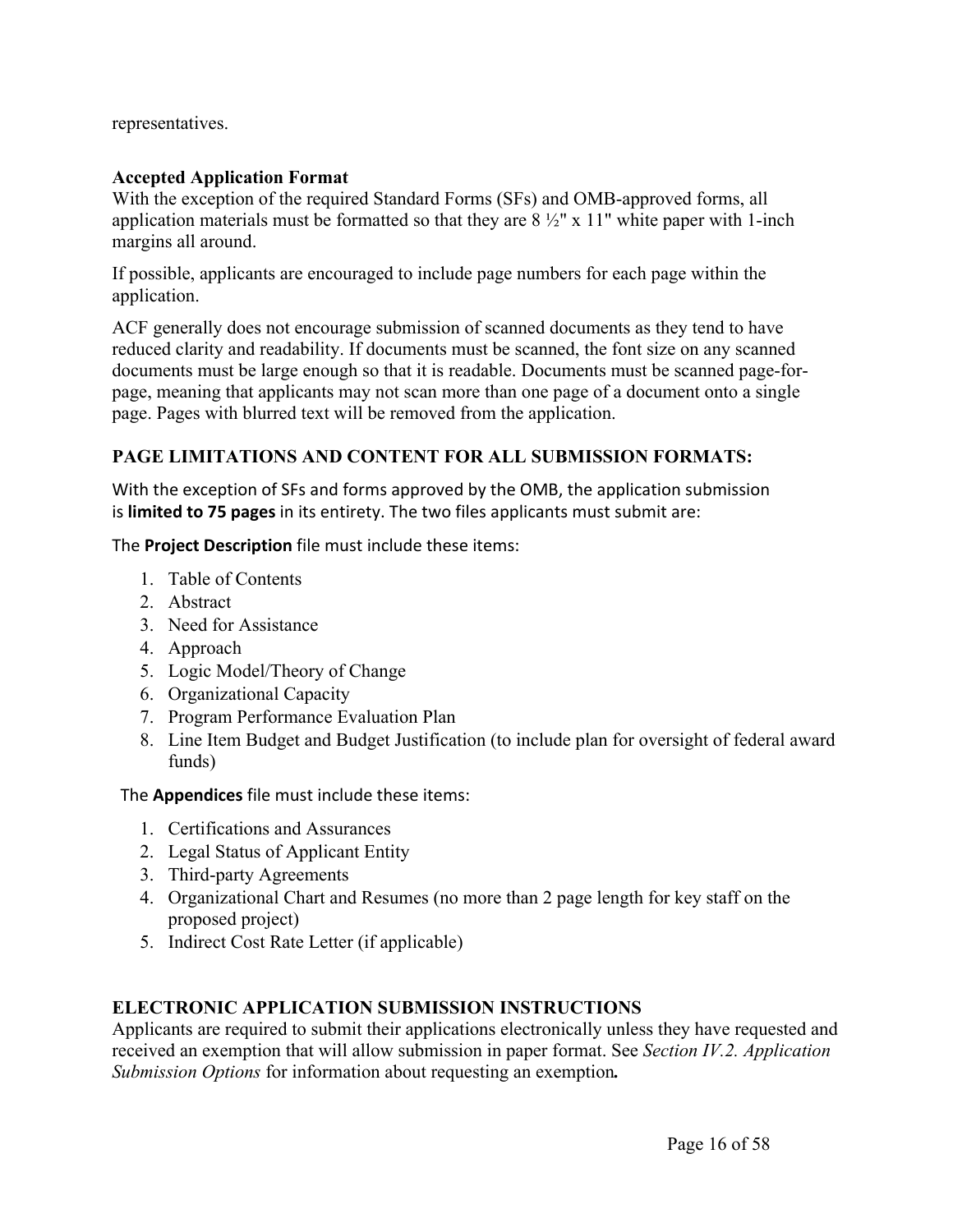Electronic applications will only be accepted via [www.Grants.gov](https://www.grants.gov/). **ACF will not accept applications submitted via email or via facsimile.**

#### **Each applicant is required to upload ONLY two electronic files, excluding SFs and OMBapproved forms.**

**File One**: Must contain the entire Project Description, and the Budget and Budget Justification (including a line-item budget and a budget narrative).

**File Two:** Must contain all documents required in the Appendices.

#### **Adherence to the Two-File Requirement**

No more than two files will be accepted for the review. Applications with additional files will be amended and files will be removed from the review. SFs and OMB-approved forms will not be considered additional files.

#### **Application Upload Requirements**

ACF strongly recommends that electronic applications be uploaded as Portable Document Files (PDFs). One file must contain the entire Project Description and Budget Justification; the other file must contain all documents required in the Appendices. Details on the content of each of the two files, as well as page limitations, are listed earlier in this section.

To adhere to the two-file requirement, applicants may need to convert and/or merge documents together using a PDF converter software. Many recent versions of Microsoft Office include the ability to save documents to the PDF format without need of additional software. Applicants using the Adobe Acrobat Reader software will be able to merge these documents together. ACF recommends merging documents electronically rather than scanning multiple documents into one document manually, as scanned documents may have reduced clarity and readability.

Applicants must ensure that the version of Adobe Acrobat Reader they are using is compatible with Grants.gov. To verify Adobe software compatibility please go to Grants.gov and click on "Applicants" at the top bar menu and select "Adobe Software Compatibility", which is listed under "Applicant Resources." The Adobe verification process allows applicants to test their version of the software by opening a test Workspace PDF form. Grants.gov also includes guidance on how to download a supported version of Adobe, as well as troubleshooting instructions for use, if an applicant is unable to open the test form.

The Adobe Software Compatibility page located on Grants.gov also provides guidance for applicants on filling out a Workspace PDF form. In addition, it addresses local network and/or computer security settings and the impact this has on use of Adobe software.

#### **Required Standard Forms (SFs) and OMB-approved Forms**

Standard Forms (SFs) and OMB-approved forms, such as the SF-424 application and budget forms and the SF-P/PSL (Project/Performance Site Location), are uploaded separately at Grants.gov. These forms are submitted separately from the Project Description and Appendices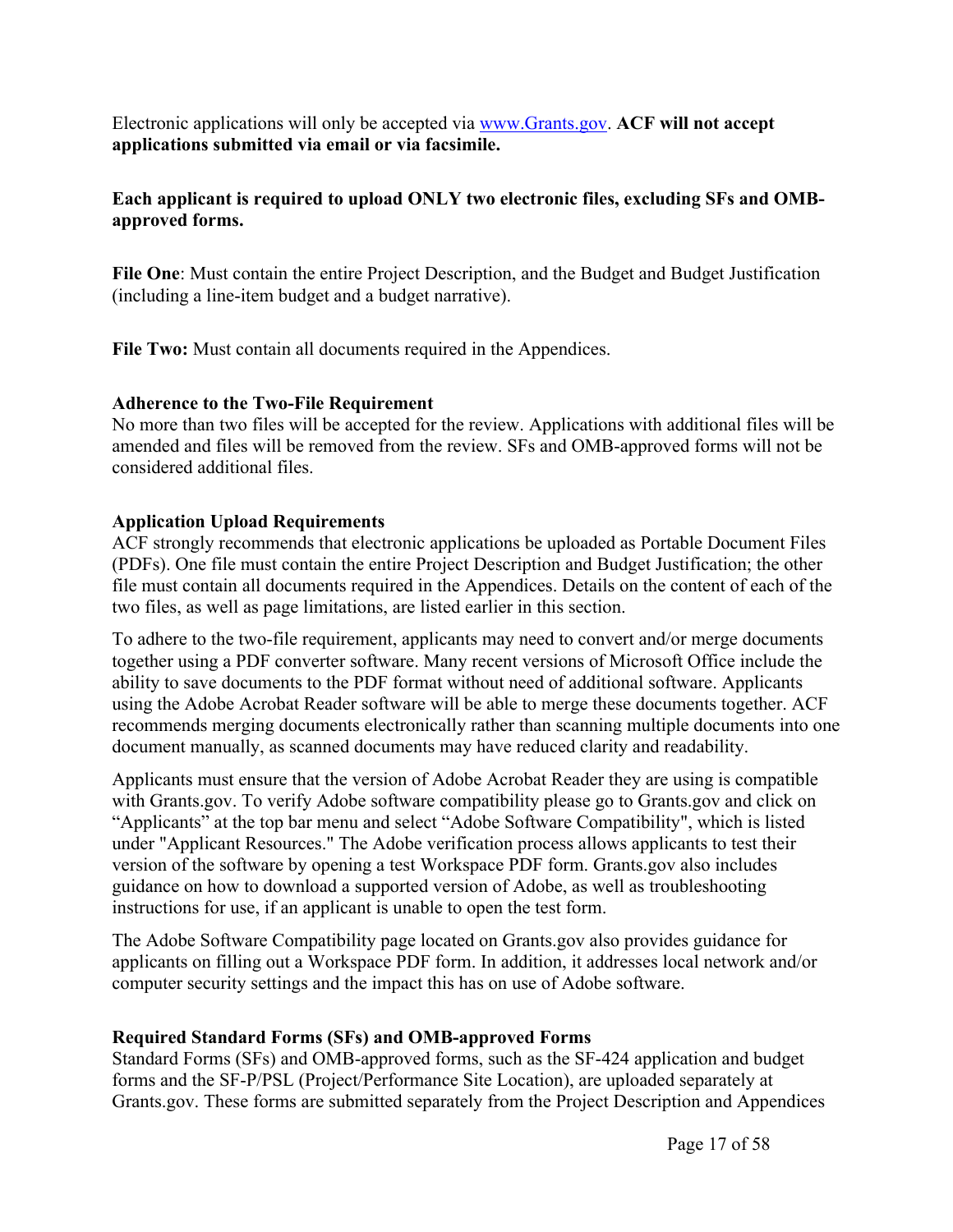files. See *Section IV.2. Required Forms, Assurances, and Certifications* for the listing of required Standard Forms, OMB-approved forms, and required assurances and certifications.

#### **Naming Application Submission Files**

**Carefully observe the file naming conventions required by** [www.Grants.gov](https://www.grants.gov/)**. Limit file names to 50 characters (characters and spaces).** Special characters that are allowed under Grants.gov's naming conventions, and are accommodated by ACF's systems, are listed in the instructions available in the "Select Grant Opportunity Package" at Grants.gov. Please also see [https://www.grants.gov/web/grants/applicants/submitting-utf-8-special-characters.html.](https://www.grants.gov/web/grants/applicants/submitting-utf-8-special-characters.html)

#### **Use only file formats supported by ACF**

It is critical that applicants submit applications using only the supported file formats listed here. While ACF supports all of the following file formats, **we strongly recommend that the two application submission files (Project Description and Appendices) are uploaded as PDF documents in order to comply with the two-file upload limitation.** Documents in file formats that are not supported by ACF will be removed from the application and will not be used in the competitive review. This may make the application incomplete, and ACF will not make any awards based on an incomplete application.

### **ACF supports the following file formats:**

- Adobe PDF Portable Document Format (.pdf)
- Microsoft Word (.doc or .docx)
- $\bullet$  Microsoft Excel (.xls or .xlsx)
- Microsoft PowerPoint (.ppt)
- Image Formats (.JPG, .GIF, .TIFF, or .BMP only)

### **Do Not Encrypt or Password-Protect the Electronic Application Files**

If ACF cannot access submitted electronic files because they are encrypted or password protected, the affected file will be removed from the application and will not be reviewed. This removal may make the application incomplete, and ACF will not make awards based on an incomplete application.

### **FORMATTING FOR PAPER APPLICATION SUBMISSIONS:**

The following requirements are only applicable to applications submitted in paper format. Applicants must receive an exemption from ACF in order for a paper format application to be accepted for review. For more information on the exemption, see "*ACF Policy on Requesting an Exemption from Required Electronic Application Submission'" at [www.acf.hhs.gov/grants/howto#chapter-6](https://www.acf.hhs.gov/grants/howto#chapter-6)*

#### **Format Requirements for Paper Applications**

All copies of mailed or hand-delivered paper applications must be submitted in a single package. If an applicant is submitting multiple applications under a single FOA, or multiple applications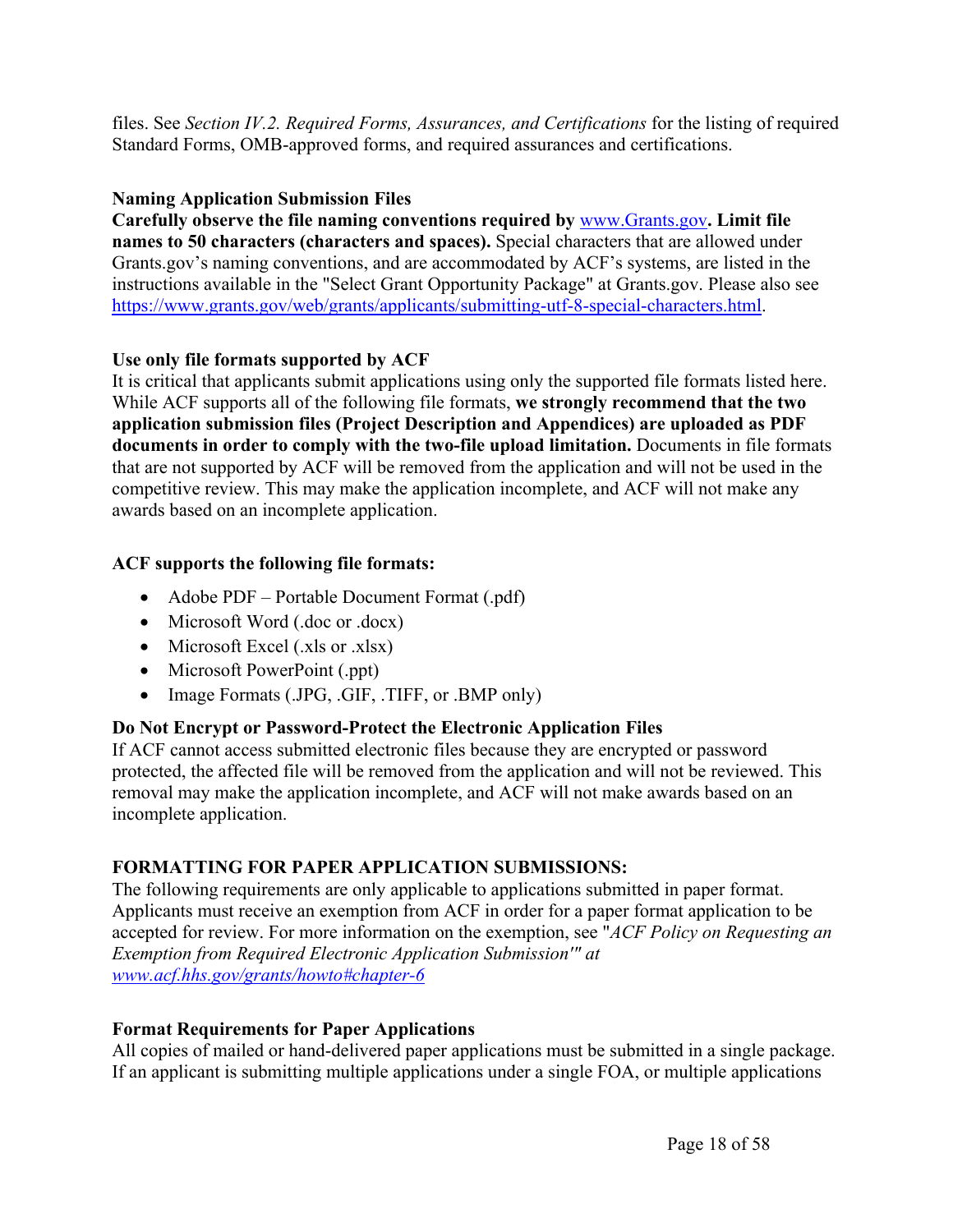under separate FOAs, each application submission must be packaged separately. The package(s) must be clearly labeled with the FOA title and Funding Opportunity Number (FON).

Applicants using paper format should download the application forms package associated with the FOA's Synopsis on [www.Grants.gov](https://www.Grants.gov/) under the Package tab.

Applicants are advised that the copies of the application submitted, not the original, will be reproduced by the federal government for review. **All application materials must be one-sided for duplication purposes. All pages in the application submission must be sequentially numbered.**

#### **Addresses for Submission of Paper Applications**

See *Section IV.7. Other Submission Requirements* for addresses for paper format application submissions.

#### <span id="page-19-0"></span>**Required Forms, Assurances, and Certifications**

**Applicants seeking grant or cooperative agreement awards under this announcement must submit the listed Standard Forms (SFs), assurances, and certifications with the application.** All required Standard Forms, assurances, and certifications are available in the Application Package posted for this FOA at [www.Grants.gov](https://www.grants.gov/).

| <b>Forms/Assurances/Certifications</b>                                                                                            | <b>Submission</b><br>Requirement                                                                                                                                                                                                                                                                 | <b>Notes/Description</b>                                                                                                                           |
|-----------------------------------------------------------------------------------------------------------------------------------|--------------------------------------------------------------------------------------------------------------------------------------------------------------------------------------------------------------------------------------------------------------------------------------------------|----------------------------------------------------------------------------------------------------------------------------------------------------|
| SF-Project/Performance Site<br>$Location(s) (SF-P/PSL)$                                                                           | Submission is required<br>for all applicants by<br>the application due<br>date.                                                                                                                                                                                                                  | Required for all applications.<br>In the SF-P/PSL, applicants<br>must cite their primary<br>location and up to 29<br>additional performance sites. |
| SF-424 - Application for Federal<br>Assistance                                                                                    | Submission is required<br>for all applicants by<br>the application due<br>date.                                                                                                                                                                                                                  | Required for all applications.                                                                                                                     |
| SF-424A - Budget Information -<br>Non-Construction<br>Programs and SF-424B -<br><b>Assurances - Non- Construction</b><br>Programs | Submission is required<br>for all applicants when<br>applying for a non-<br>construction project.<br><b>Standard Forms must</b><br>be used. Forms must<br>be submitted by the<br>application due date.<br>By signing and<br>submitting the SF-<br>424B, applicants are<br>making the appropriate | Required for all applications<br>when applying for a non-<br>construction project.                                                                 |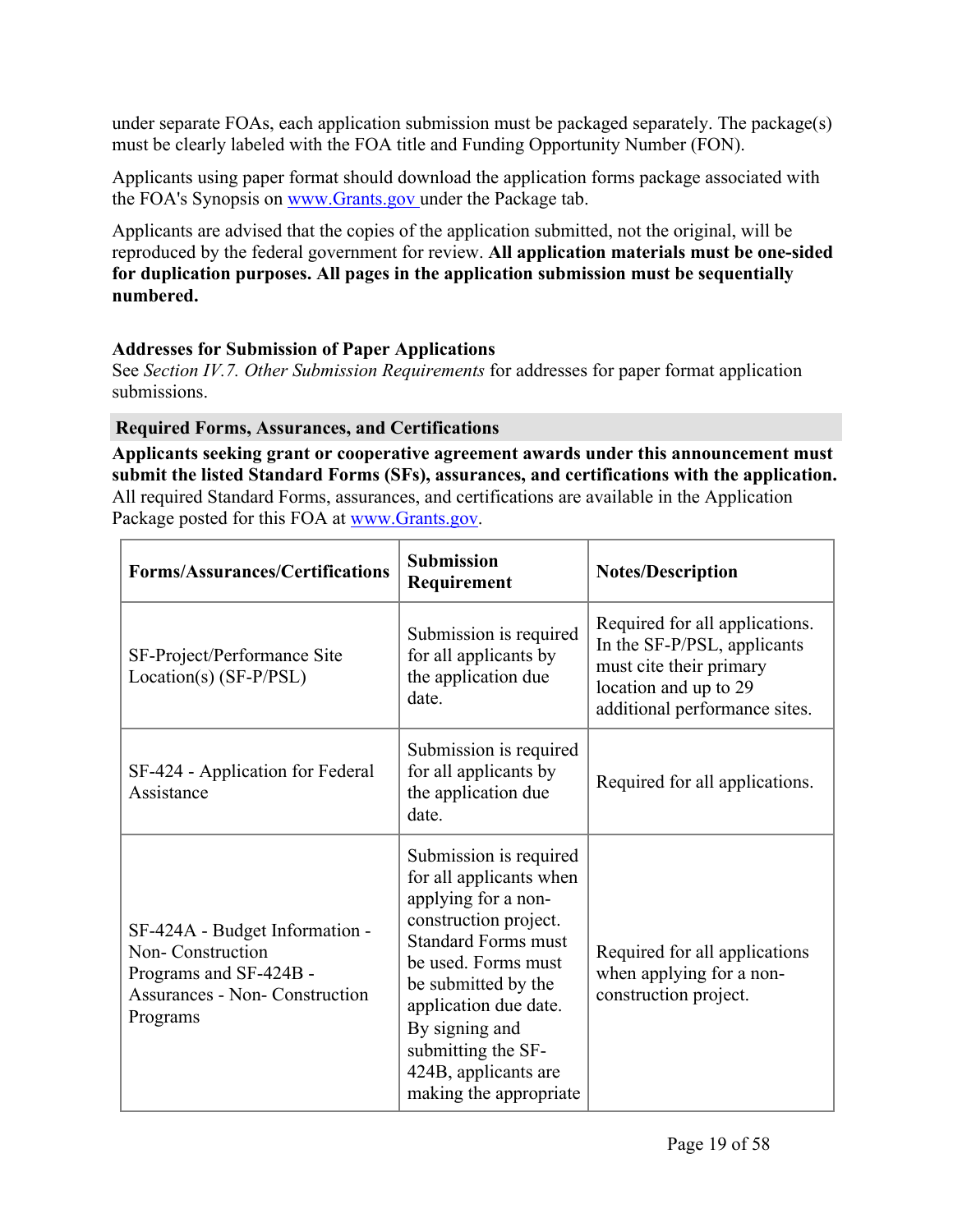| <b>Forms/Assurances/Certifications</b>                                                     | <b>Submission</b><br>Requirement                                                                                                                                                                                                                                                                                                    | <b>Notes/Description</b>                                                                                                                                                                                                                                                                                                       |
|--------------------------------------------------------------------------------------------|-------------------------------------------------------------------------------------------------------------------------------------------------------------------------------------------------------------------------------------------------------------------------------------------------------------------------------------|--------------------------------------------------------------------------------------------------------------------------------------------------------------------------------------------------------------------------------------------------------------------------------------------------------------------------------|
|                                                                                            | certification of their<br>compliance with all<br><b>Federal statutes</b><br>relating to<br>nondiscrimination.                                                                                                                                                                                                                       |                                                                                                                                                                                                                                                                                                                                |
| Certification Regarding Lobbying<br>(Grants.gov Lobbying Form)                             | Submission required<br>of all applicants with<br>the application<br>package. If it is not<br>submitted with the<br>application package,<br>it must be<br>submitted prior to<br>the award of a grant.                                                                                                                                | Submission of the certification<br>is required for all applicants.                                                                                                                                                                                                                                                             |
| Unique Entity Identifier (DUNS)<br>and Systems for Award<br>Management (SAM) registration. | Required of all<br>applicants. To obtain a<br>DUNS number, go<br>to http://fedgov.dnb.co<br>m/webform.<br>Active registration<br>at the Systems Award<br>Management (SAM)<br>website must be<br>maintained throughout<br>the application and<br>project award period.<br>SAM registration is<br>available at<br>http://www.sam.gov. | See Section IV.3. Unique<br>Entity Identifier and System<br>for Award Management<br>(SAM) for more information.                                                                                                                                                                                                                |
| SF-LLL - Disclosure of Lobbying<br>Activities                                              | If submission of this<br>form is applicable, it is<br>due at the time of<br>application. If it is not<br>available at the time of<br>application, it may<br>also be submitted prior<br>to the award of a grant.                                                                                                                     | If any funds have been paid or<br>will be paid to any person for<br>influencing or attempting to<br>influence an officer or<br>employee of any agency, a<br>member of Congress, an<br>officer or employee of<br>Congress, or an employee of a<br>member of Congress in<br>connection with this<br>commitment providing for the |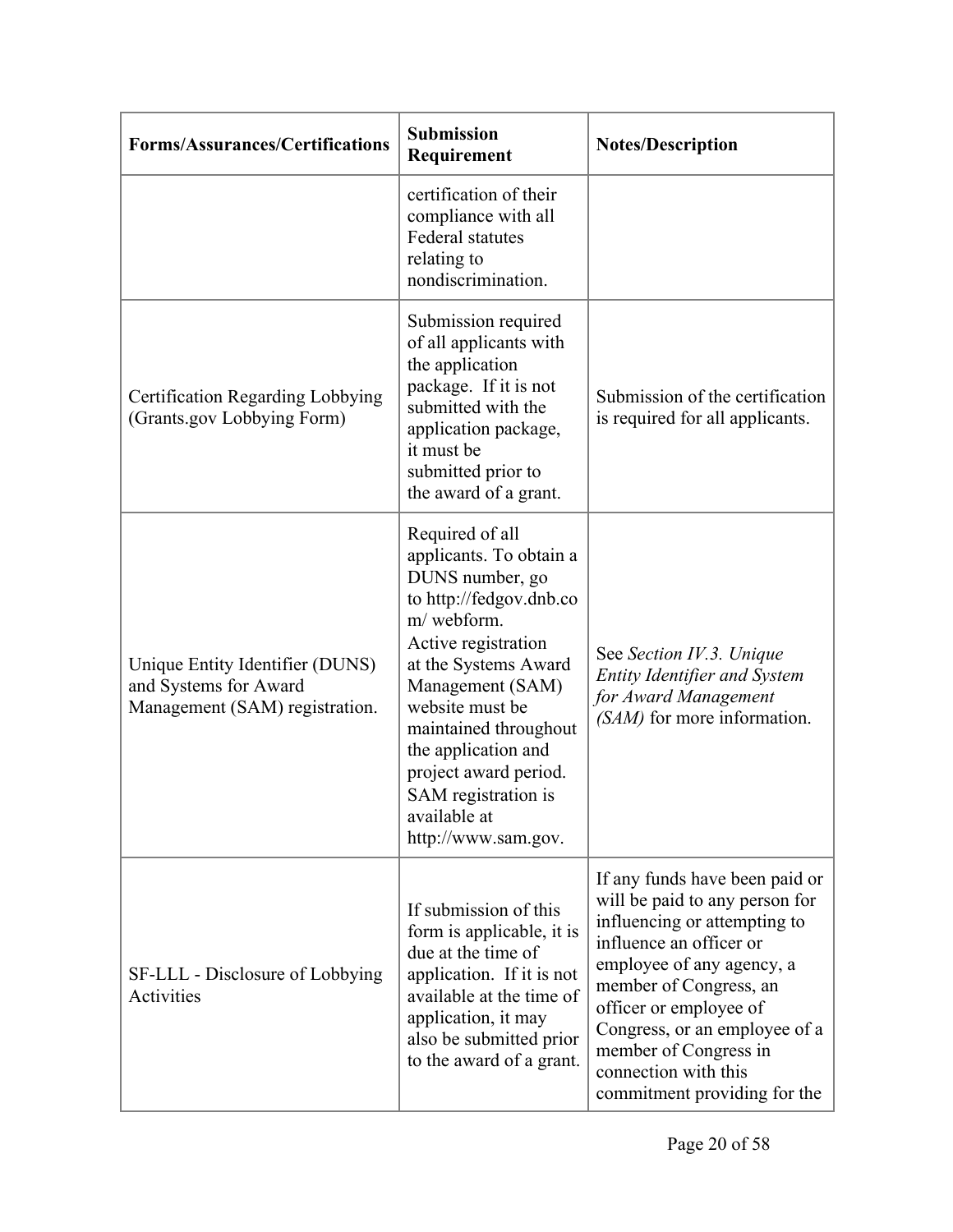| <b>Forms/Assurances/Certifications</b> | <b>Submission</b><br>Requirement | <b>Notes/Description</b>                                                                                                                                                                      |
|----------------------------------------|----------------------------------|-----------------------------------------------------------------------------------------------------------------------------------------------------------------------------------------------|
|                                        |                                  | United States to insure or<br>guarantee a loan, the applicant<br>shall complete and submit the<br>SF-LLL, "Disclosure Form to<br>Report Lobbying," in<br>accordance with its<br>instructions. |

#### Additional Required Assurances and Certifications

#### **Mandatory Grant Disclosure**

All applicants and recipients are required to submit, in writing, to the awarding agency and to the HHS Office of the Inspector General (OIG), all information related to violations of federal criminal law involving fraud, bribery, or gratuity violations potentially affecting the federal award. (Mandatory Disclosures, 45 CFR § 75.113)

Disclosures must be sent in writing to:

The Administration for Children and Families, U.S. Department of Health and Human Services, Office of Grants Management, ATTN: Grants Management Specialist, 330 C Street, SW., Switzer Building, Corridor 3200, Washington, DC 20201

#### **And to:**

U.S. Department of Health and Human Services, Office of Inspector General, ATTN: Mandatory Grant Disclosures, Intake Coordinator, 330 Independence Avenue, SW., Cohen Building, Room 5527, Washington, DC 20201

**Fax:** (202) 205-0604 (Include "Mandatory Grant Disclosures" in subject line) or

**Email:** [MandatoryGranteeDisclosures@oig.hhs.gov](http://MandatoryGranteeDisclosures@oig.hhs.gov)

#### <span id="page-21-0"></span>**The Project Description**

#### **The Project Description Overview**

#### **General Expectations and Instructions**

The Project Description provides the majority of information by which an application is evaluated and ranked in competition with other applications for financial assistance. It must address all activities for which federal funds are being requested and all application requirements as stated in this section. The Project Description must explain how the project will meet the purpose of the FOA, as described in *Section I. Program Description*. As a reminder, reviewers will be evaluating this section in accordance with *Section V.1. Criteria*.

The Project Description must be clear, concise, and complete. ACF is particularly interested in Project Descriptions that convey strategies for achieving intended performance. Project Descriptions are evaluated on the basis of substance and measurable outcomes, not length.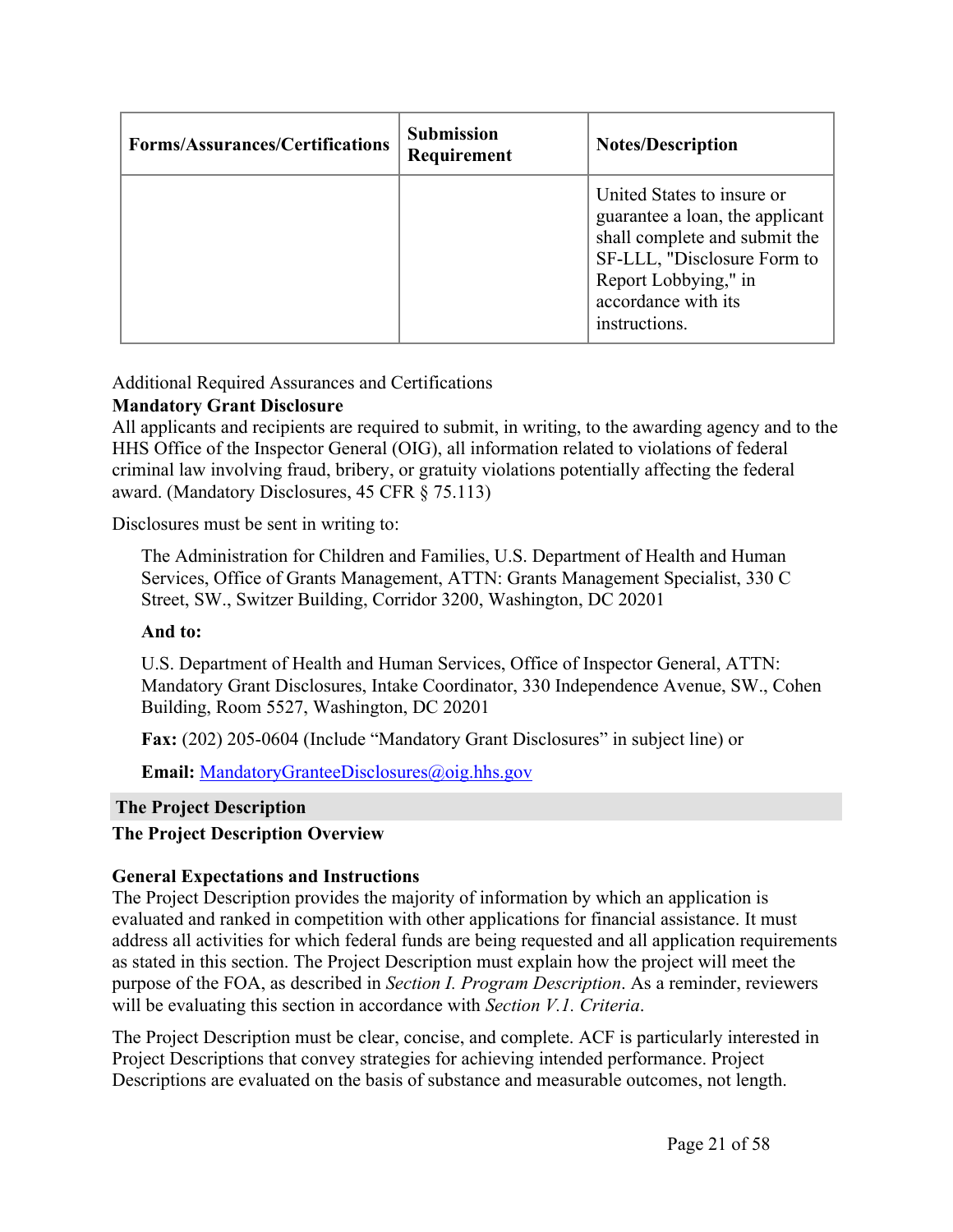Cross-referencing should be used rather than repetition. Supporting documents designated as required must be included in the Appendix of the FOA.

#### **Table of Contents**

List the contents of the application including corresponding page numbers. The table of contents may be single spaced.

#### **Project Summary**

Provide a summary of the application project description. It must be clear, accurate, concise, and without cross-references to other parts of the application. The summary must include a brief description of the proposed grant project including the needs to be addressed, the proposed services, and the population group(s) to be served.

Please place the following at the top of the Project Summary:

- Project Title
- Applicant Name
- Address
- Contact Phone Numbers (Voice, Fax, Cell)
- Email Address
- Website Address, if applicable

The Project Summary must be single-spaced, Times New Roman 12-point font, and limited to one page in length. Additional pages will be removed and will not be reviewed.

#### **Geographic Location**

Describe the precise physical location of the project and boundaries of the area to be served by the proposed project.

### **Legal Status of Applicant Entity**

Applicants must provide the following documentation:

#### **Non-Profit Organizations**

### **Proof of Non-Profit Status Options:**

### **Option 1: 501(c)(3) and non-501(c)(3) non-profit organizations are eligible**

Non-profit organizations applying for funding are required to submit proof of their non-profit status. Proof of non-profit status is any one of the following:

- A reference to the applicant organization's listing in the IRS's most recent list of taxexempt organizations described in the IRS Code.
- A copy of a currently valid IRS tax-exemption certificate.
- A statement from a state taxing body, state attorney general, or other appropriate state official certifying that the applicant organization has non-profit status and that none of the net earnings accrue to any private shareholders or individuals.
- A certified copy of the organization's certificate of incorporation or similar document that clearly establishes non-profit status.
- Any of the items in the subparagraphs immediately above for a state or national parent organization and a statement signed by the parent organization that the applicant organization is a local non-profit affiliate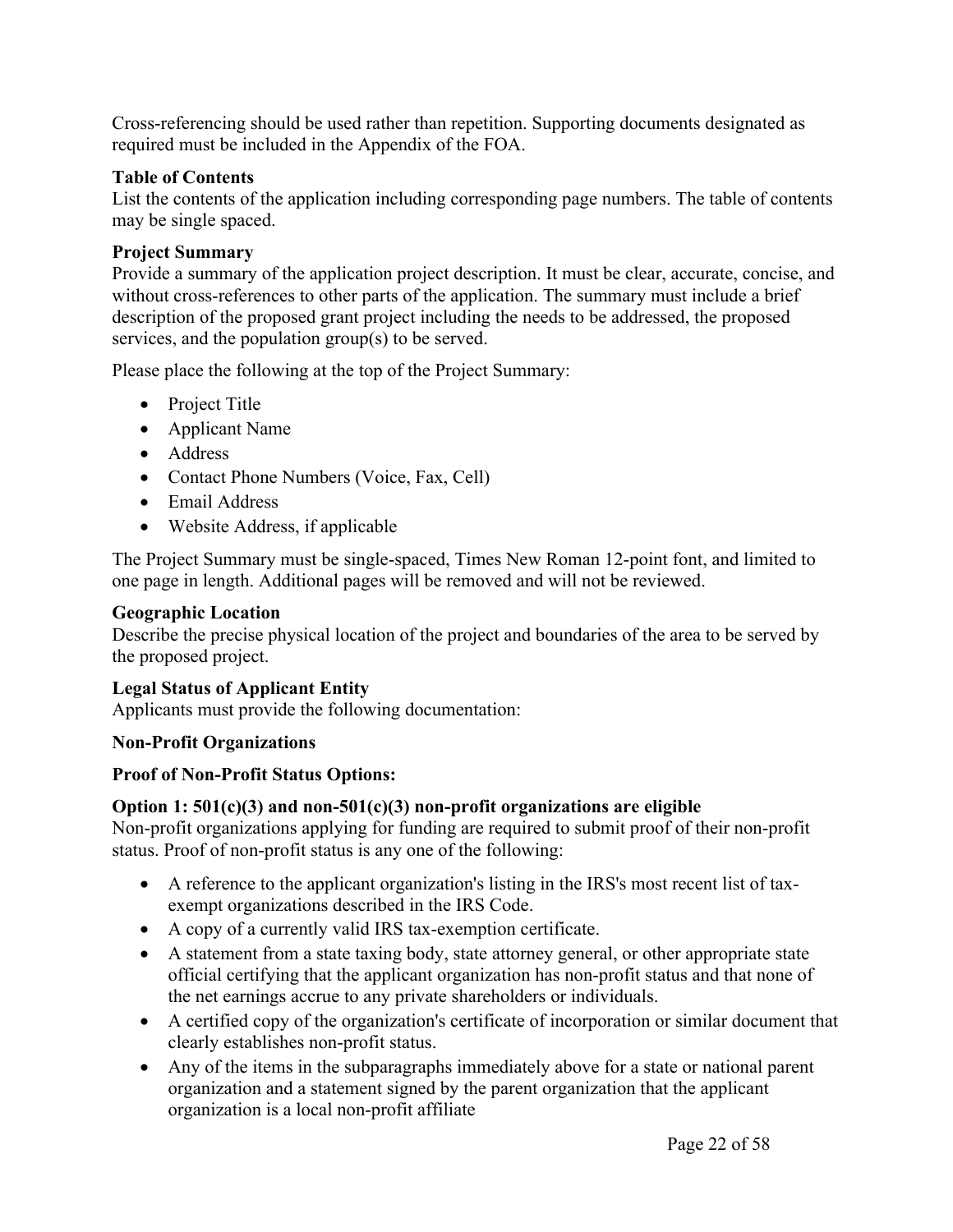Unless directed otherwise, applicants must include proof of non-profit status in the *Appendices* file of the application submission.

#### **Need for Assistance**

Clearly identify the physical, economic, social, financial, institutional, and/or other problem(s) requiring a solution. The need for assistance, including the nature and scope of the problem, must be demonstrated. Supporting documentation, such as letters of support and testimonials from concerned parties, may be included in the Appendix. Any relevant data based on planning studies or needs assessments should be included or referred to in the endnotes or footnotes. Incorporate demographic data and participant/beneficiary information, as available.

### **Approach**

Outline a plan of action that describes the scope and detail of how the proposed project will be accomplished. Applicants must account for all functions or activities identified in the application.

Cite potential obstacles and challenges to accomplishing project goals and explain strategies that will be used to address these challenges.

The applicant should describe the ages and types of populations the MGH project is targeting for the program activities described under *Section I. Program Description, Project Goals and Vision*.

Additionally, the applicant calculates and details the cost-benefit (e.g., Return on Investment) of the MGH project in terms of where youth would otherwise be served without the MGH shelter and services. This includes a discussion of the associated costs if the project were not funded (e.g., human trafficking, commercial sexual exploitation, labor exploitation, long-term homelessness, involvement with the legal system).

Applicants must detail the plan and approach to address each of the aspects listed in *Section I. Program Description, Project Requirements* that includes:

- Safe, stable, and appropriate shelter
- Comprehensive pregnant and/or parenting youth-centered services model

Applicants must discuss the proposed number of youth and their children served through shelter and supportive services as described in *Section I. Project Requirements,* as well as any obstacles or challenges they may face implementing the program.

Applicants should detail the proposed housing model, as described in *Section I. Project Requirements.* These guidelines will be used when housing the target populations. Indicate models and continuums of care available in the local community that ensure target populations have access to all of the community's housing resources.

Where applicable, applicants should indicate where and how any collaborative partners/stakeholders assist and support the project's effort to serve any of these particular populations. Applicants should also discuss any partnership/referral plans your organization has for providing support to the MGH youth and their young families exiting the program, as described in *Section I. Project Requirements.* This includes specific details on referrals follow-up to determine whether the partnering agency actually provided support services for young families.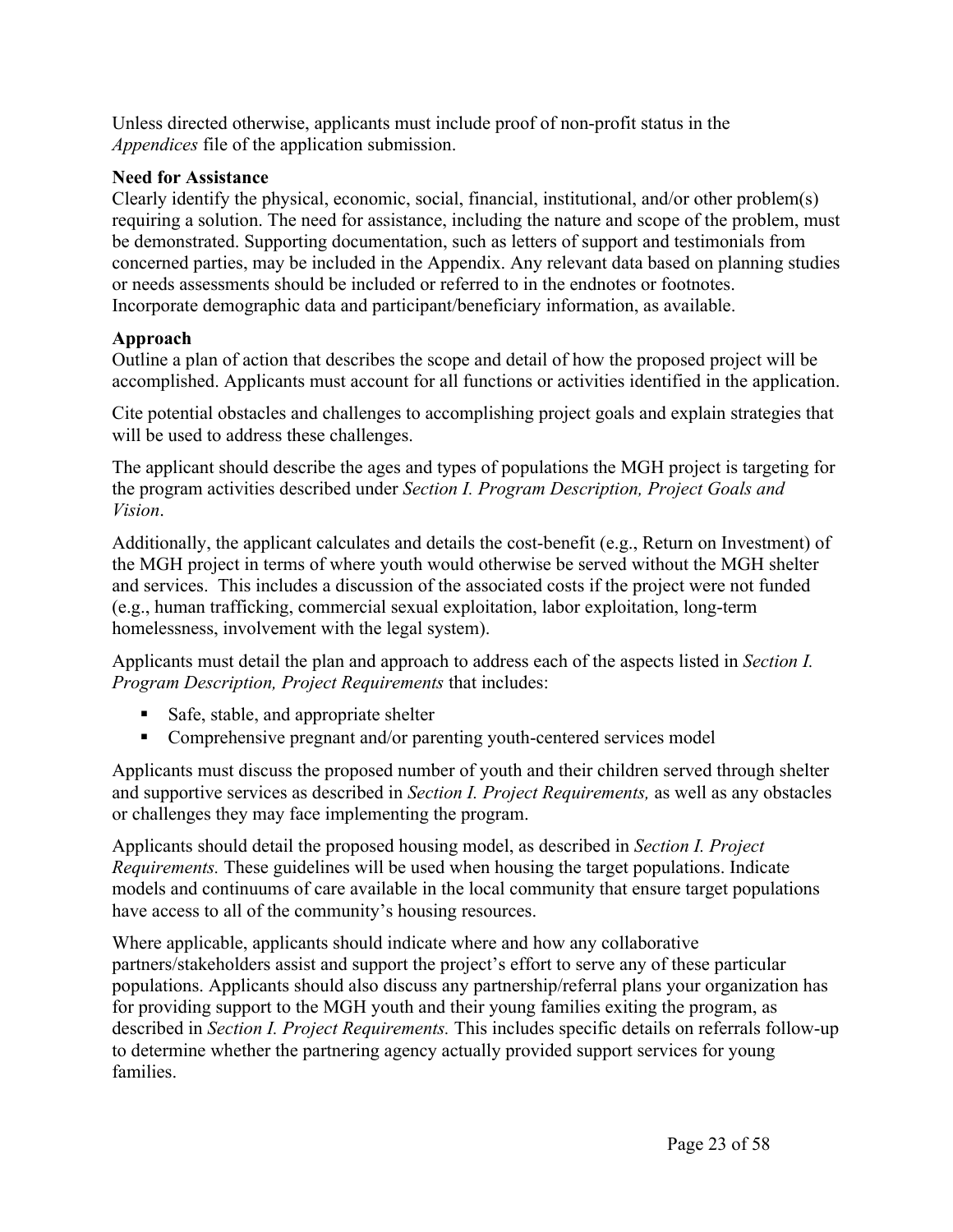Applicants should describe their coordination with systems of care providers such as government, non-profits, and service providers to ensure their ability to serve the homeless youth and their young families after program exit.

CoCs are the leads in the process for data collection for the Homeless Management Information System (HMIS). An applicant with a proposed geographic area that spans more than one CoC must clearly describe a joint agreement by all Homeless Management Information System (HMIS) leads on the process for data collection and reporting among the covered CoCs.

Applicants with proposed geographic areas that do not belong to a CoC must clearly describe a plan to contact and work with another CoC's HMIS lead for data collection and reporting purposes.

Applicants will also provide a detailed plan for addressing the Program Administration Requirements (i.e., staff safety, background checks, emergency preparedness plan, licensing requirement, and training plan) as detailed in *Section VI.2 Administrative and National Policy Requirements.*

## *Logic Model/Theory of Change*

The MGH project will be built around a fully realized Logic Model/Theory of Change (LM/TOC). The applicant will translate the goal and vision of the project into short, intermediate, and long-term outcomes. The LM/TOC will reflect how the program investments and proposed shelter and service activities, when combined, result in outputs that lead to successful outcomes.

Applicants will use the LM/TOC to guide the proposal narrative to communicate program planning and activities, continuous quality improvement (CQI), and program value, as it relates to the cost-benefits of the MGH in comparison to other youth serving programs/facilities (e.g., juvenile detention, foster care).

In addition to the LM chart, a corresponding narrative must be provided discussing how the project will operationalize the program plans and activities as communicated in the organization's proposed LM. This narrative will include a discussion of the project's planned Activities (shelter and services) and the Outputs realized as a result of providing MGH shelter and services. Additionally, applicants will explain how the Inputs (investments) and Activities (shelter and services) will link to achieving in the four core outcomes areas described in *Section I, Program Description,* and performance measures required under *Section VI. 3. Reporting*, and any additional outcomes the applicant establishes.

The chart below is for illustrative purposes with prepopulated information as an example of information applicants may consider in each category.

| <b>INPUTS</b>         | <b>What We</b><br>Do                       | Who<br><b>We Serve</b> |                | <b>ERM</b><br><b>Outcomes Outcomes</b> | <b>ACTIVITIE ACTIVITIE OUTPUT SHORT T INTERMEDIAT LONGTERM</b> | <b>Outcomes</b> |
|-----------------------|--------------------------------------------|------------------------|----------------|----------------------------------------|----------------------------------------------------------------|-----------------|
| Resources<br>Invested | <i>Shelter Provi Target</i><br>$\vert$ ded | Population             | # and %<br> of | Youth in                               | $\#$ and % of $\#$ and % of Youth TLP Youth                    | Reching         |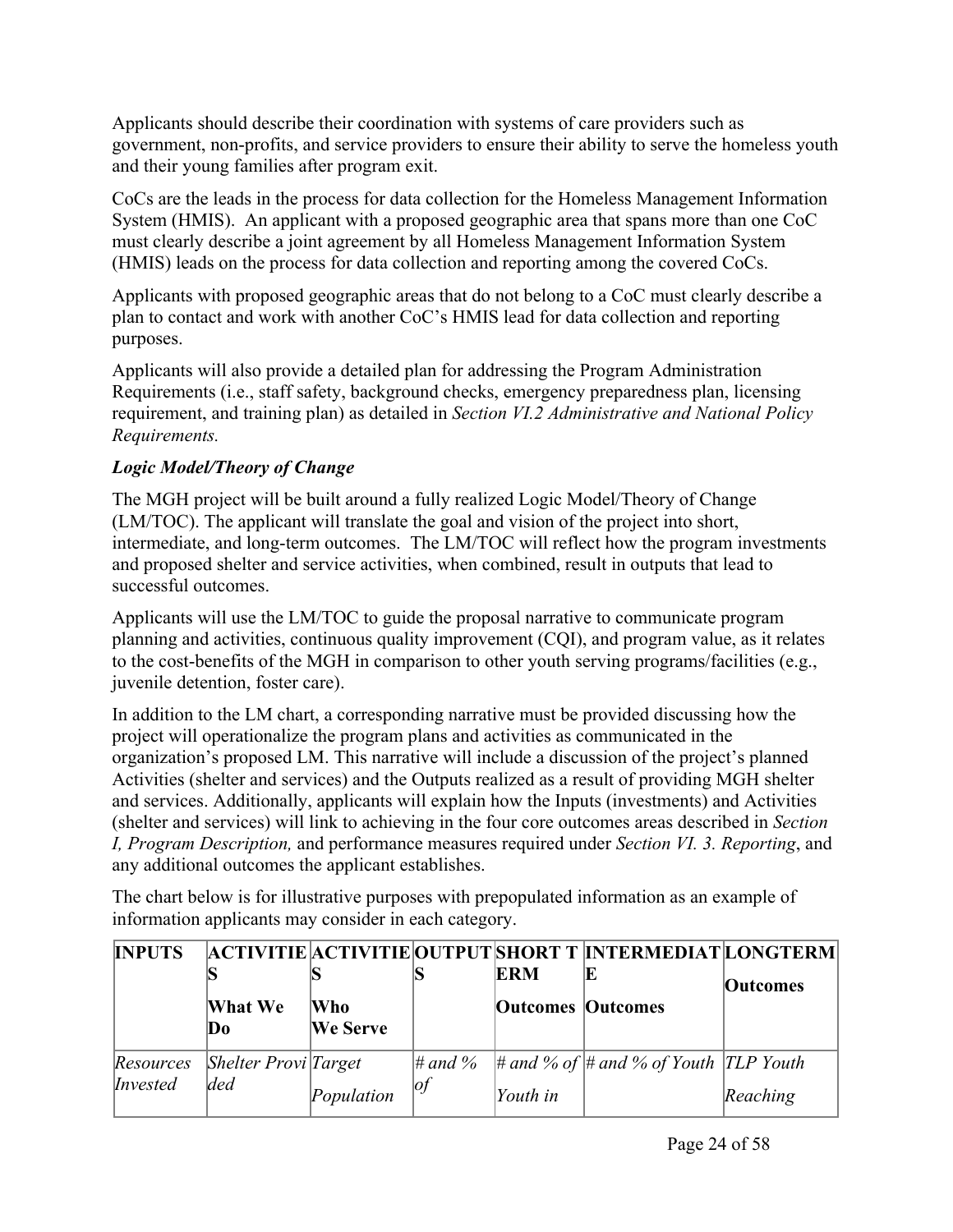| Served |                |      | Youth In Stable Hou Living Independe Middle Class |  |
|--------|----------------|------|---------------------------------------------------|--|
|        | <i>Shelter</i> | sıng | $\int$ ntl $\nu$                                  |  |

For the purposes of this FOA, FYSB defines the LM outcomes in the following manner:

- *Long-Term Outcomes* are outcomes that speak to a desired condition of the youth served.
- *Intermediate Outcomes* relate primarily, though not exclusively, to sustained behavior changes in the youth served.
- *Short-Term Outcomes* concern both the acquisition of knowledge, skills, and attitudes, and with the achievement in the MGH Performance Standards.

Additionally, as described in *Section I. Project Requirements,* applicants will discuss partnerships with other service agencies in the community and the process its organization uses to become co-laborers in the field*.* Further, applicants will discuss the organization's accountability strategy for achievement in the four core outcomes areas and other outcomes identified in the LM as well as discuss the key activities involved in ensuring sustainability related to building support, showing results, retaining staff, and obtaining continuing funding. See **Project Sustainability Plan**, later in this section for additional application requirements.

## **Organizational Capacity**

Provide the following information on the applicant organization and, if applicable, on any cooperating partners:

- Organizational charts;
- Resumes;
- Copy or description of the applicant organization's fiscal control and accountability procedures;
- Evidence that the applicant organization, and any partnering organizations, have relevant experience and expertise with administration, development, implementation, management, and evaluation of programs similar to that offered under this announcement;
- Child care licenses and other documentation of professional accreditation;
- Information on compliance with federal/state/local government standards;
- Job descriptions for each vacant key position.

## **Plan for Oversight of Federal Award Funds and Activities**

Recipients are required to ensure proper oversight in accordance with 45 CFR Part 75 Subpart D.

These regulations set forth the following standards for effective oversight:

- Financial and Program Management
- Property (if applicable by program legislation)
- Procurement
- Performance and Financial Monitoring and Reporting
- Subrecipient Monitoring and Management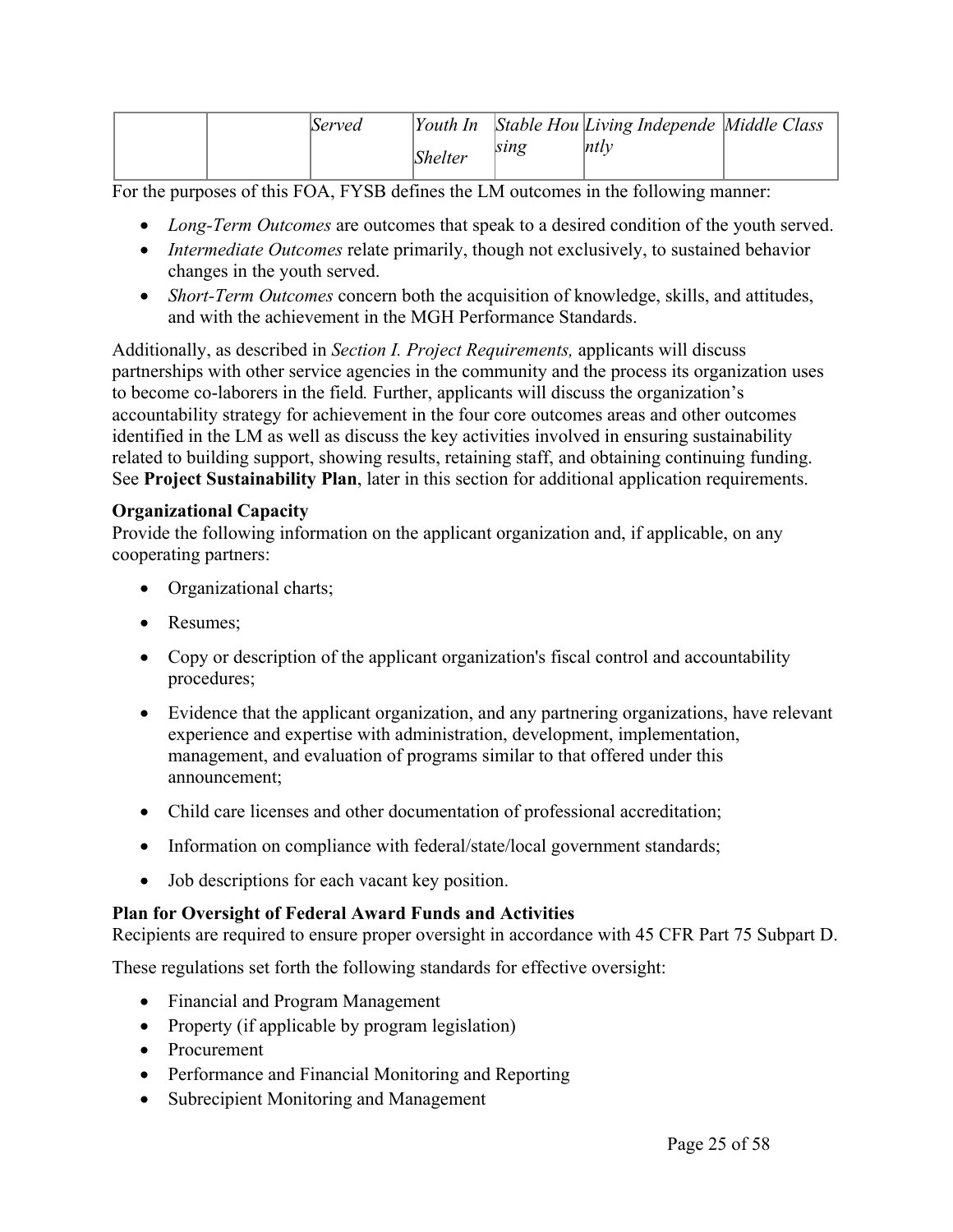- Record Retention and Access
- Remedies for Noncompliance

Describe the framework (e.g. governance, policies and procedures, risk management, systems) in place to ensure proper oversight of federal funds and activities in accordance with 45 CFR

Part 75 Subpart D. The description must include: system(s) for record-keeping and financial management; procedures to identify and mitigate risks and issues (e.g., audit findings, continuous program performance assessment findings, program monitoring); and those key staff that will be responsible for maintaining oversight of program activities staff, and, if applicable, partner(s) and/or subrecipient(s).

### **Program Performance Evaluation Plan**

Applicants must describe a plan for the program performance evaluation that will contribute to continuous quality improvement. The program performance evaluation must monitor ongoing activities and the progress towards the goals and objectives of the project. Include descriptions of the inputs (e.g., organizational profile, collaborative partners, key staff, budget, and other resources), key activities, and expected outcomes of the funded activities. The plan must explain how the inputs, activities, and outcomes will be measured; how the resulting information will be used to inform improvement of funded activities; and any processes that support the overall data quality of the performance outcomes.

Applicants must describe the organizational systems and processes that will effectively track performance outcomes, including a description of how the organization will collect and manage data (e.g., assign skilled staff, data management software, data integrity, etc.) in a way that allows for accurate and timely reporting of performance outcomes. Applicants must describe any potential obstacles for implementing the program performance evaluation and how those obstacles will be addressed. Applicants must include a timeline for how information from the quality improvement evaluation will be reviewed and applied to the ongoing project.

The applicant must include a description for oversight and monitoring subrecipients in accordance with 45 CFR 75.352.

In addition, applicants must include specific measures that the project will use toward effectively monitoring the project's progress in meeting the four core outcomes as described in *Section I. Program Description, Performance Standards.*

### **Project Sustainability Plan**

Applicants must propose a plan for project sustainability after the period of federal funding ends. Recipients are expected to sustain key elements of their grant projects, e.g., strategies or services and interventions, which have been effective in improving practices and outcomes.

Describe the approach to project sustainability that will be most effective and feasible. Provide a description of key individuals and/or organizations whose support will be required. Address the types of alternative support that will be required to maintain the program. If the proposed project involves key project partners, describe how their cooperation and/or collaboration will be maintained after the end of federal funding.

### **Third-Party Agreements**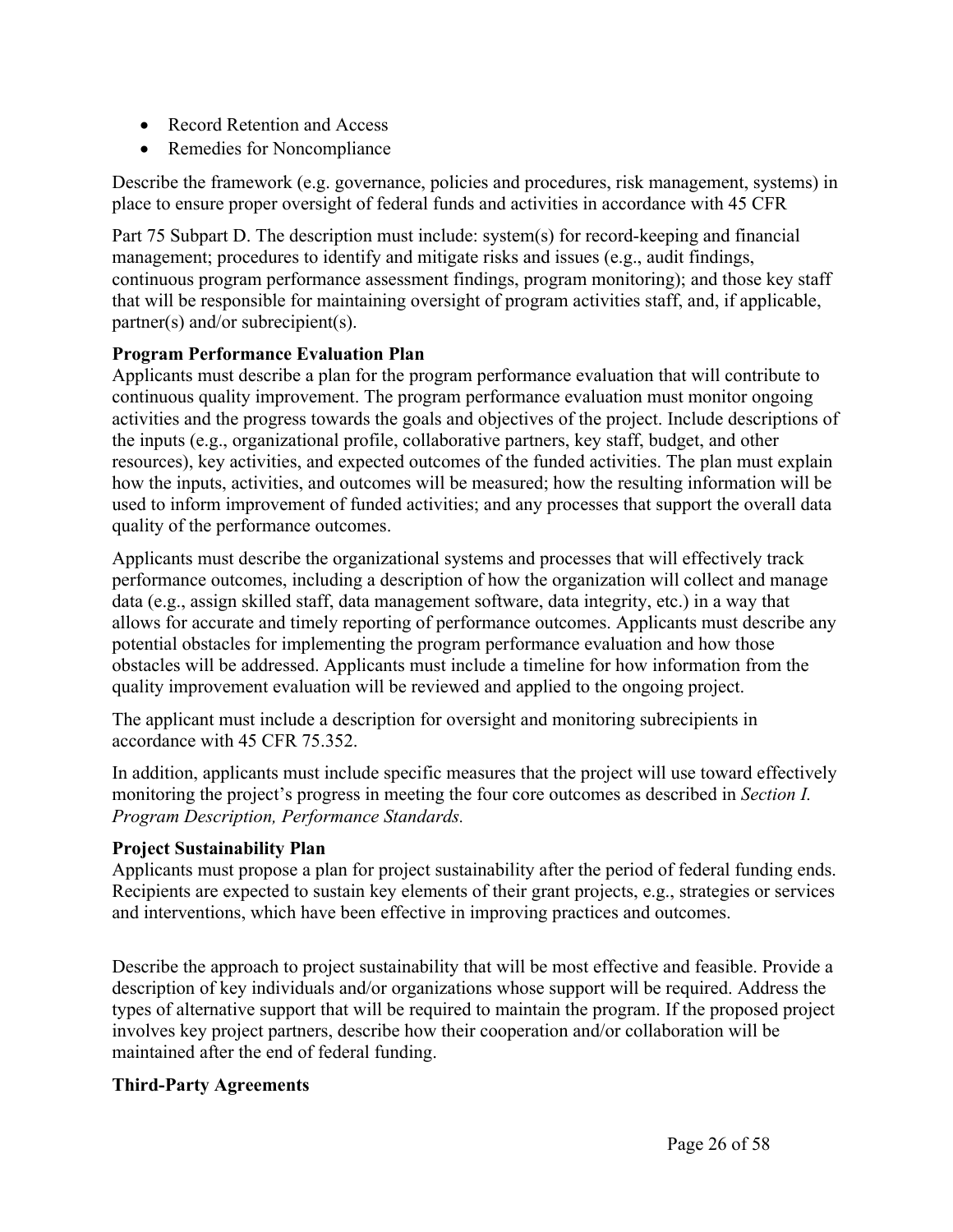Third-party agreements include Memoranda of Understanding (MOU) and Letters of Commitment. Letters of Commitment and MOUs must both clearly describe the roles and responsibilities for project activities and the support and/or resources that the third-party (i.e., subrecipient, contractor, or other cooperating entity) is committing. The Letters of Commitment and MOUs must be signed by the person in the third-party organization with the authority to make such commitments on behalf of their organization. General letters of support are **not** considered to be third-party agreements.

Applicants must provide Letters of Commitment or MOUs between recipients and third-parties (i.e., subrecipients, contractors, or other cooperating entities). In addition to clearly describing the roles and responsibilities for project activities and support and/or resources that the thirdparty is committing, these agreements must detail work schedules and estimated remuneration with an understanding that a finalized agreement will be negotiated once the successful applicant is awarded the grant.

Collaboration/consortia applicants must provide Letters of Commitment or MOUs identifying the primary applicant and all collaborators that are responsible for project activities.

#### <span id="page-27-0"></span>**The Project Budget and Budget Justification**

All applicants are required to submit a project budget and budget justification with their application. The project budget is entered on the Budget Information Standard Form, either SF-424A or SF-424C. Applicants are encouraged to review the form instructions in addition to the guidance in this section. The budget justification consists of a budget narrative and a line-item budget detail that includes detailed calculations for "object class categories" identified on the Budget Information Standard Form. Applicants must indicate the method they are selecting for their indirect cost rate. See Indirect Charges for further information.

Project budget calculations must include estimation methods, quantities, unit costs, and other similar quantitative detail sufficient for the calculation to be duplicated. If cost sharing or matching is a requirement, applicants must include a detailed listing of any funding sources identified in Block 18 of the SF-424 (Application for Federal Assistance). See the table in *Section IV.2.*

*Required Forms, Assurances, and Certifications* listing the appropriate budget forms to use in this application.

**Special Note:** *The Departments of Labor, Health and Human Services, and Education, and Related Agencies Appropriations Act, 2021 and Consolidated Appropriations Act, 2021, (Division H, Title II, Sec. 202), limits the salary amount that may be awarded and charged to ACF grants and cooperative agreements. Award funds issued under this announcement may not* be used to pay the salary of an individual at a rate in excess of Executive Level II. The Executive *Level II salary of the "Rates of Pay for the Executive Schedule" is \$199,300. This amount reflects an individual's base salary exclusive of fringe benefits and any income that an individual may be permitted to earn outside of the duties of the applicant organization. This salary limitation also applies to subawards and subcontracts under an ACF grant or cooperative agreement.*

Provide a budget for the initial budget period only (typically the first 12 months of the project) using the SF-424A and/or SF-424C, as applicable. Provide a budget justification, which includes a budget narrative and a line-item detail, for only the first budget period of the proposed project.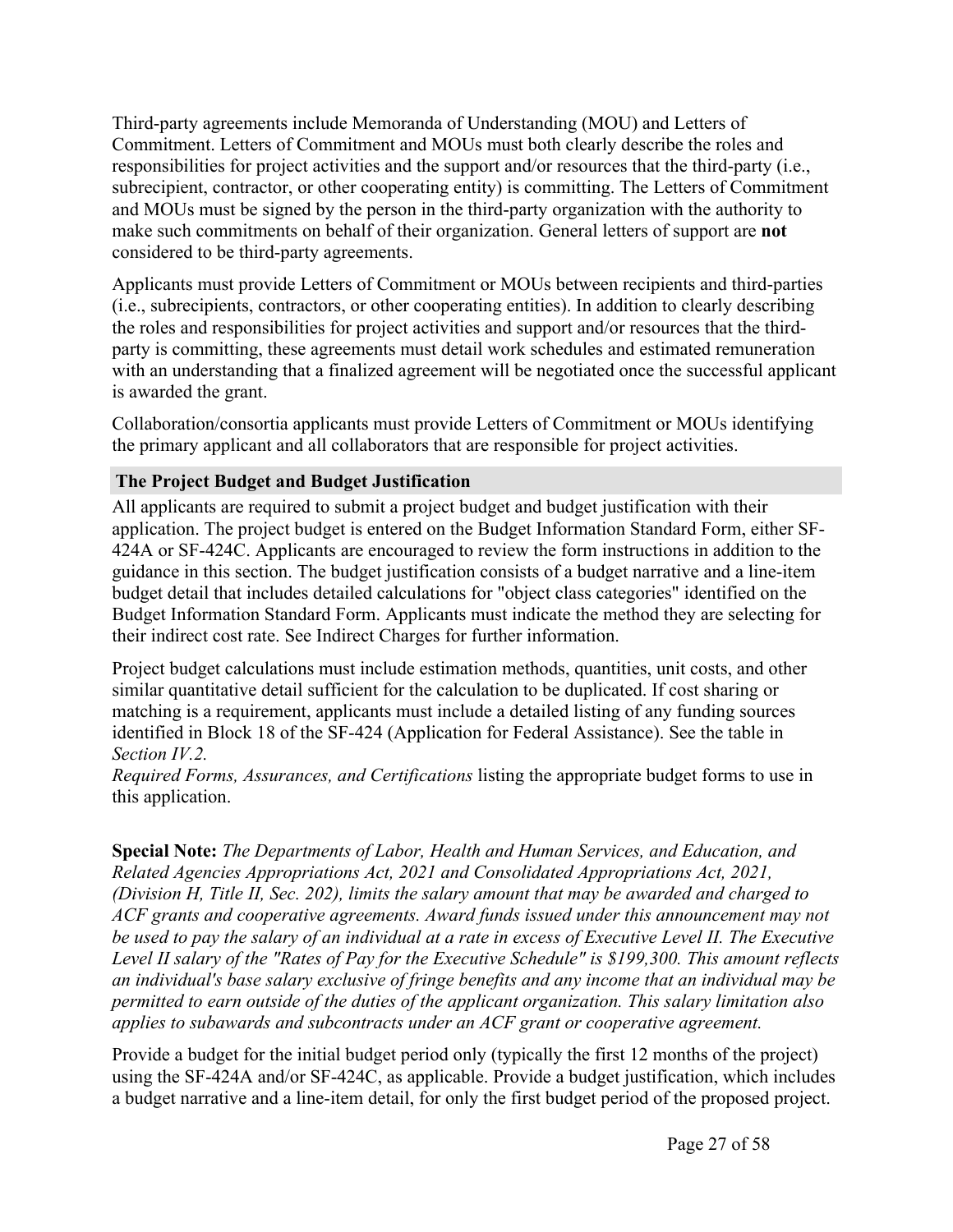The budget narrative should describe how the categorical costs are derived. Discuss the necessity, reasonableness, and allocation of the proposed costs.

In this section, applicants should describe how both the requested funding and the in-kind resources of the organization will be applied to support the Program Activities. This may include, but is not limited to: staffing, curricula, furniture/equipment, volunteers, and program space. Resources attributable to partnerships and collaborations should not be included in the budget narrative.

Applicants must include an estimated cost for sending at least one key staff person to attend the Annual National RHY Grantee training, the annual regional training, and any other travel for technical assistance training in their proposed budget.

Applicants lacking computer equipment (hardware) and client software, as used by their local CoC and funded for the purposes of completing the RHY-HMIS reporting, must include an estimated cost for such equipment, software, and training in their proposed budget. If the applicant already has such equipment, this fact must be noted. See *Section VI.3. Reporting*, regarding FYSB's requirement for keeping adequate statistical data through RHY-HMIS. In addition, if applicable, clearly describe the burden created due to the organization's inability to pay for the use of the RHY-HMIS and submit an alternative proposal for the use of another HMIS solution.

In addition to outlining an annual operating budget, list the funding sources that will support the MGH Project.

#### **General**

Use the following guidelines for preparing the project budget and budget justification. The budget justification includes a budget narrative and a line-item detail. Applications should only include allowable costs in accordance with 45 CFR Part 75 Subpart E.

### **Personnel**

**Description:** Costs of employee salaries and wages. See 45 CFR § 75.430 for more information on allowable personnel costs. Do not include the personnel costs of consultants, contractors and subrecipients under this category.

**Justification:** For each position, provide: the name of the individual (if known), their title; time commitment to the project in months; time commitment to the project as a percentage or fulltime equivalent; annual salary; grant salary; wage rates; etc. Identify the project director or principal investigator, if known at the time of application.

### **Fringe Benefits**

**Description:** Costs of employee fringe benefits are allowances and services provided by employers to their employees in addition to regular salaries and wages. For more information on Fringe Benefits please refer to 45 CFR § 75.431. Do not include the fringe benefits of consultants, contractors, and subrecipients.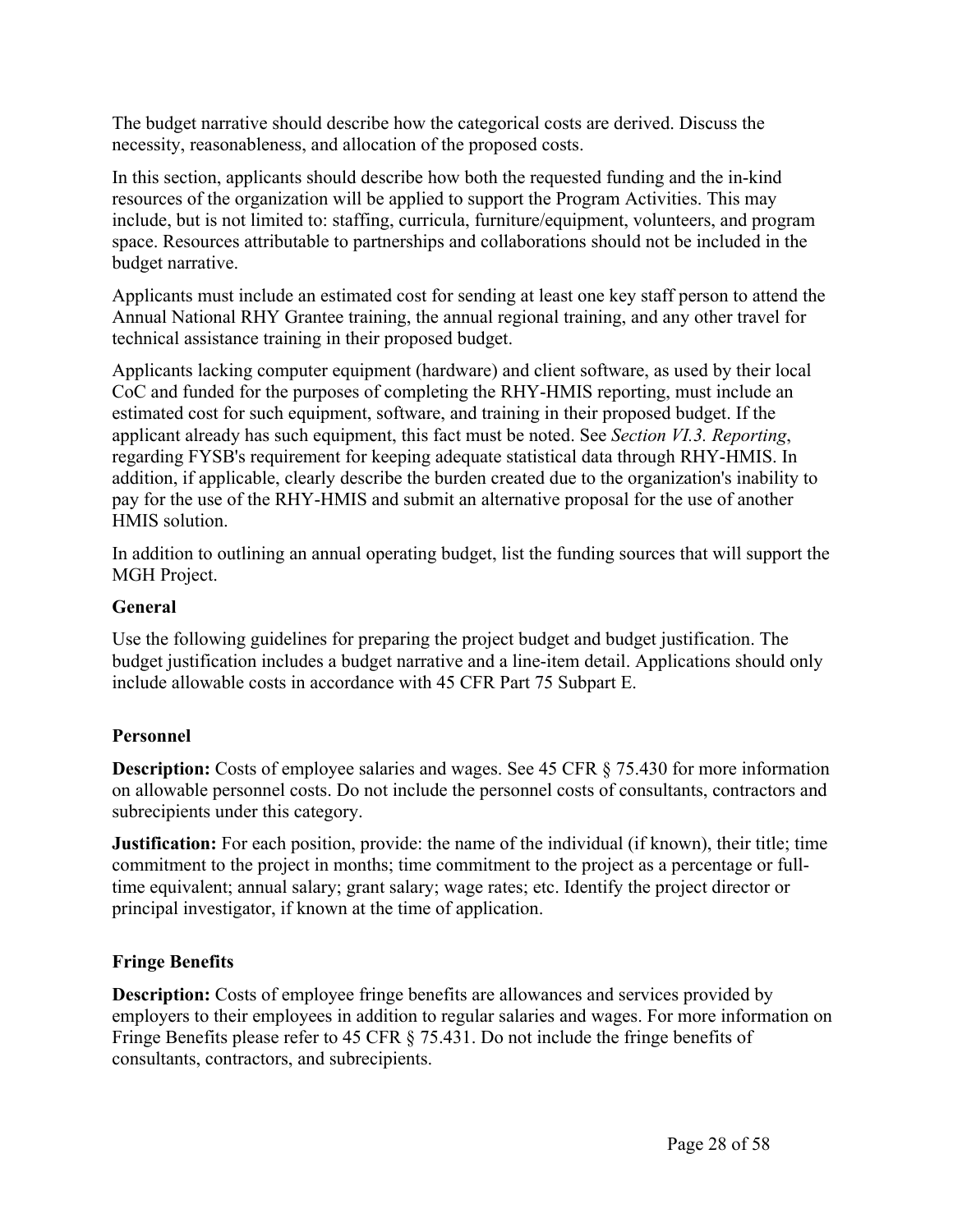Typically, fringe benefit amounts are determined by applying a calculated rate for a particular class of employee (full-time or part-time) to the salary and wages requested. Fringe rates are often specified in the approved indirect cost rate agreement. Fringe benefits may be treated as a direct cost or indirect cost in accordance with the applicant's accounting practices. Only fringe benefits as a direct cost should be entered under this category.

**Justification:** Provide a breakdown of the amounts and percentages that comprise fringe benefit costs such as health insurance, Federal Insurance Contributions Act (FICA) taxes, retirement, taxes, etc.

### **Travel**

**Description:** Costs of project-related travel (i.e., transportation, lodging, subsistence) by employees of the applicant organization who are in travel status on official business. Travel by non-employees such as consultants, contractors or subrecipients should be included under the Contractual line item. Local travel for employees in non-travel status should be listed on the Other line. Travel costs should be developed in accordance with the applicant's travel policies and 45 CFR § 75.474.

**Justification:** For each trip show: the total number of travelers; travel destination; duration of trip; per diem; mileage allowances, if privately owned vehicles will be used to travel out of town; and other transportation costs and subsistence allowances. If appropriate for this project, travel costs for key project staff to attend ACF-sponsored workshops/conferences/grantee orientations should be detailed in the budget justification.

## **Equipment**

**Description:** "Equipment" means an article of nonexpendable, tangible personal property (including information technology systems) having a useful life of more than one year and a per unit acquisition cost that equals or exceeds the lesser of: (a) the capitalization level established by the organization for the financial statement purposes, or (b) \$5,000. (Note: Acquisition cost means the net invoice unit price of an item of equipment, including the cost of any modifications, attachments, accessories, or auxiliary apparatus necessary to make it usable for the purpose for which it is acquired. Ancillary charges, such as taxes, duty, protective in-transit insurance, freight, and installation, shall be included in, or excluded from, acquisition cost in accordance with the organization's regular written accounting practices.) See 45 CFR §75.439 for more information.

**Justification:** For each type of equipment requested provide: a description of the equipment; the cost per unit; the number of units; the total cost; and a plan for use on the project; as well as use and/or disposition of the equipment after the project ends.

### **Supplies**

**Description:** Costs of all tangible personal property, other than included under the Equipment category. This includes office and other consumable supplies with a per-unit cost of less than \$5,000. See 45 CFR § 75.453 for more information.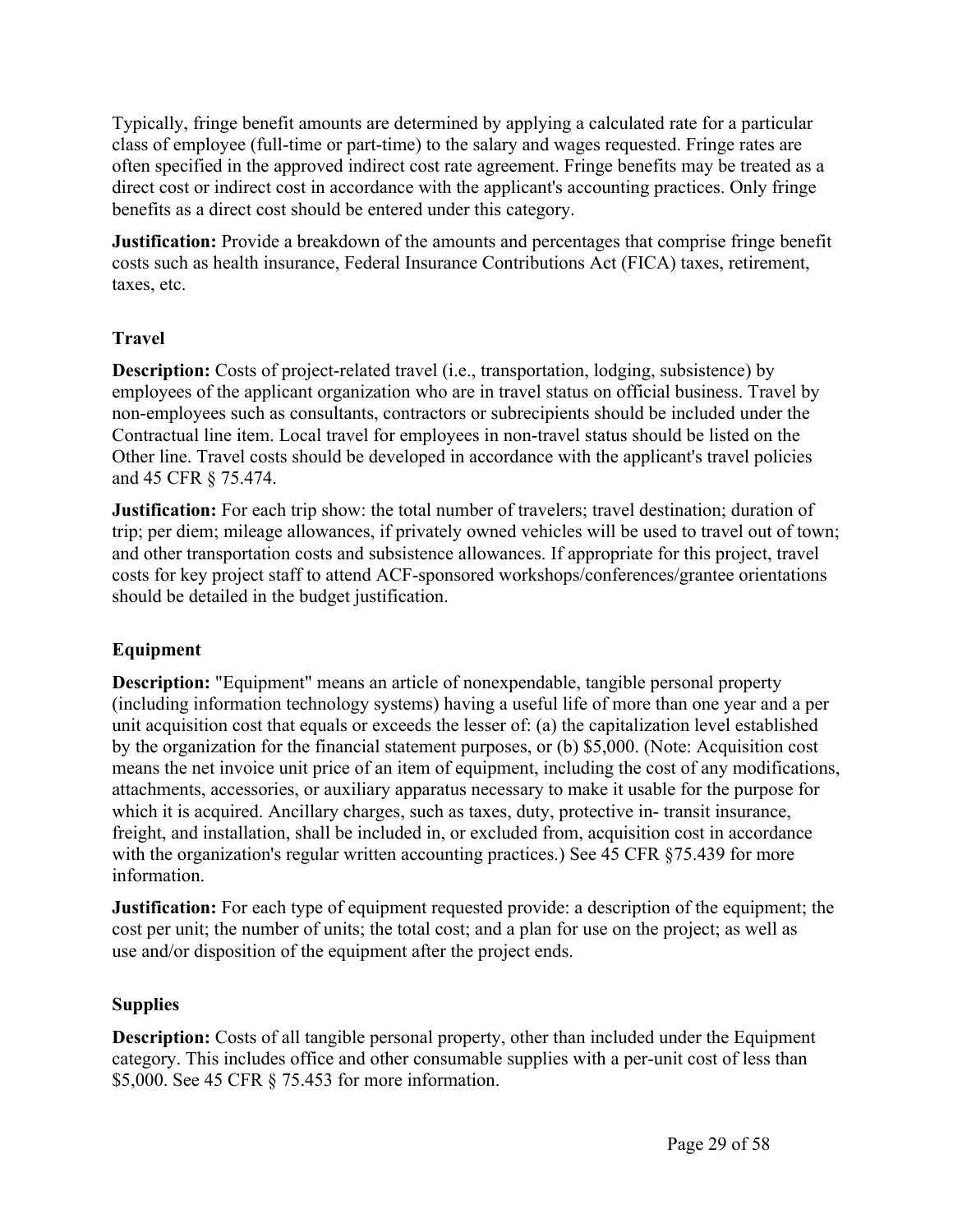**Justification:** Specify general categories of supplies and their costs. Show computations and provide other information that supports the amount requested.

#### **Contractual**

**Description:** Cost of all contracts and subawards except for those that belong under other categories such as equipment, supplies, construction, etc. Include third-party evaluation contracts, if applicable, and contract or subawards with secondary recipient organizations (with budget detail), including delegate agencies and specific project(s) and/or businesses to be financed by the applicant. Costs related to individual consultants should be listed on the Other line. Recipients are required to use 45 CFR §§ 75.326-.340 procurement procedures, and subawards are subject to the requirements at 45 CFR §§ 75.351-.353.

**Justification:** Demonstrate that all procurement transactions will be conducted in a manner to provide, to the maximum extent practical, open, and free competition. Applicants must justify any anticipated procurement action that is expected to be awarded without competition and exceeds the simplified acquisition threshold stated in 48 CFR Subpart 2.1 (when amended accordingly). Recipients may be required to make pre-award review and procurement documents, such as requests for proposals or invitations for bids, independent cost estimates, etc., available to ACF.

Indicate whether the proposed agreement qualifies as a subaward or contract in accordance with 45 CFR § 75.351. Provide the name of the contractor/subrecipient (if known), a description of anticipated services, a justification for why they are necessary, a breakdown of estimated costs, and an explanation of the selection process. In addition, for subawards, the applicant must provide a detailed budget and budget narrative for each subaward, by entity name, along with the same justifications referred to in these budget and budget justification instructions.

#### **Other**

**Description:** Enter the total of all other costs. Such costs, where applicable and appropriate, may include, but are not limited to: consultant costs, local travel, insurance, food (when allowable), medical and dental costs (non-personnel), professional service costs (including audit charges), space and equipment rentals, printing and publications, computer use, training costs (such as tuition and stipends), staff development costs, and administrative costs. Please note costs must be allowable per 45 CFR Part 75 Subpart E.

**Justification:** Provide a breakdown of costs, computations, a narrative description, and a justification for each cost under this category.

#### **Indirect Charges**

**Description:** Total amount of indirect costs. This category has one of two methods that an applicant can select. An applicant may only select one.

1. The applicant currently has an indirect cost rate approved by the Department of Health and Human Services (HHS) or another cognizant federal agency.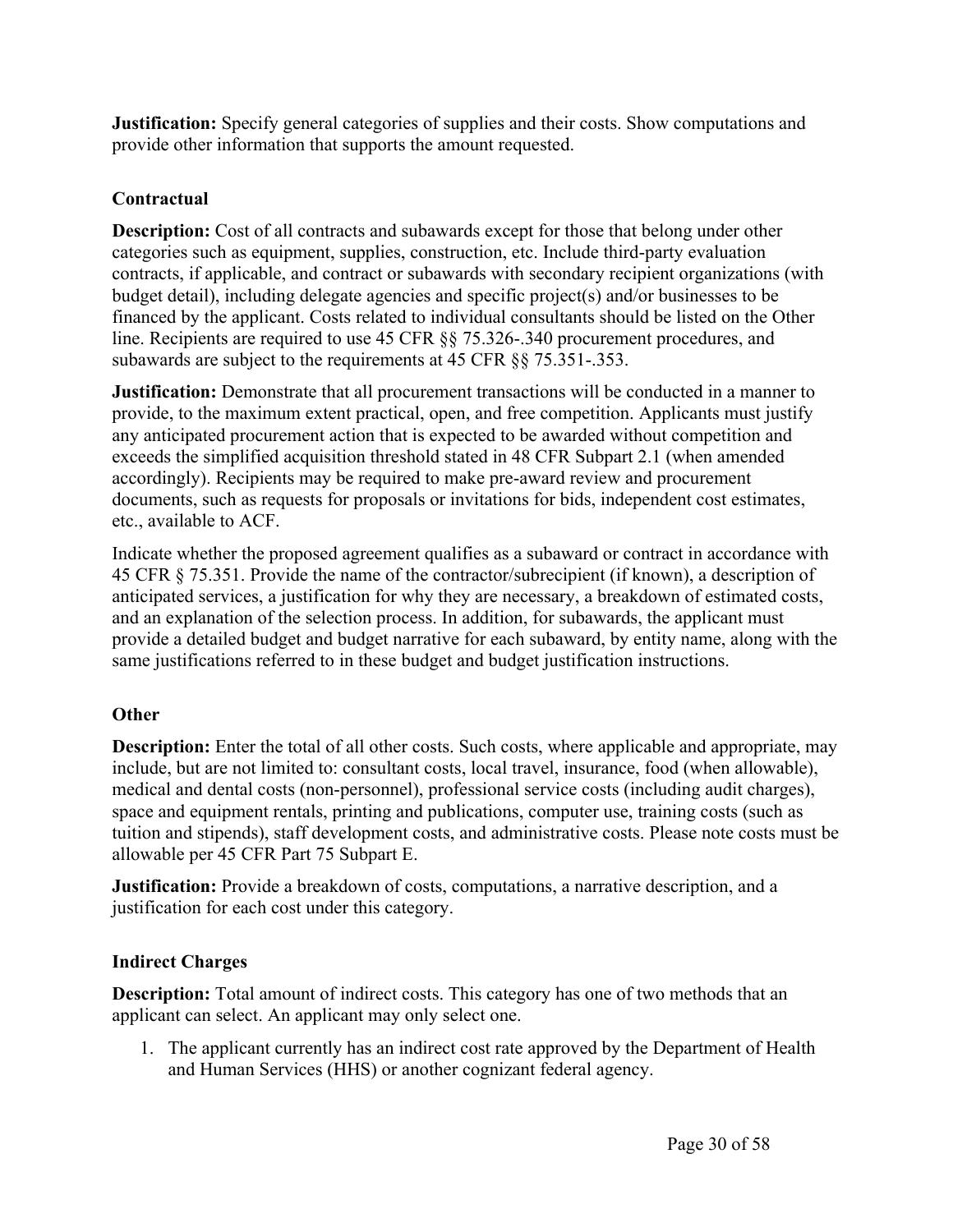**Justification:** An applicant must enclose a copy of the current approved rate agreement. If the applicant is requesting a rate that is less than what is allowed under the program, the authorized representative of the applicant organization must submit a signed acknowledgement that the applicant is accepting a lower rate than allowed. Choosing to charge a lower rate will not be considered during the objective review or award selection process.

2. Per 45 CFR § 75.414(f) Indirect (F&A) costs, "any non-Federal entity [i.e., applicant] that has never received a negotiated indirect cost rate, ... may elect to charge a *de minimis* rate of 10% of modified total direct costs (MTDC) which may be used indefinitely. As described in Section 75.403, costs must be consistently charged as either indirect or direct costs, but may not be double charged or inconsistently charged as both. If chosen, this methodology once elected must be used consistently for all Federal awards until such time as the non-Federal entity chooses to negotiate for a rate, which the non-Federal entity may apply to do at any time."

**Justification:** This method only applies to applicants that have never received an approved negotiated indirect cost rate from HHS or another cognizant federal agency. Applicants awaiting approval of their indirect cost proposal may request the 10 percent *de minimis* rate. When the applicant chooses this method, costs included in the indirect cost pool must not be charged as direct costs to the grant.

#### **Commitment of Non-Federal Resources**

**Description:** Amounts of non-federal resources that will be used to support the project as identified in Block 18 of the SF-424. This line should be used to indicate required and/or voluntary committed cost sharing or matching, if applicable.

**For all federal awards**, any shared costs or matching funds and all contributions, including cash and third-party in-kind contributions, must be accepted as part of the recipient's cost sharing or matching when such contributions meet all of the criteria listed in 45 CFR § 75.306.

**For awards that require matching or cost sharing by statute**, recipients will be held accountable for projected commitments of non-federal resources (at or above the statutory requirement) in their application budgets and budget justifications by budget period, or by project period for fully funded awards. **A recipient's failure to provide the statutorily required matching or cost sharing amount (and any voluntary committed amount in excess) may result in the disallowance of federal funds. Recipients will be required to report these funds in the Federal Financial Reports.**

**For awards that do not require matching or cost sharing by statute**, recipients are not expected to provide cost sharing or matching. However, recipients are allowed to voluntarily propose a commitment of non-federal resources. If an applicant decides to voluntarily contribute non-federal resources towards project costs and the costs are accepted by ACF, the non-federal resources will be included in the approved project budget. The applicant will be held accountable for all proposed non-federal resources as shown in the Notice of Award (NOA). **A recipient's failure to meet the voluntary amount of non-federal resources that was accepted by ACF as**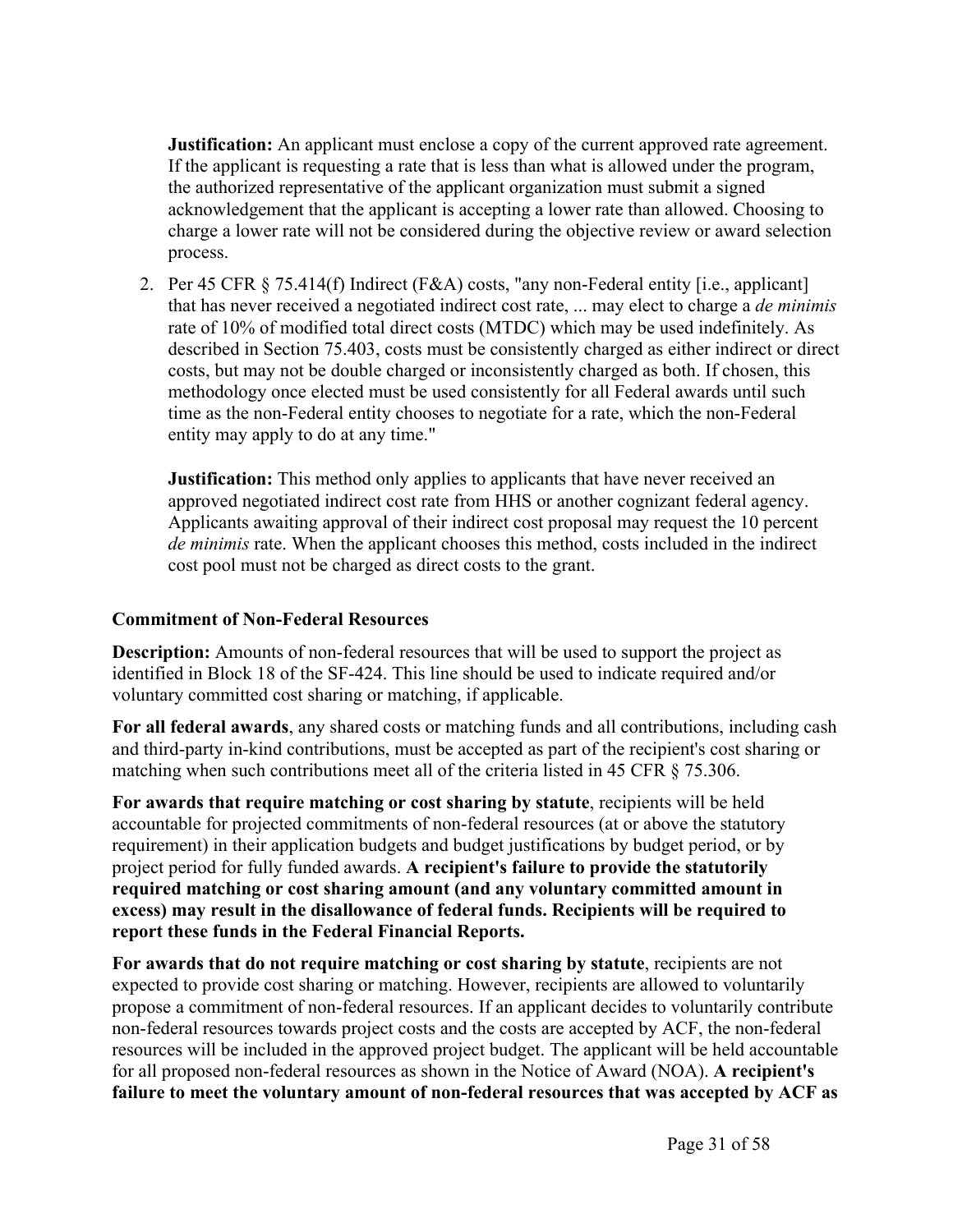#### **part of the approved project costs and that was identified in the approved budget in the NOA, may result in the disallowance of federal funds. Recipients will be required to report these funds in the Federal Financial Reports.**

**Justification:** If an applicant is relying on cost share or match from a third-party, then a firm commitment of these resources (letter(s) or other documentation) is required to be submitted with the application. Detailed budget information must be provided for every funding source identified in Item 18. "Estimated Funding (\$)" on the SF-424.

Applicants are required to fully identify and document in their applications the specific costs or contributions they propose in order to meet a matching requirement. Applicants are also required to provide documentation in their applications on the sources of funding or contribution(s). In-kind contributions must be accompanied by a justification of how the stated valuation was determined. Matching or cost sharing must be documented by budget period (or by project period for fully funded awards).

Applications that lack the required supporting documentation will not be disqualified from competitive review; however, it may impact an application's scoring under the evaluation criteria in *Section V.1. Criteria* of this announcement.

#### **Paperwork Reduction Act Disclaimer**

As required by the Paperwork Reduction Act, 44 U.S.C. §§ 3501-3521, the public reporting burden for the Project Description is estimated to average 60 hours per response, including the time for reviewing instructions, gathering and maintaining the data needed, and reviewing the collection of information. The Project Description information collection is approved under OMB control number 0970-0139, which expires 02/28/2022. An agency may not conduct or sponsor, and a person is not required to respond to, a collection of information unless it displays a currently valid OMB control number.

#### <span id="page-32-0"></span>**Application Submission Options**

#### **Electronic Submission via Grants.gov**

This section provides the application submission and receipt instructions for ACF program applications. Please read the following instructions carefully and completely.

#### **Electronic Delivery**

ACF is participating in the Grants.gov initiative to provide the grant community with a single site to find and apply for grant funding opportunities. ACF applicants are required to submit their applications online through Grants.gov.

#### **How to Register and Apply through Grants.gov**

Read the following instructions about registering to apply for ACF funds. Applicants should read the registration instructions carefully and prepare the information requested before beginning the registration process. Reviewing and assembling the required information before beginning the registration process will alleviate last-minute searches for required information.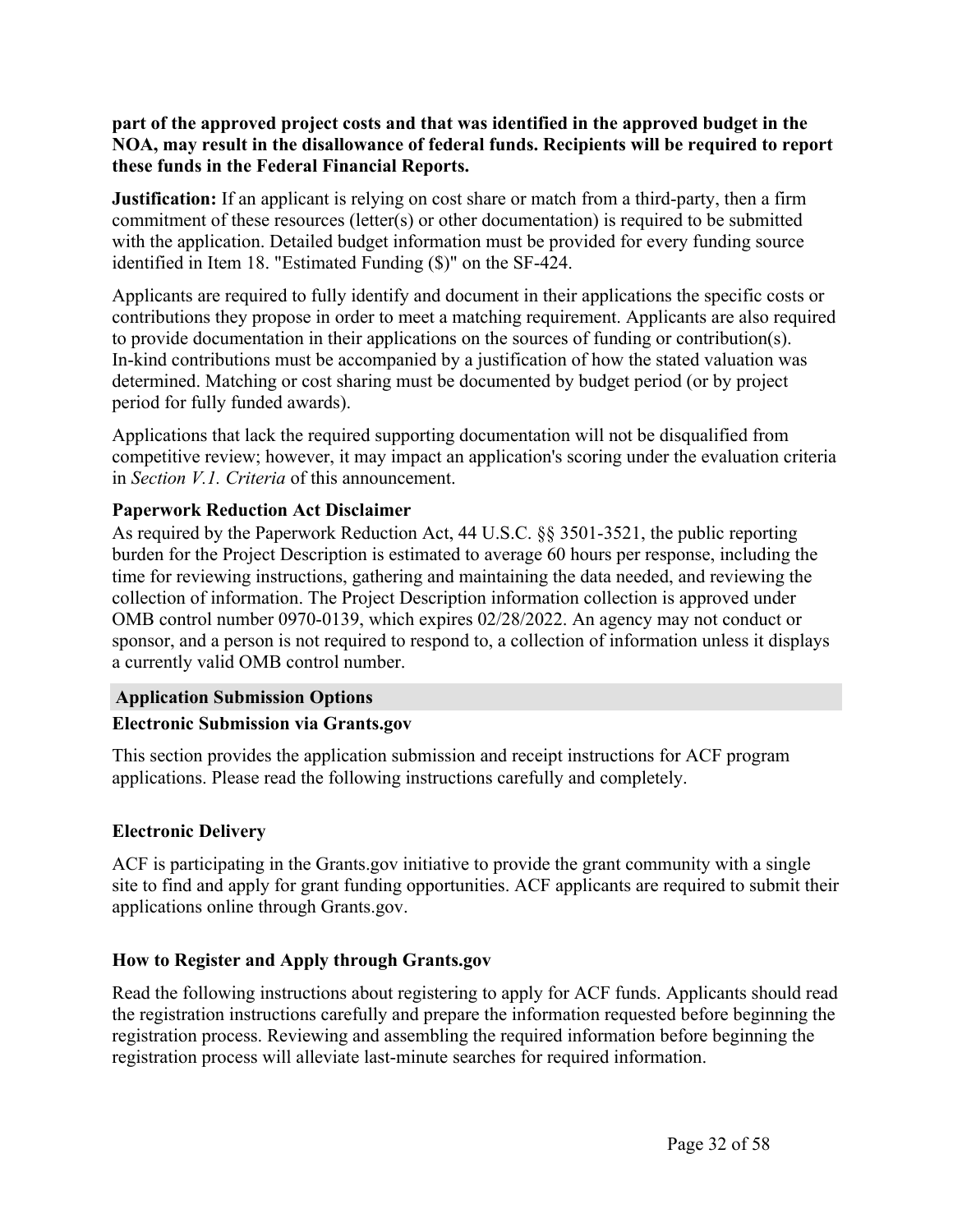The registration process can take up to four weeks to complete. Therefore, registration should be done in sufficient time to ensure it does not impact your ability to meet required application submission deadlines.

Organization applicants can find complete instructions here: <https://www.grants.gov/web/grants/applicants/organization-registration.html>

*Obtain a DUNS Number*: All entities applying for funding, including renewal funding, must have a Data Universal Numbering System (DUNS) number from Dun & Bradstreet (D&B). Applicants must enter the DUNS number in the data entry field labeled "Organizations DUNS" on the SF-424 form.

For more detailed instructions for obtaining a DUNS number, refer to: [https://www.grants.gov/web/grants/applicants/organization-registration/step-1-obtainduns](https://www.grants.gov/web/grants/applicants/organization-registration/step-1-obtain-duns-number.html)[number.html](https://www.grants.gov/web/grants/applicants/organization-registration/step-1-obtain-duns-number.html)

*Register with SAM***:** In addition to having a DUNS number, organizations applying online through Grants.gov must register with the System for Award Management (SAM). All organizations must register with SAM in order to apply online. Failure to register with SAM will prevent your organization from applying through Grants.gov.

For more detailed instructions for registering with SAM, refer to: [https://www.grants.gov/web/grants/applicants/organization-registration/step-2-register](https://www.grants.gov/web/grants/applicants/organization-registration/step-2-register-with-sam.html)[with-](https://www.grants.gov/web/grants/applicants/organization-registration/step-2-register-with-sam.html) [sam.html](https://www.grants.gov/web/grants/applicants/organization-registration/step-2-register-with-sam.html)

*Create a Grants.gov Account***:** The next step in the registration process is to create an account with Grants.gov. Applicants must know their organization's DUNS number to complete this process. Completing this process automatically triggers an email request for applicant roles to the organization's E-Business Point of Contact (EBiz POC) for review. The EBiz POC is a representative from your organization who is the contact listed for SAM. To apply for grants on behalf of your organization, you will need the AOR role.

For more detailed instructions about creating a profile on Grants.gov, refer to: <https://www.grants.gov/web/grants/applicants/registration.html>

*Authorize Grants.gov Roles***:** After creating an account on Grants.gov, the EBiz POC receives an email notifying them of your registration and request for roles. The EBiz POC will then log in to Grants.gov and authorize the appropriate roles, which may include the AOR role, thereby giving you permission to complete and submit applications on behalf of your organization. You will be able to submit your application online any time after you have been approved as an AOR.

For more detailed instructions about creating a profile on Grants.gov. refer to: <https://www.grants.gov/web/grants/applicants/registration/authorize-roles.html>

*Track Role Status***:** To track your role request, refer to: <https://www.grants.gov/web/grants/applicants/registration/track-role-status.html>

When applications are submitted through Grants.gov, the name of the organization's AOR that submitted the application is inserted into the signature line of the application, serving as the electronic signature. The EBiz POC must authorize individuals who are able to make legally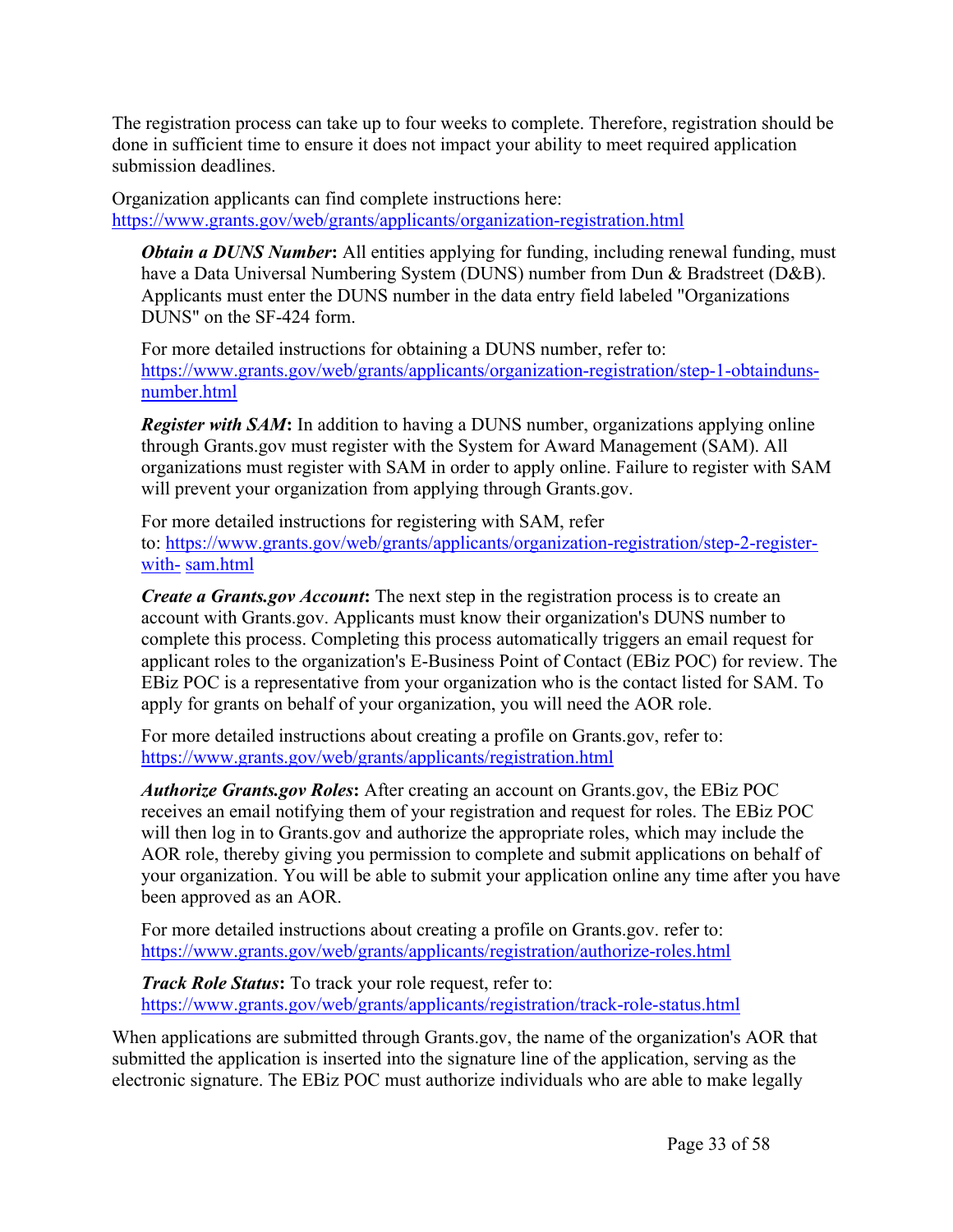binding commitment on behalf of the organization as an AOR; this step is often missed, and it is crucial for valid and timely submissions.

#### **How to Submit an Application to ACF via Grants.gov**

Grants.gov applicants can apply online using Workspace. Workspace is a shared, online environment where members of a grant team may simultaneously access and edit different webforms within an application. For each FOA, you can create individual instances of a workspace.

The following is an overview of applying via Grants.gov. For access to complete instructions on how to apply for opportunities, refer to: [https://www.grants.gov/web/grants/applicants/apply-for](https://www.grants.gov/web/grants/applicants/apply-for-grants.html)[grants.html](https://www.grants.gov/web/grants/applicants/apply-for-grants.html)

*Create a Workspace***:** Creating a workspace allows you to complete an application online and route it through your organization for review before submitting.

*Complete a Workspace***:** Add participants to the workspace, complete all the required forms, and check for errors before submission.

*Adobe Reader***:** If you decide not to apply by filling out webforms you can download individual PDF forms in Workspace so that they will appear similar to other Standard or ACF forms. The individual PDF forms can be downloaded and saved to your local device storage, network drive(s), or external drive(s), then accessed through Adobe Reader.

**NOTE**: Visit the Adobe Software Compatibility page on Grants.gov to download the appropriate version of the software at:

<https://www.grants.gov/web/grants/applicants/adobe-software-compatibility.html>

*Mandatory Fields in Forms***:** In the forms, you will note fields marked with an asterisk and a different background color. These fields are mandatory fields that must be completed to successfully submit your application.

*Complete SF-424 Fields First***:** The forms are designed to fill in common required fields across other forms, such as the applicant name, address, and DUNS number. To trigger this feature, an applicant must complete the SF-424 information first. Once it is completed, the information will transfer to the other forms.

*Submit a Workspace***:** An application may be submitted through workspace by clicking the Sign and Submit button on the Manage Workspace page, under the Forms tab. Grants.gov recommends submitting your application **at least 24-48 hours prior to the close date** to provide you with time to correct any potential technical issues that may disrupt the application submission.

*Track a Workspace***:** After successfully submitting a workspace package, a Grants.gov Tracking Number (GRANTXXXXXXXX) is automatically assigned to the package. The number will be listed on the Confirmation page that is generated after submission.

For additional training resources, including video tutorials, refer to: <https://www.grants.gov/web/grants/applicants/applicant-training.html>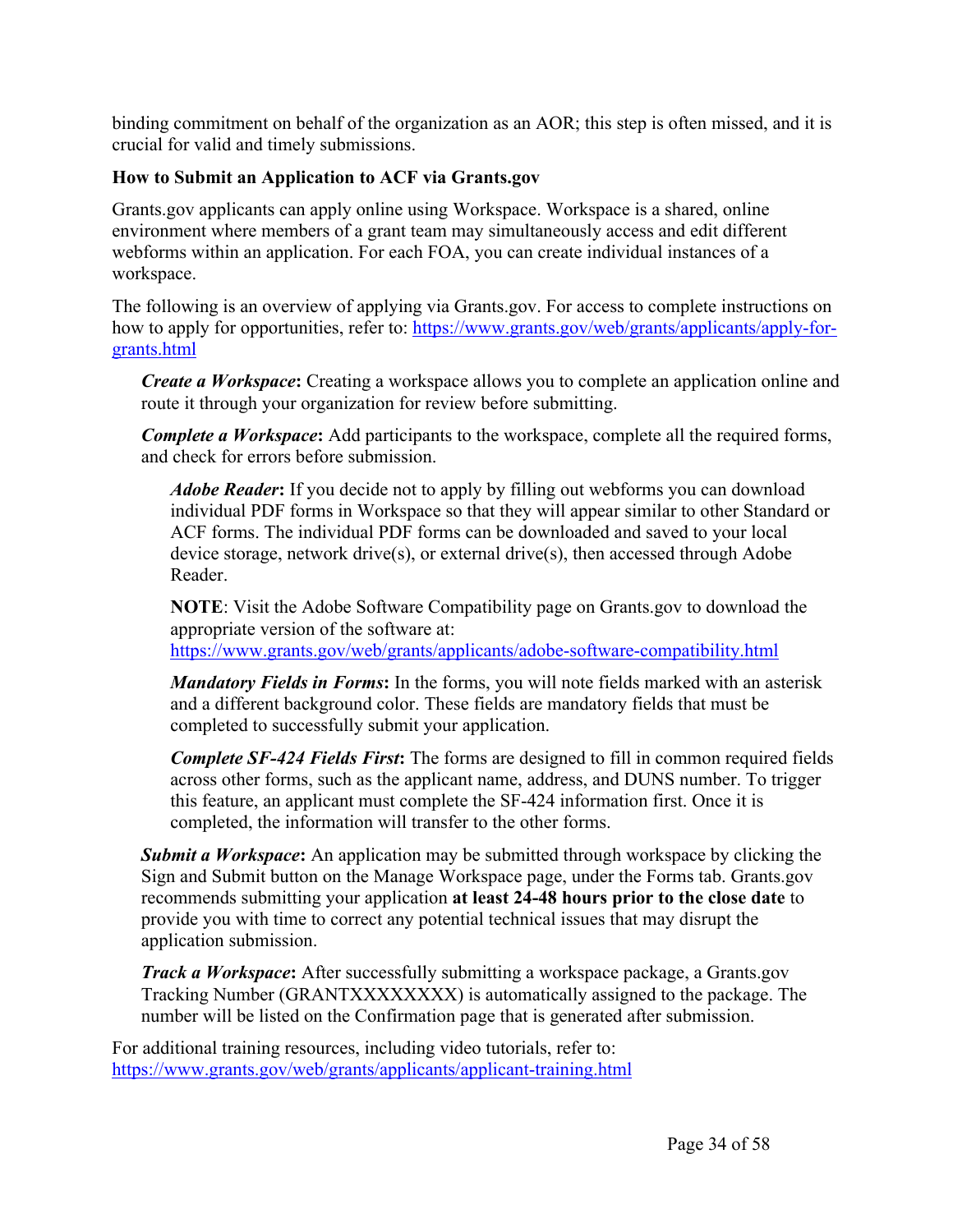Grants.gov provides applicants 24/7 support via the toll-free number 1-800-518-4726 and email at [support@grants.gov](mailto:support@grants.gov). For questions related to the specific grant opportunity, contact the number listed in the application package of the grant you are applying for.

If you are experiencing difficulties with your submission, it is best to call the Grants.gov Support Center and get a ticket number. The Support Center ticket number will assist ACF with tracking your issue and understanding background information on the issue.

### **Timely Receipt Requirements and Proof of Timely Submission**

All applications must be received by 11:59 pm ET on the due date established for each program. Proof of timely submission is automatically recorded by Grants.gov. An electronic date/time stamp is generated within the system when the application is successfully received by Grants.gov. The applicant AOR will receive an acknowledgment of receipt and a tracking number (GRANTXXXXXXXX) from Grants.gov with the successful transmission of their application. Applicant AORs will also receive the official date/stamp and Grants.gov Tracking number in an email serving as proof of their timely submission.

When ACF successfully retrieves the application from Grants.gov, and acknowledges the download of submission, Grants.gov will provide an electronic acknowledgment of receipt of the application to the email address of the applicant with the AOR role. Again, proof of timely submission shall be the official date and time that Grants.gov receives your application.

Applications received by Grants.gov after the established due date for the program will be considered late and will not be considered for funding by ACF.

Applicants with slow internet, such as dial-up connections, should be aware that transmission can take some time before Grants.gov receives your application. Again, Grants.gov will provide either an error or a successfully received transmission in the form of an email sent to the applicant with the AOR role. The Grants.gov Support Center reports that some applicants end the transmission because they think that nothing is occurring during the transmission process. Please be patient and give the system time to process the application.

### **Issues with Federal Systems**

For any systems issues experienced with Grants.gov or SAM.gov, please refer to ACF's "Policy for Applicants Experiencing Federal Systems Issues" document for complete guidance at [https://acf.hhs.gov/sites/default/files/documents/systems\\_issue\\_policy\\_final\\_0.pdf](https://acf.hhs.gov/sites/default/files/documents/systems_issue_policy_final_0.pdf)

### **Request an Exemption from Required Electronic Application Submission**

To request an exemption from required electronic submission please refer to ACF's "Policy for Requesting an Exemption from Required Electronic Application Submission" document for complete guidance

at:[https://acf.hhs.gov/sites/default/files/documents/acf\\_policy\\_for\\_requesting\\_an\\_exemption\\_fro](https://acf.hhs.gov/sites/default/files/documents/acf_policy_for_requesting_an_exemption_from_required_electronic_0.pdf) [m\\_required\\_electronic\\_0.pdf](https://acf.hhs.gov/sites/default/files/documents/acf_policy_for_requesting_an_exemption_from_required_electronic_0.pdf)

### **Paper Format Application Submission**

**An exemption is required for the submission of paper applications. See the preceding section on "***Request an Exemption from Required Electronic Application Submission."*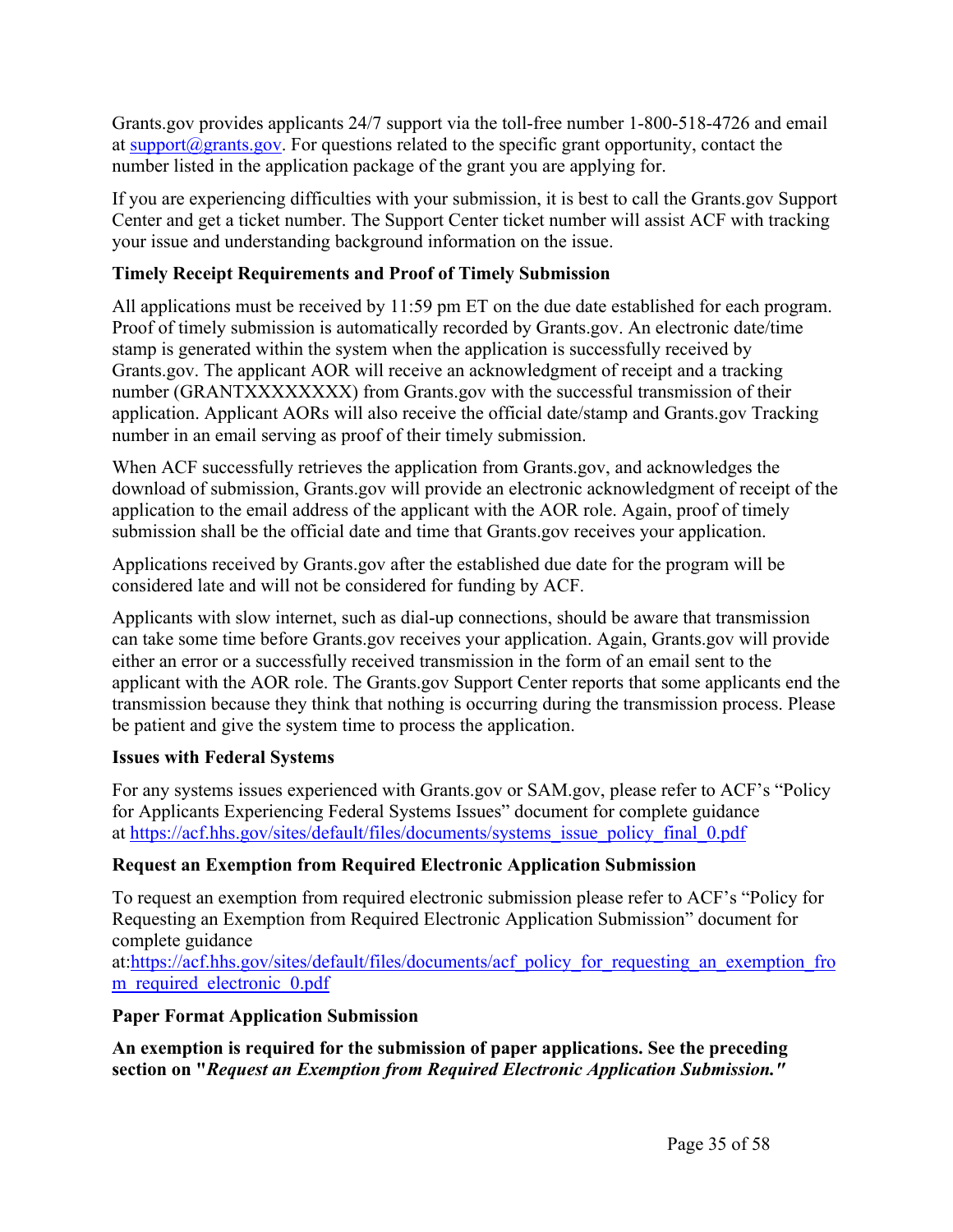Applicants with exemptions that submit their applications in paper format, by mail or delivery, must submit one original and two copies of the complete application with all attachments. The original and each of the two copies must include all required forms, certifications, assurances, and appendices, be signed by the AOR, and be unbound. The original copy of the application must have original signature(s). See *Section IV.7*. *Other Submission Requirements* of this announcement for address information for paper format application submissions. Applications submitted in paper format must be received by 4:30 pm ET on the due date.

Applicants may refer to *Section VIII. Other Information* for a checklist of application requirements that may be used in developing and organizing application materials. Details concerning acknowledgment of received applications are available in *Section IV.4. Submission Dates and Times* in this announcement.

#### <span id="page-36-0"></span>**IV.3. Unique Entity Identifier and System for Award Management (SAM)**

All applicants must have a DUNS Number [\(http://fedgov.dnb.com/webform\)](http://fedgov.dnb.com/webform) and an active registration with the System for Award Management (SAM.gov/SAM, [https://www.sam.gov](https://www.sam.gov/)).

Obtaining a DUNS Number may take 1 to 2 days.

All applicants are required to maintain an active SAM registration until the application process is complete. If a grant is awarded, registration at SAM must be active throughout the life of the award.

#### **Plan ahead. Allow at least 10 business days after you submit your registration for it to become active in SAM and at least an additional 24 hours before that registration information is available in other government systems, i.e. Grants.gov.**

This action should allow you time to resolve any issues that may arise. Failure to comply with these requirements may result in your inability to submit your application through Grants.gov or prevent the award of a grant. Applicants should maintain documentation (with dates) of their efforts to register for, or renew a registration, at SAM. User Guides are available under the "Help" tab at [https://www.sam.gov.](https://www.sam.gov/)

HHS requires all entities that plan to apply for, and ultimately receive, federal grant funds from any HHS Agency, or receive subawards directly from recipients of those grant funds to:

- Be registered in the SAM prior to submitting an application or plan;
- Maintain an active SAM registration with current information at all times during which it has an active award or an application or plan under consideration by an OPDIV; and
- Provide its active DUNS number in each application or plan it submits to the OPDIV.

ACF is prohibited from making an award until an applicant has complied with these requirements. At the time an award is ready to be made, if the intended recipient has not complied with these requirements, ACF:

- May determine that the applicant is not qualified to receive an award; and
- May use that determination as a basis for making an award to another applicant.

#### <span id="page-36-1"></span>**IV.4. Submission Dates and Times**

#### **Due Dates for Applications**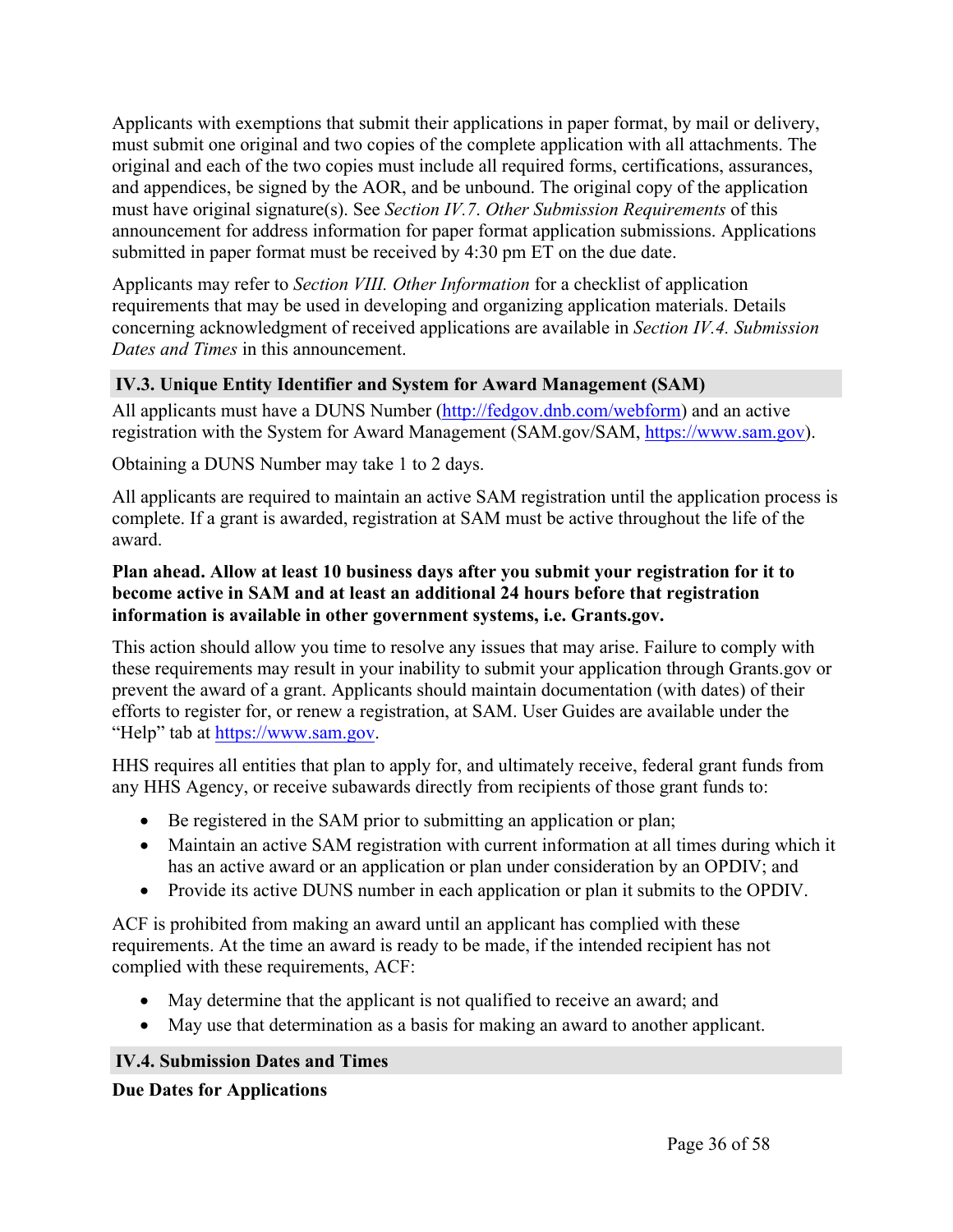Due Date for Applications 07/25/2019 00:00 AM

#### 07/25/2019 00:00 AM

#### <span id="page-37-0"></span>**Explanation of Due Dates**

The due date for receipt of applications is listed in the *Overview* section and in this section. See *Section III.3. Other, Application Disqualification Factors*.

#### **Electronic Applications**

The deadline for submission of electronic applications via [www.Grants.gov](https://www.Grants.gov/) is 11:59 pm ET on the due date. Electronic applications submitted at 12:00 am ET on the day after the due date will be considered late and will be disqualified from competitive review and from funding under this announcement.

Applicants are required to submit their applications electronically via [www.Grants.gov](https://www.Grants.gov/) unless they received an exemption through the process described in *Section IV.2. Request an Exemption from Required Electronic Application Submission.*

ACF does not accommodate transmission of applications by email or facsimile.

Instructions for electronic submission via [www.Grants.gov](https://www.Grants.gov/) are available at: [www.grants.gov/web/grants/applicants/apply-for-grants.html.](https://www.grants.gov/web/grants/applicants/apply-for-grants.html)

Applications submitted to [www.Grants.gov](https://www.Grants.gov/) at any time during the open application period prior to the due date and time that fail the Grants.gov validation check will not be received at ACF. These applications will not be acknowledged.

#### **Mailed Paper Format Applications**

The deadline for receipt of mailed, paper applications is 4:30 pm ET on the due date. Mailed paper applications received after the due date and deadline time will be considered late and will be disqualified from competitive review and from funding under this announcement.

Paper format application submissions will be disqualified if the applicant organization has not received an exemption through the process described in *Section IV.2. Request an Exemption from Required Electronic Application Submission*.

#### **Hand-Delivered Paper Format Applications**

Hand-delivered applications must be received on, or before, the due date listed in the *Overview* and in this section. These applications must be delivered between the hours of 8:00 am ET and 4:30 pm ET Monday through Friday (excluding federal holidays).

Applications should be delivered to the address provided in *Section IV.7. Other Submission Requirements*.

Hand-delivered paper applications received after the due date and deadline time will be considered late and will be disqualified from competitive review and from funding under this announcement.

Hand-delivered paper format application submissions will be disqualified if the applicant organization has not received an exemption through the process described in *Section IV.2. Request an Exemption from Required Electronic Application Submission*.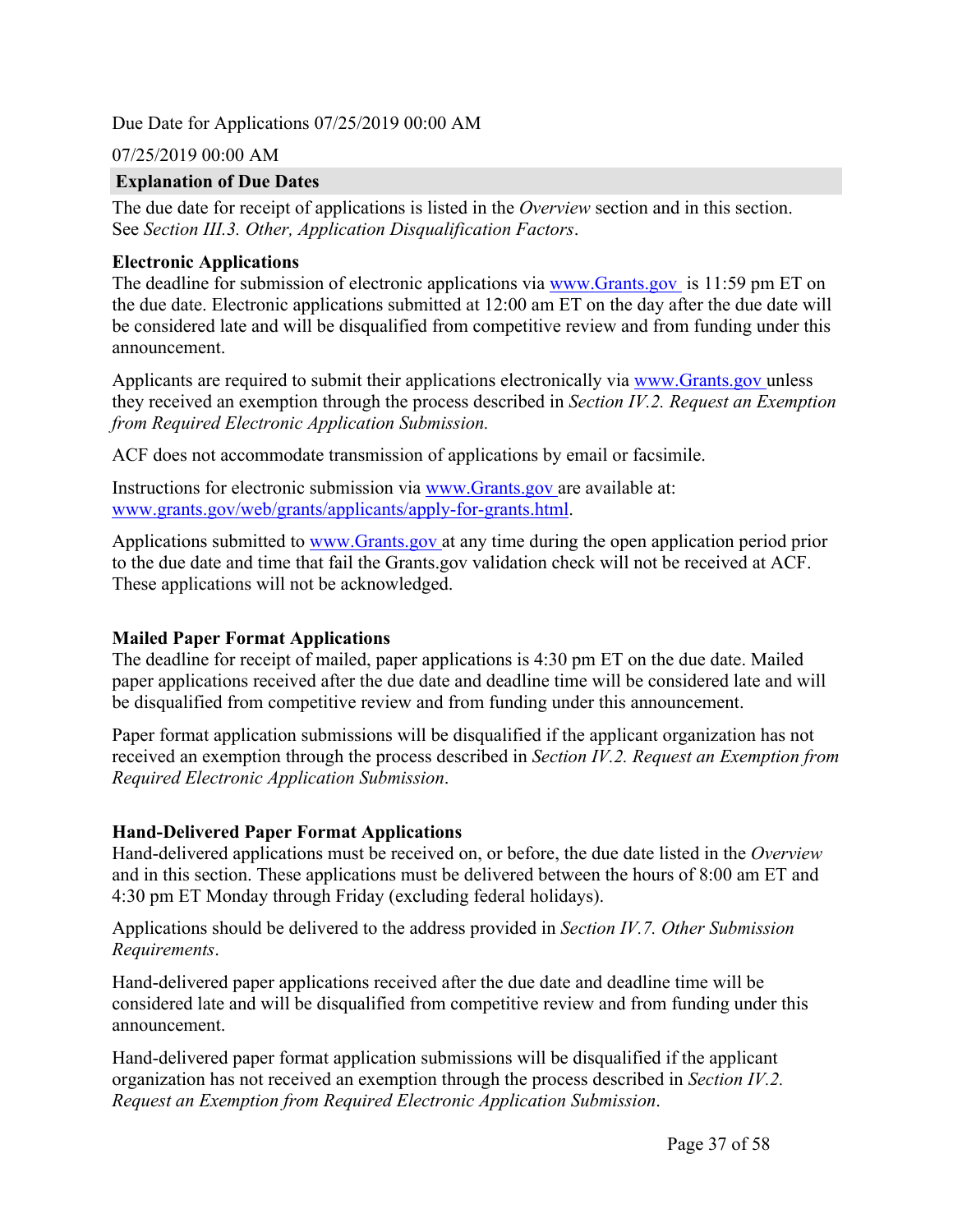#### **No appeals will be considered for applications classified as late under the following circumstances:**

- Applications submitted electronically via [www.Grants.gov](https://www.Grants.gov/) are considered late when they are dated and time-stamped after the deadline of 11:59 pm ET on the due date.
- Paper format applications received by mail or hand-delivery after 4:30 pm ET on the due date will be classified as late and will be disqualified.
- Paper format applications received from applicant organizations that were not approved for an exemption from required electronic application submission under the process described in *Section IV.2. Request an Exemption from Required Electronic Submission* will be disqualified.

#### **Emergency Extensions**

ACF may extend an application due date when circumstances make it impossible for an applicant to submit their applications on time. Only events such as documented natural disasters (floods, hurricanes, tornados, etc.), or a verifiable widespread disruption of electrical service, or mail service, will be considered. The determination to extend or waive the due date, and/or receipt time, requirements in an emergency situation rests with the Grants Management Officer listed as the Office of Grants Management Contact in *Section VII. HHS Awarding Agency Contact(s)*.

#### <span id="page-38-0"></span>**Acknowledgement of Received Application**

#### **Acknowledgement from [Grants.gov](http://www.Grants.gov/)**

Applicants will receive an initial email upon submission of their application to [Grants.gov.](https://www.grants.gov/) This email will provide a **Grants.gov Tracking Number**. Applicants should refer to this tracking number in all communication with Grants.gov. The email will also provide a **date and time stamp**, which serves as the official record of the application's submission**.** Receipt of this email does not indicate that the application is accepted or that is has passed the validation check.

Applicants will also receive an email acknowledging that the received application is in the **Grants.gov validation process**, after which a third email is sent with the information that the submitted application package has passed, or failed, the series of checks and validations.

Applications that are submitted on time that fail the validation check will not be transmitted to ACF and will not be acknowledged by ACF.

### **Acknowledgement from ACF of an electronic application's submission:**

Applicants will be sent additional email(s) from ACF acknowledging that the application has been retrieved from [Grants.gov](https://www.Grants.gov/) by ACF. Receipt of these emails is not an indication that the application is accepted for competition.

### **Acknowledgement from ACF of receipt of a paper format application:**

ACF will not provide acknowledgement of receipt of hard copy application packages submitted via mail or courier services.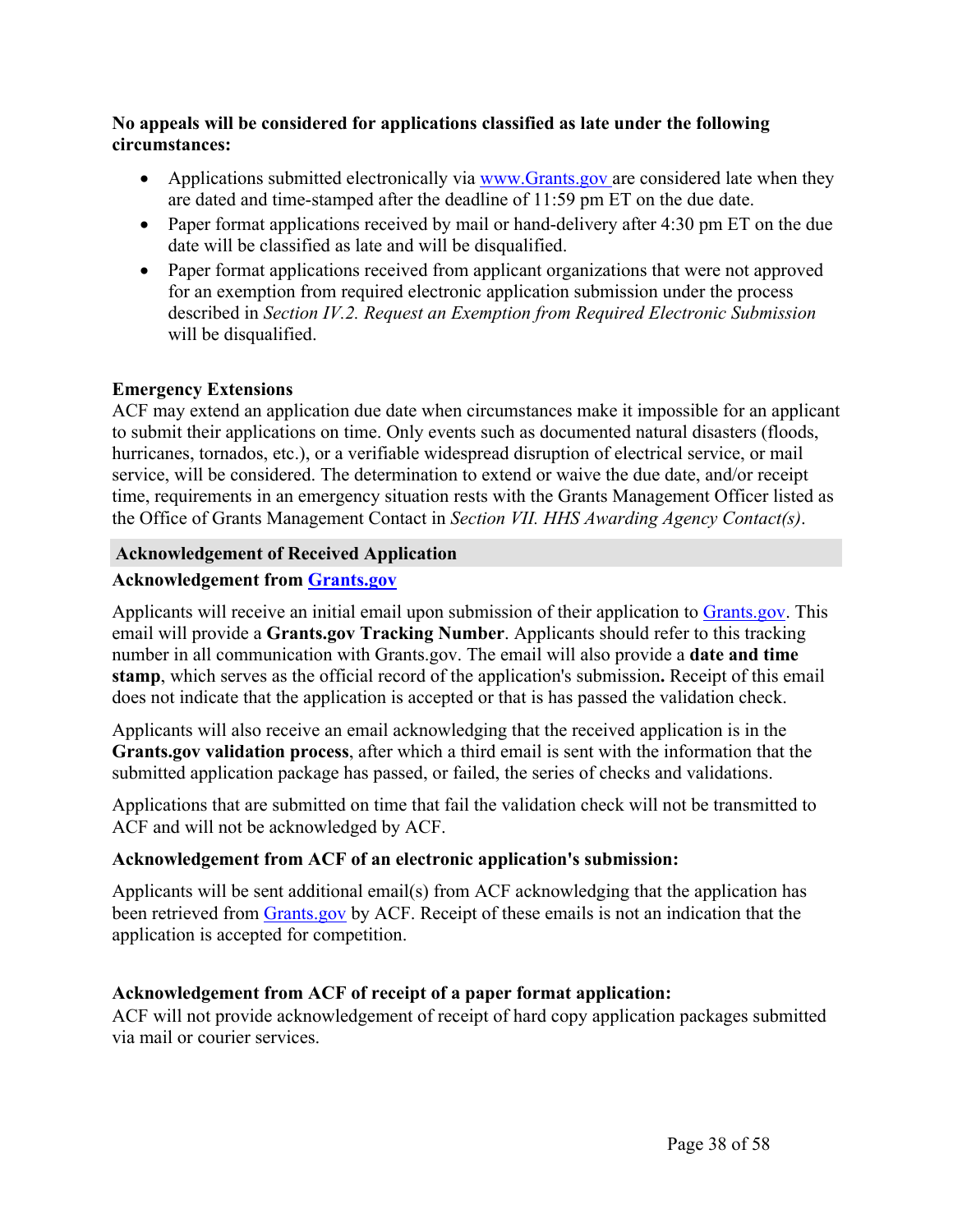#### <span id="page-39-0"></span>**IV.5. Intergovernmental Review**

This program is not subject to Executive Order (E.O.) 12372, "Intergovernmental Review of Federal Programs," or 45 CFR Part 100, "Intergovernmental Review of Department of Health and Human Services Programs and Activities." No action is required of applicants under this announcement with regard to E.O. 12372.

#### <span id="page-39-1"></span>**IV.6. Funding Restrictions**

Costs of organized fund raising, including financial campaigns, endowment drives, solicitation of gifts and bequests, and similar expenses incurred to raise capital or obtain contributions are unallowable. Fund raising costs for the purposes of meeting the Federal program objectives are allowable with prior written approval from the Federal awarding agency. (45 CFR § 75.442)

Proposal costs are the costs of preparing bids, proposals, or applications on potential Federal and non-Federal awards or projects, including the development of data necessary to support the non-Federal entity's bids or proposals. Proposal costs of the current accounting period of both successful and unsuccessful bids and proposals normally should be treated as indirect (F&A) costs and allocated currently to all activities of the non-Federal entity. No proposal costs of past accounting periods will be allocable to the current period. (45 CFR § 75.460)

Grant awards will not allow reimbursement of pre-award costs.

Construction is not an allowable activity or expenditure under this grant award.

Costs for acquisition and renovation of existing structures are authorized but may not exceed 15 percent of the grant amount awarded. (45 CFR. § 1351.15 and § 1351.16)

Applicants are advised that no grant funds may be used for any program for distributing sterile needles or syringes for the hypodermic injection of any illegal drug. Prospective grantees are advised that entities receiving grant funds and operating a program to distribute sterile needles or syringes for hypodermic injections of illegal drugs must account for all funds used for such programs separately from any expenditure of grant funds.

HHS funds may not be used for abortions.

For further funding restrictions, please see the HHS Grants Policy Statement reference in *Section VI.2. Administrative and National Policy Requirements*.

#### <span id="page-39-2"></span>**IV.7. Other Submission Requirements**

Submit paper applications to one of the following addresses. Also see *ACF Policy on Requesting an Exemption from Required Electronic Application Submission at [www.acf.hhs.gov/grants/howto#chapter-6](https://www.acf.hhs.gov/grants/howto#chapter-6).*

#### **Submission by Mail**

First Name: FYSB Operations Last Name: Organization 1: c/o F2-Solutions Organization 2: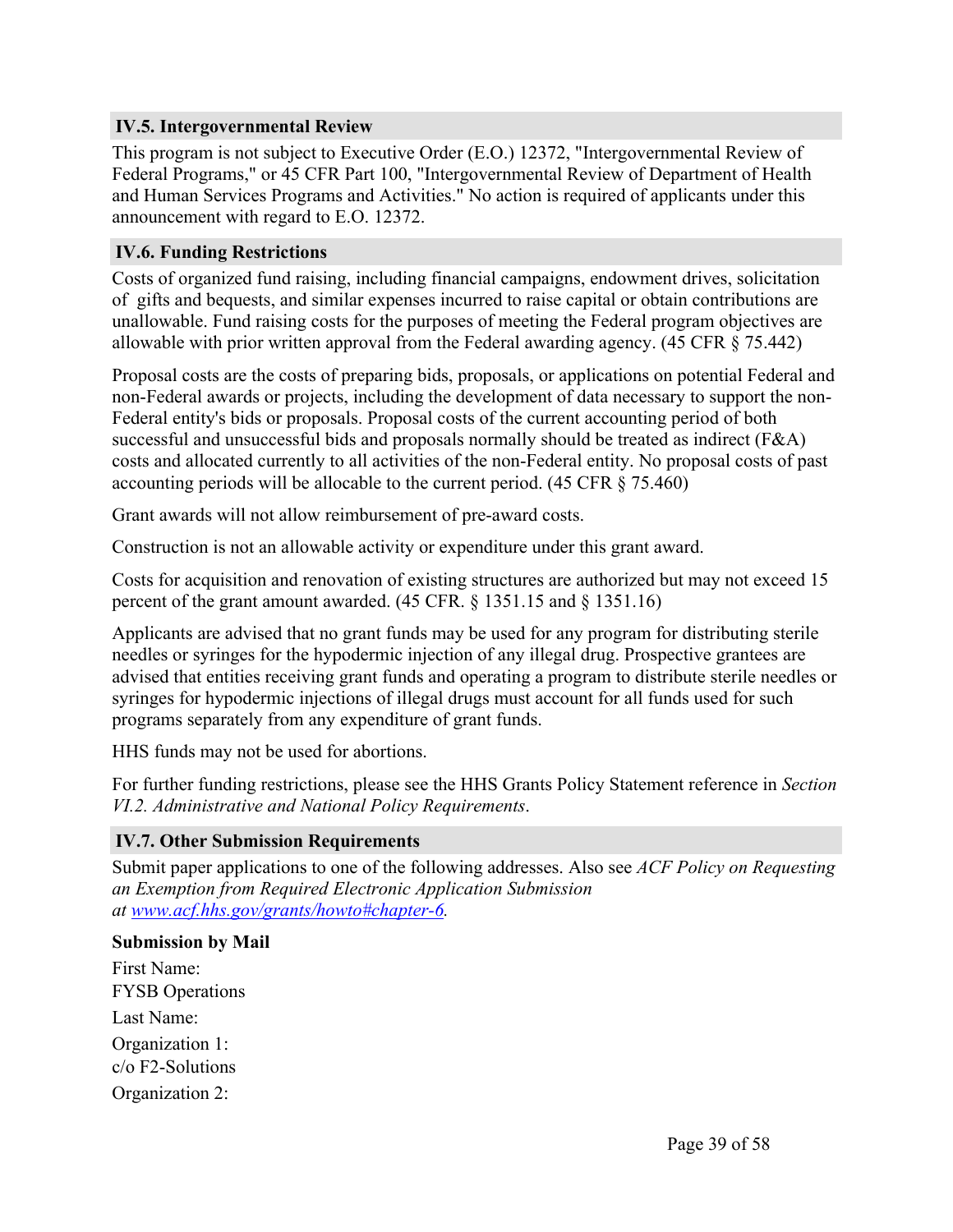ATTN: Maternity Group Home FOA Organization 3: 1401 Mercantile Lane Street 1: Suite 401 Street 2: City: Largo State: MD Maryland Zip: 20774 **Hand Delivery** First Name: FYSB Operations Last Name: Organization 1: c/o F2-Solutions Organization 2: ATTN: Maternity Group Home FOA Organization 3: 1401 Mercantile Lane Street 1: Suite 401 Street 2<sup>-</sup> City: Largo State: MD Maryland Zip: 20774

#### **Electronic Submission**

See *Section IV.2.* for application requirements and for guidance when submitting applications electronically via [www.Grants.gov.](https://www.grants.gov/)

For all submissions, see *Section IV.4. Submission Dates and Times*.

#### <span id="page-40-0"></span>**V. Application Review Information**

#### <span id="page-40-1"></span>**V.1. Criteria**

#### <span id="page-40-2"></span>**The Review Criteria - Lead-In Paragraph**

**Please note:** With the exception of the funding opportunity announcement and relevant statutes and regulations, reviewers must not access, or review, any materials that are not part of the application documents. This includes information accessible on websites via hyperlinks that are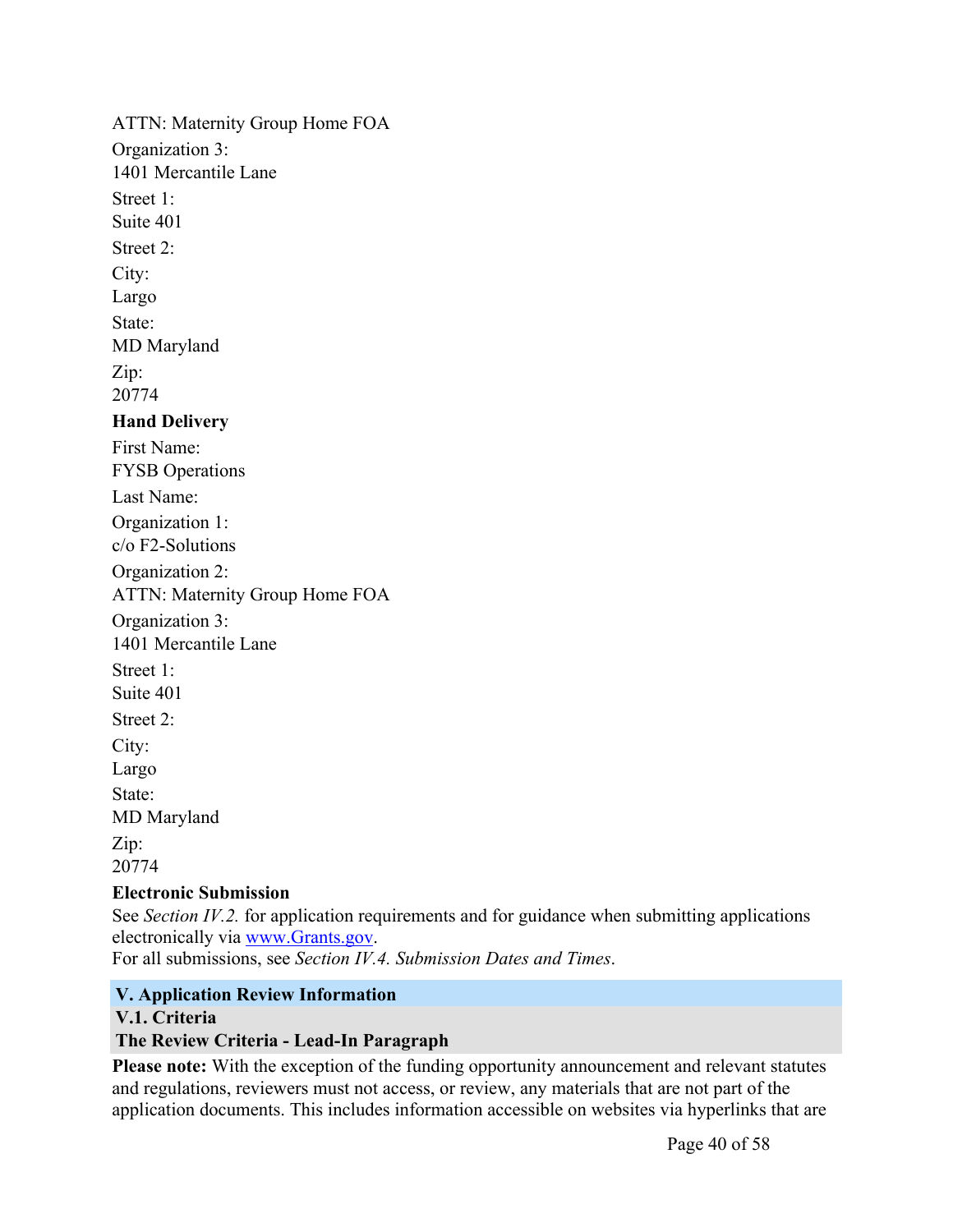referenced, or embedded, in the application. Though an application may include web links, or embedded hyperlinks, reviewers must not review this information as it is not considered to be part of the application documents. Nor will the information on websites be taken into consideration in scoring of evaluation criteria presented in this section. Reviewers must evaluate and score an application based on the documents that are presented in the application and must not refer to, or access, external links during the objective review.

#### **Organizational Capacity Maximum Points:** 10

## **In reviewing the organizational capacity, reviewers will provide appropriate scores to the extent applicants have effectively:**

**4.1** Provided strong evidence of sufficient experience and expertise in efficiently and effectively operating runaway and homelessness youth projects, and pregnant and parenting homeless youth projects, designed to prevent and end youth homelessness. (0-5 points)

**4.2** Detailed the scope of work to be performed, work schedules, remuneration, and other terms and conditions that defines the working relationship with subgrantees, subcontractors, or other cooperating entities (e.g., co-laborers as described in *Section I. Project Requirements*) to successfully carry out the activities as described in this FOA. (0-2 points)

**4.3** Demonstrated the ability and capacity to competently incorporate and manage the Program Administration Requirements (i.e., staff safety, background checks, emergency preparedness plan, licensing requirement, and training plan) as detailed in *Section VI.2. Administrative and National Policy Requirements* into the project*. (0 – 3 points)*

#### **Budget and Budget Justification Maximum Points:** 10

## **In reviewing the budget and budget justification, reviewers will provide appropriate scores to the extent applicants have thoroughly:**

**5.1** Outlined a clear and realistic line-item budget and narrative budget for the federal and nonfederal share of project costs associated with implementing program requirements. The budget thoroughly explained how the funds requested are necessary and essential to accomplish the scope of services. The budget included the costs of sending at least one key staff person to attend the Annual National RHY Grantees Training, annual regional training, and any other travel for technical training that will be funded by the grant. (0-5 points)

**5.2** If applicable, provided a reasonable, estimated cost for equipment, software, and training in the proposed budget for RHY-HMIS computer equipment and client software or noted the organization already has the equipment. (0-1 point)

**5.3** Demonstrated its commitment to use FYSB funds and any additional funding received for this project only for activities as described in *Section I, Program Description* to support the MGH project. (0-2 points)

**5.4** Demonstrated how oversight of federal funds will be conducted and how grant activities and partner(s) that are in a formal MOU agreement or contract will adhere to applicable federal and programmatic regulations. (0-2 points)

#### **Sustainability Plan Maximum Points:** 15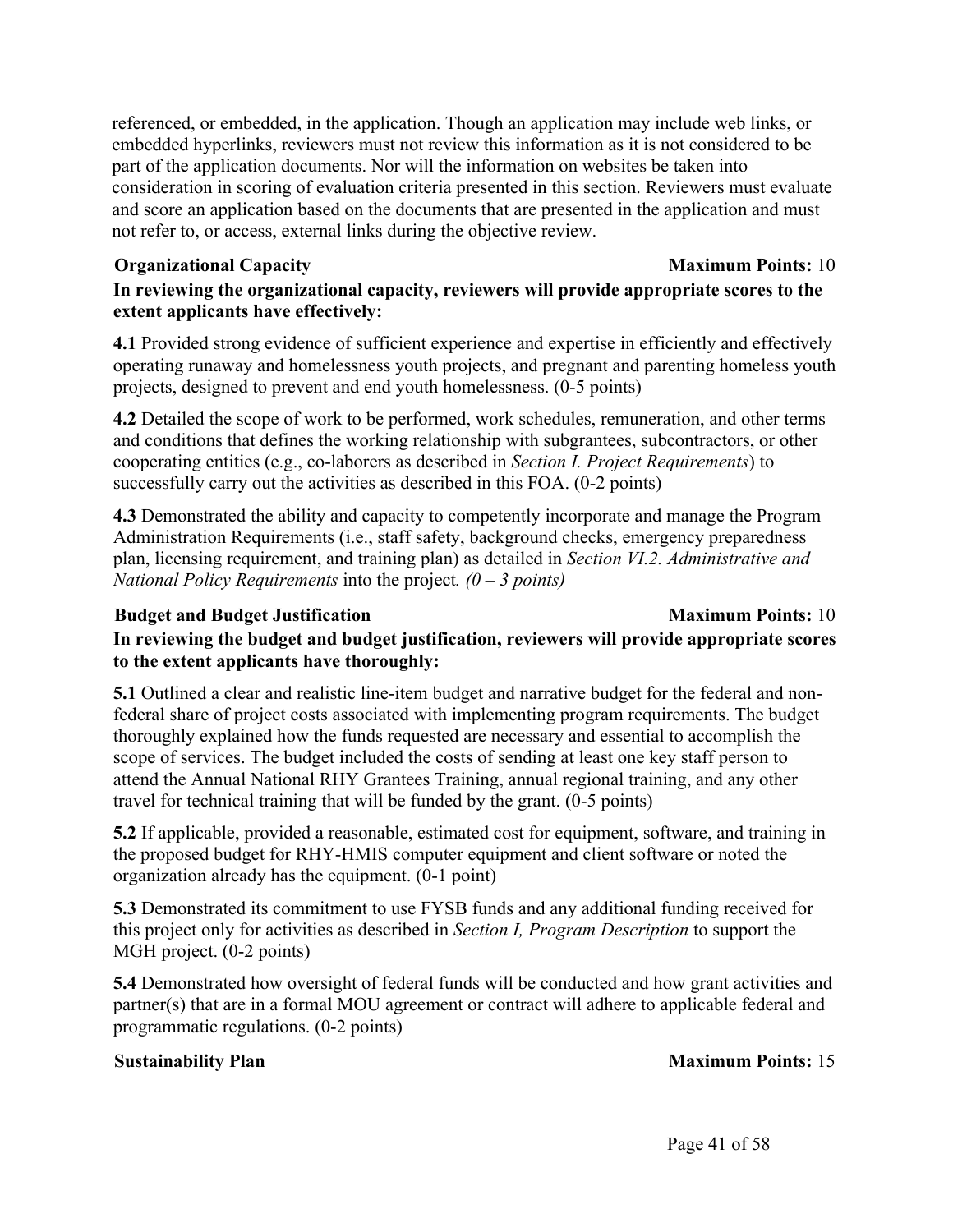#### **In reviewing the sustainability plan, reviewers will provide appropriate scores to the extent applicants have reasonably:**

**6.1** Demonstrated a well-designed process the organization uses to build and maintain partnerships with other service agencies in the community that supports runaway and homeless youth projects. (0-5 points)

**6.2** Detailed a realistic and measurable strategy for helping runaway and homeless youth in the MGH program progress towards achieving success in the four core outcome areas as described in *Section I, Program Description.* (0-5 point)

**6.3** Provided key activities involved in effectively ensuring project sustainability involving building support, showing results, retaining staff, and obtaining continuing funding. (0-5 points)

#### **Need For Assistance Maximum Points:** 10

**In reviewing the need for assistance, reviewers will provide appropriate scores to the extent applicants have thoroughly:**

**1.1** Demonstrated the need for a MGH Project, including the nature and scope of the prevalence of homeless pregnant and parenting youth in the community. (0-5 points)

**1.2** Detailed the ages, types of population, and the number of youth and their young families to be effectively served under this award in compliance with the requirements of this project. (0-3 points)

**1.3** Provided strong evidence of the cost-benefit of providing MGH services in the community when compared with the impact of the services not being available. (0-2 points)

#### **Approach Maximum Points:** 50

### **In reviewing the approach, reviewers will provide appropriate scores to the extent applicants have submitted a well-developed, comprehensive program approach that:**

**2.1** Detailed a positive youth development and trauma-informed care approach supporting youth and infant/child in the MGH Project. (0-5 points)

**2.2** Outlined the process the organization will use to screen youth and their children for eligibility for the MGH, including criteria the applicant intends to use to ensure the MGH is the best fit for each youth's needs. In addition, the applicant included a specific assessment process, describing specific tools in place to identify the youth's unique needs and including approaches to identify youth victims of trafficking or at high-risk for trafficking or exploitation. (0-5 pts)

**2.3** Detailed all supportive housing options for youth and their families to be used in this project (e.g., group homes, host homes, supervised apartments). In addition, justified why the number of youth to be served through shelter and supportive services is appropriate and attainable. (0-10 points)

**2.4** Effectively illustrated a reasonable plan and approach the organization proposes to address ALL of the elements listed in the comprehensive pregnant and/or parenting youthcentered services model as outlined in *Section I. Program Description, Project Requirements.* (0-10 points)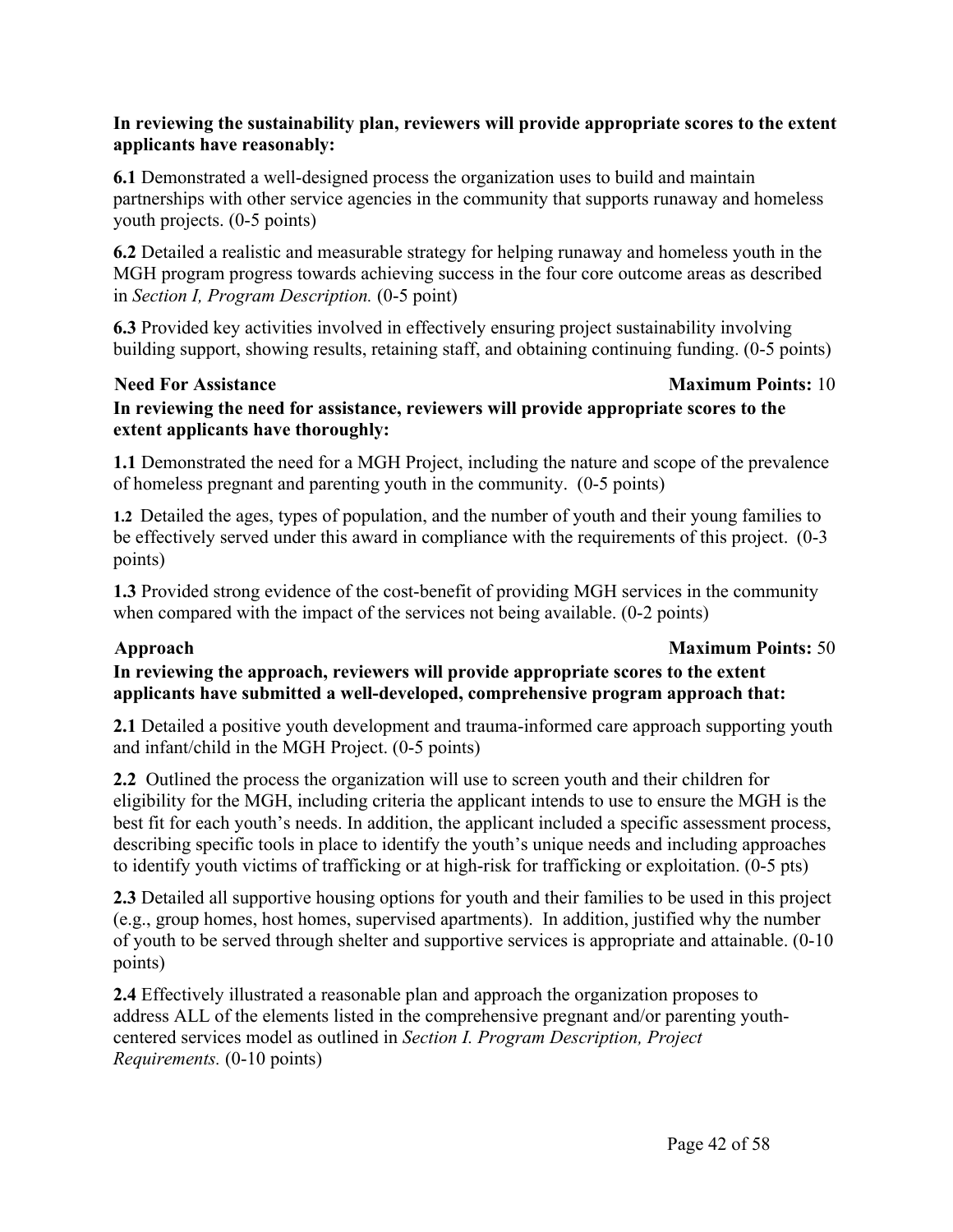**2.5** Provided a detailed and feasible plan to support aftercare for MGH youth and their young families, including details on the referral process to ensure partnering agencies provided support to the referred youth. (0-10 points)

**2.6** Successfully explained how the applicant will operationalize their proposed approach as communicated in their submitted logic model. In addition, identified the proposed activities, inputs, and outputs that link to short-term, intermediate, and long-term achievement in the four core outcome areas. Demonstrated how the applicant will collect and submit data to FYSB on all RHY youth via the local CoC. (0-10 points)

#### **Performance Evaluation Plan Maximum Points:** 5

**In reviewing the performance evaluation plan, reviewers will provide appropriate scores to the extent applicants have reasonably:**

**3.1** Described their approach for documenting progress on the project, their proposed efforts towards continuous quality improvement, and any obstacles or challenges they may face implementing the program. (0-2 points)

**3.2** Demonstrated the specific measures that the project will use toward effectively monitoring the project's progress toward achievement in the four core outcomes areas. (0-3 points)

### <span id="page-43-0"></span>**V.2. Review and Selection Process**

No grant award will be made under this announcement on the basis of an incomplete application. No grant award will be made to an applicant or subrecipient that does not have a DUNS number (<http://fedgov.dnb.com/webform>) and an active registration at SAM ([www.sam.gov](https://www.sam.gov/)). See *Section IV.3. Unique Entity Identifier and System for Award Management (SAM)*.

### **Initial ACF Screening**

Each application will be screened to determine whether it meets any of the disqualification factors described in *Section III.3. Other, Application Disqualification Factors*.

Disqualified applications are considered to be "non-responsive" and are excluded from the competitive review process. Applicants will be notified of a disqualification determination by email or by USPS postal mail within 30 federal business days from the closing date of this FOA.

### **Objective Review and Results**

Applications competing for financial assistance will be reviewed and evaluated by objective review panels using only the criteria described in *Section V.1. Criteria* of this announcement. Each panel is composed of experts with knowledge and experience in the area under review. Generally, review panels include three reviewers and one chairperson.

Results of the competitive objective review are taken into consideration by ACF in the selection of projects for funding; however, objective review scores and rankings are not binding. Scores and rankings are only one element used in the award decision-making process. ACF reserves the right to evaluate applications in the larger context of the overall portfolio by considering geographic distribution of federal funds (e.g., ensuring coverage of states, counties, or service areas) in its pre-award decisions.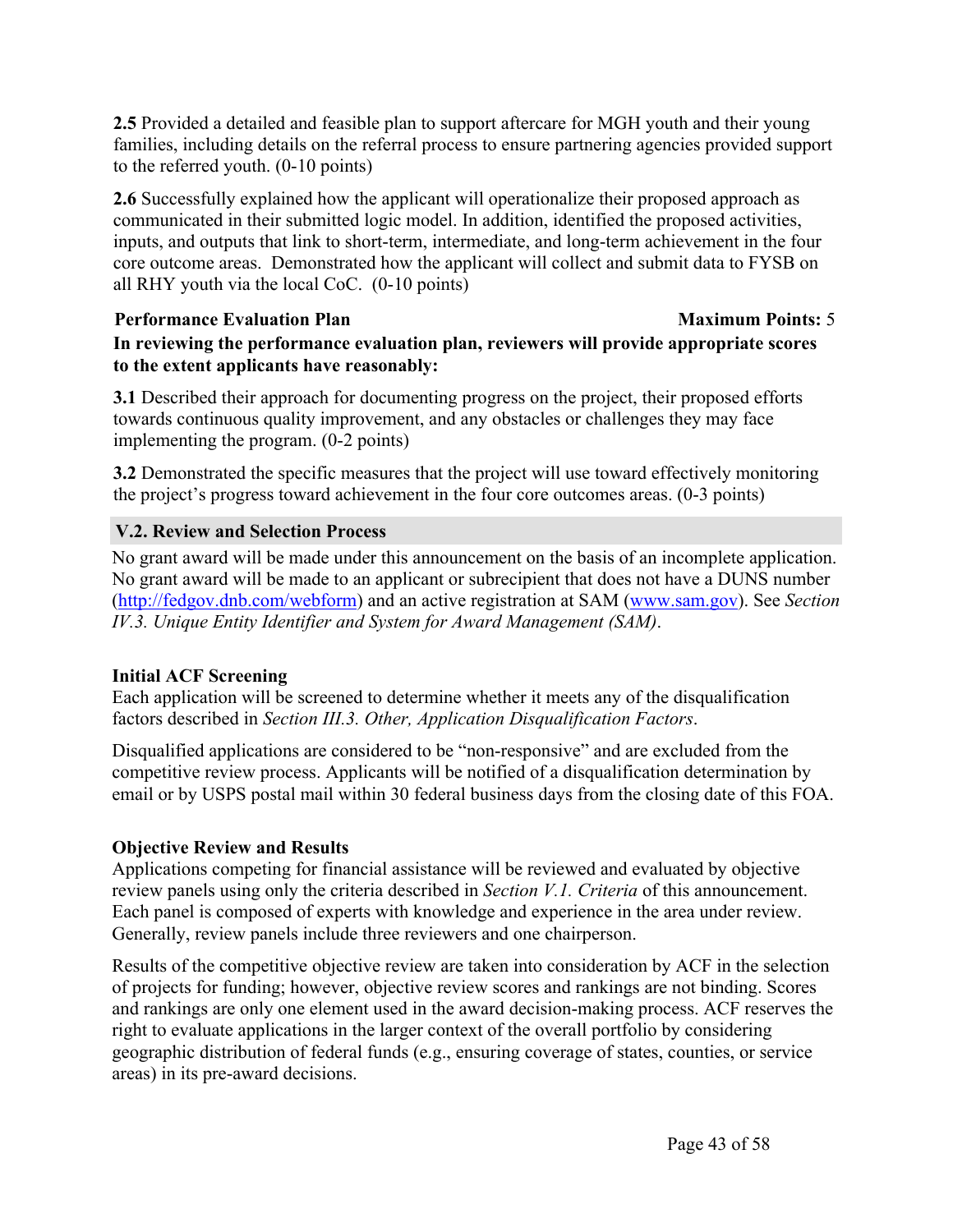ACF may elect not to fund applicants with management or financial problems that would indicate an inability to successfully complete the proposed project. In addition, ACF may elect to not allow a prime recipient to subaward if there is any indication that they are unable to properly monitor and manage subrecipients.

Applications may be funded in whole or in part. Successful applicants may be funded at an amount lower than that requested.

As required by the RHYA, priority for funding shall be given to public and private entities with experience in providing services to runaway, homeless, or street youth. Eligible applicants will be assessed on how well they demonstrated and substantiated their experience in providing services to runaway, homeless, or street youth. Applicants should refer to *Section IV.2. The Project Description, Approach, Organizational Capacity*.

ACF may elect not to fund applicants and/or partnering organizations that have previously demonstrated an inability to adhere to ACF, ACYF, or RHY reporting requirements in the past.

Recipients of an award under this FOA will be legally accountable to ACF for performance of the project or program. Recipients will be held solely responsible in the event of non-compliance by a subrecipient. Applicants proposing to use subrecipients to complete the proposed project will be reviewed by ACF for any management or financial problems. ACF may elect to not allow a recipient to subaward if it displays an inability to properly monitor and management subrecipients.

## **Federal Awarding Agency Review of Risk Posed by Applicants**

As required by 2 CFR Part 200, the Uniform Guidance, effective November 12, 2020, ACF is required to review and consider any information about the applicant that is in the Federal Awardee Performance and Integrity Information System (FAPIIS), [www.fapiis.gov/,](https://www.fapiis.gov/) before making any award in excess of the simplified acquisition threshold over the period of performance. An applicant may review and comment on any information about itself that a federal awarding agency has previously entered into FAPIIS. ACF will consider any comments by the applicant, in addition to other information in FAPIIS, in making a judgment about the applicant's integrity, business ethics, and record of performance under federal awards when completing the review of risk posed by applicants as described in 2 CFR § [200.206](https://www.ecfr.gov/cgi-bin/text-idx?SID=e631a69051bb1a22f319419e69e3d9e7&mc=true&node=se2.1.200_1206&rgn=div8) Federal Awarding Agency Review of Risk Posed by [Applicants.](https://www.ecfr.gov/cgi-bin/text-idx?SID=e631a69051bb1a22f319419e69e3d9e7&mc=true&node=se2.1.200_1206&rgn=div8)

## **Approved but Unfunded Applications**

Applications recommended for approval in the objective review process, but not selected for award may receive funding if additional funds become available in the current Fiscal Year. For those applications determined as "approved but unfunded," notice will be given of the determination by email.

### <span id="page-44-0"></span>**V.3. Anticipated Announcement and Federal Award Dates**

Announcement of awards and the disposition of applications will be provided to applicants at a later date. ACF staff cannot respond to requests for information regarding funding decisions prior to the official applicant notification.

## <span id="page-44-1"></span>**VI. Federal Award Administration Information**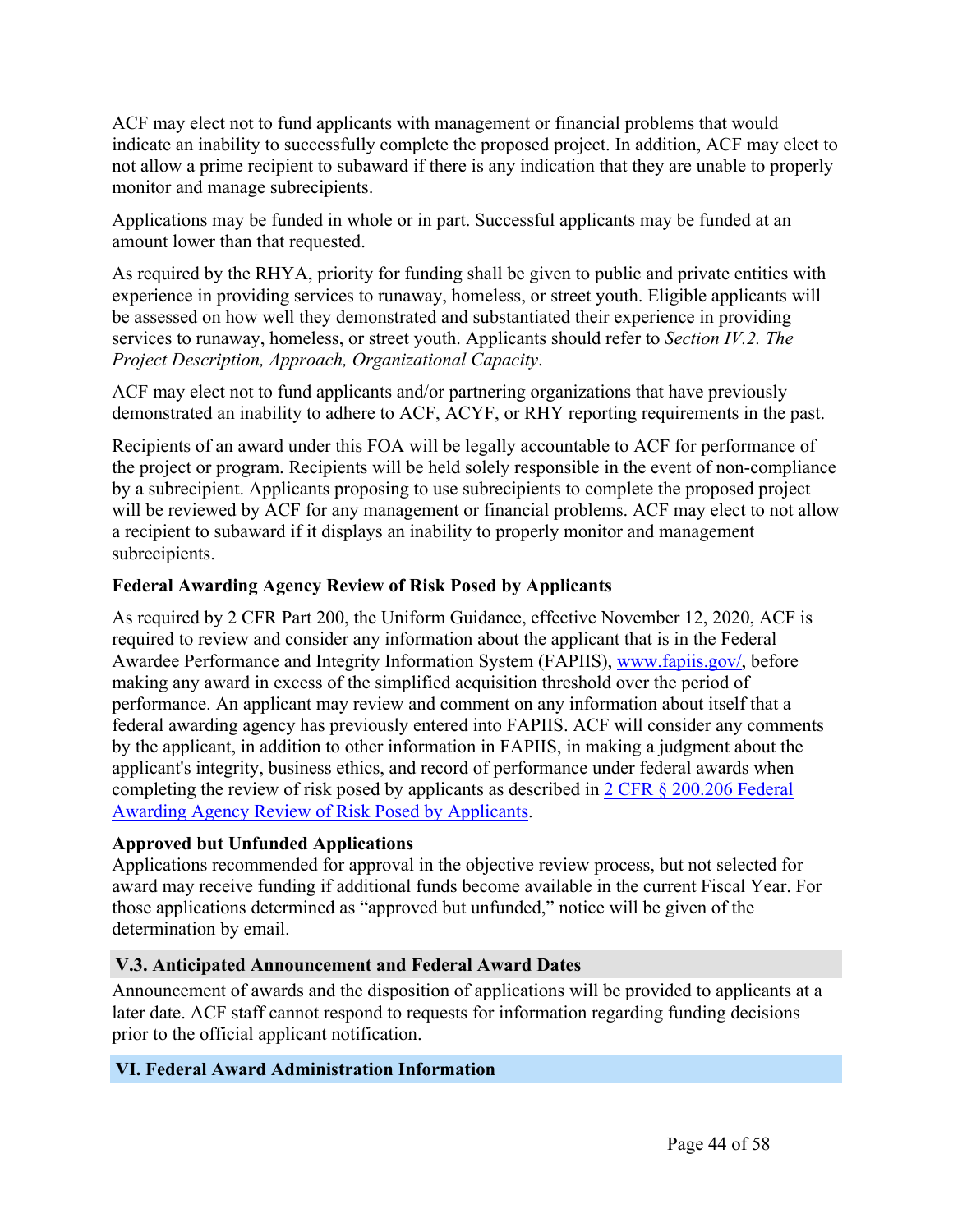#### <span id="page-45-0"></span>**VI.1. Federal Award Notices**

Successful applicants will be notified through the issuance of a Notice of Award (NoA) that sets forth the amount of funds granted, the terms and conditions of the grant, the effective date of the grant, the budget period for which initial support will be given, the non-federal share to be provided (if applicable), and the total project period for which support is contemplated. The NoA will be signed by the Grants Officer and transmitted via email or by GrantSolutions, or the Head Start Enterprise System (HSES), whichever is relevant.

Following the finalization of funding decisions, organizations whose applications will not be funded will be notified by letter signed by the cognizant Program Office head. Any other correspondence that announces to a Principal Investigator, or a Project Director, that an application was selected is not an authorization to begin performance.

Project costs that are incurred prior to the receipt of the NoA are at the recipient's risk and may be reimbursed only to the extent that they are considered allowable as approved pre-award costs. Information on allowable pre-award costs and the time period under which they may be incurred is available in *Section IV.6. Funding Restrictions*.

Recipients may translate the Federal award and other documents into another language. In the event of inconsistency between any terms and conditions of the Federal award and any translation into another language, the English language meaning will control. Where a significant portion of the recipient's employees who are working on the Federal award are not fluent in English, the recipient must provide the Federal award in English and in the language(s) with which employees are more familiar.

#### <span id="page-45-1"></span>**VI.2. Administrative and National Policy Requirements**

Awards issued under this announcement are subject to 45 CFR Part 75 - Uniform Administrative Requirements, Cost Principles, and Audit Requirements for HHS Awards currently in effect or implemented during the period of award, other Department regulations and policies in effect at the time of award, and applicable statutory provisions. The Code of Federal Regulations (CFR) is available at [www.ecfr.gov.](http://www.ecfr.gov/) Unless otherwise noted in this section, administrative and national policy requirements that are applicable to discretionary grants are available at: [www.acf.hhs.gov/administrative-and-national-policy-requirements.](https://www.acf.hhs.gov/administrative-and-national-policy-requirements)

An application funded with the release of federal funds through a grant award does not constitute, or imply compliance with federal regulations. Funded are organizations responsible for ensuring that their activities comply with all applicable federal regulations.

#### **HHS Grants Policy Statement**

The HHS Grants Policy Statement (HHS GPS) is the Department of Health and Human Services' single policy guide for discretionary grants and cooperative agreements. ACF grant awards are subject to the requirements of the HHS GPS, which covers basic grants processes, standard terms and conditions, and points of contact, as well as important agency-specific requirements. The general terms and conditions in the HHS GPS will apply as indicated unless there are statutory, regulatory, or award-specific requirements to the contrary that are specified in the NoA. The HHS GPS is available at [https://www.acf.hhs.gov/discretionary-post](http://www.acf.hhs.gov/discretionary-post-award-requirements#chapter-1.)[awardrequirements#chapter-1.](http://www.acf.hhs.gov/discretionary-post-award-requirements#chapter-1.)

#### **Other Administrative and National Policy Requirements**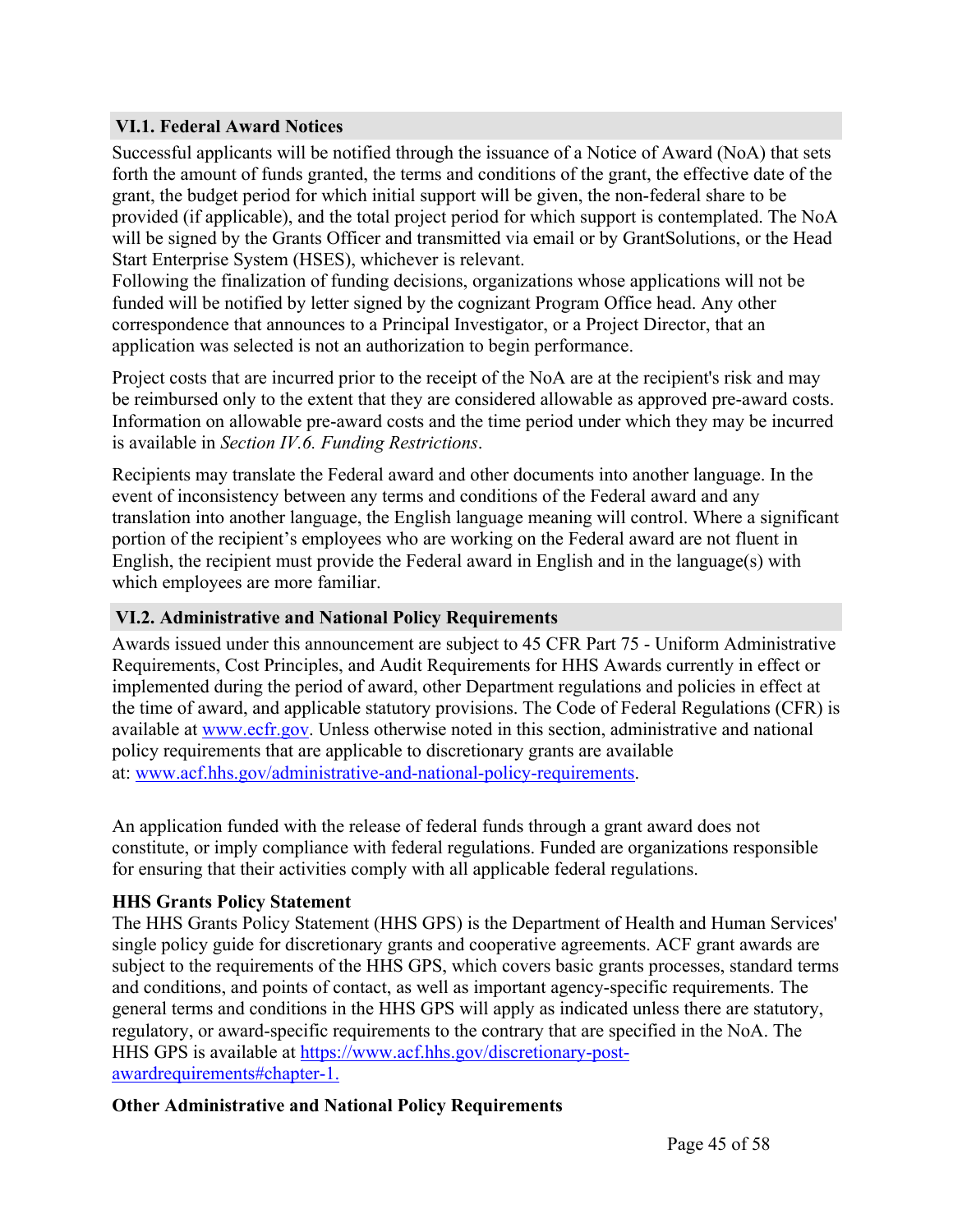#### <span id="page-46-0"></span>**Runaway and Homeless Youth Act and Final Rule**

On December 20, 2016, FYSB published a rule to improve performance standards and program requirements for runaway and homeless youth programs. This rule builds upon existing policies and guidance to better support runaway and homeless youth by strengthening training and professional development for service providers, defining safe and appropriate exits from homelessness, requiring aftercare planning for all youth exiting programs, and improving nondiscrimination protections for youth. The rule also clarifies statutory changes made to the Runaway and Homeless Youth Act of 2008. All RHY grantees must comply with the rule, and this FOA reflects the requirements in the rule (45 CFR 1351).

#### **Program Administration Requirements**

Applicants are advised that statutory requirements applicable to grants under this FOA can be found in the Runaway and Homeless Youth Act, 34 U.S.C. § 11201-11281.

Applicants are further advised that regulations implementing certain requirements of the RHYA can be found at 45 CFR Part 1351.

**Staff Safety:** Projects must have safety protocols for workers.

**Background Checks:** Pursuant to 45 CFR § 1351.23(j) of the RHY Rule, projects must have a plan to ensure background checks are completed on all employees, contractors, volunteers, and consultants who have regular and unsupervised private contact with youth served by the organization, and on all adults who reside in or operate host homes, beginning on October 1, 2017. Required background checks are to include state or tribal criminal history records, including fingerprint checks; sex offender registry check; and any other checks required by state law, and to the extent the project is able to, the plan should include Federal Bureau of Investigation (FBI) criminal history records, including fingerprint checks and child abuse and neglect registry checks. If a project is unable to obtain FBI criminal history information or child abuse and neglect registry information, the agency plan must detail efforts to obtain such information and the impediments in doing so. In addition, as appropriate to job functions, projects must also include verification of educational credentials and employment experience, the individual's driving records (for those who will transport youth), and professional licensing records.

**Emergency Preparedness Plan:** Pursuant to 45 CFR § 1351.23(g) of the RHY Rule, projects must have plans for routine preventative maintenance of facilities as well as preparedness, response, and recovery efforts. The plan should contain strategies for addressing evacuation, security, food, medical supplies, and notification of youths' families, as appropriate. In the event of an evacuation because of specific facility issues, such as fire, loss of utilities, or authorities, an alternative location needs to be designated and included in the plan.

**Licensing Requirement:** Pursuant to 45 CFR § 1351.23(h), projects must have plans to ensure that all shelters are licensed and any shelter to which the project regularly refers clients has evidence of current licensure in states or localities with licensure requirements.

**Training Plan:** Projects must ensure that all paid and volunteer workers are trained on the Core Competencies of Youth Workers as necessary to carry out the objectives and activities of the project. This shall include, but is not limited to, positive youth development, trauma-informed care, evidence-informed practices, street outreach intervention, human trafficking, commercial sexual exploitation, labor exploitation, harm reduction, assessment and case management, worker safety, understanding the diversity and culture of life on the street, safe and ethical practices, and community resources for well-being and self-sufficiency.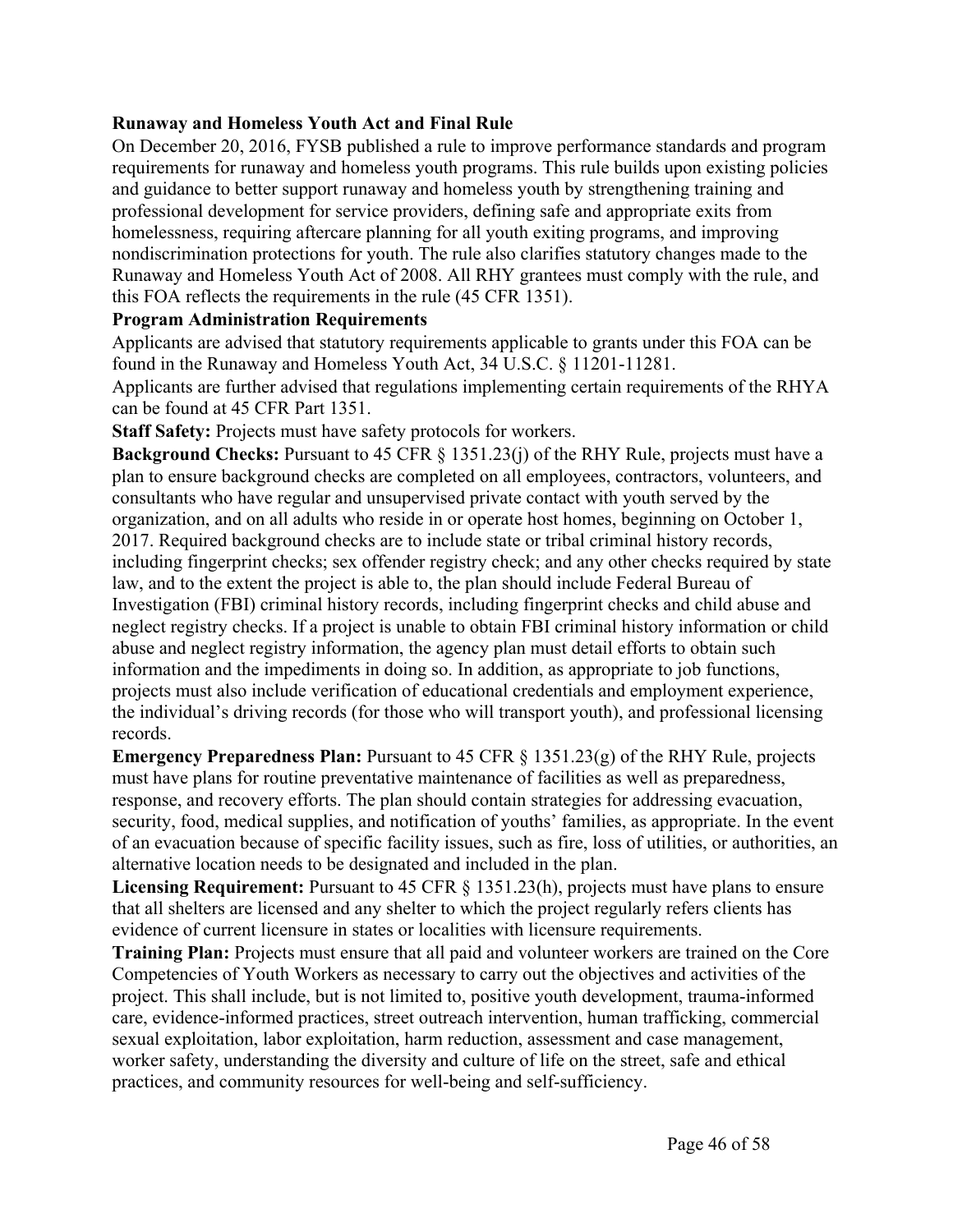**Serving Youth Who Run Away From Foster Care or Correctional Institutes:** Pursuant to 45 CFR § 1351.23(e) and (f), projects must develop and implement a plan for addressing youth who have run away from foster care placement or correctional institutions, in accordance with federal, state, or local laws or regulations that apply to these situations.

Projects must also take steps to ensure that youth who are or should be under the legal jurisdiction of the juvenile justice or child welfare systems obtain and receive services from those systems until such time as they are released from the jurisdiction of those systems. Additionally, TLP/MGH programs are required to increase their capacity to identify and provide services and/or service referrals to trafficked youth by participating in professional training and adding human trafficking elements into existing screening and assessment tools. TLP/MGH programs are encouraged to enhance their human trafficking prevention and intervention efforts to minimize these incidents among vulnerable youth and effectively identify trafficked youth. **Governance and Fiscal Controls:** Organizations must have in place governance structure, fiscal control, and accountability procedures.

**Staffing Plan**: Organizations must staff and supervise the project to ensure the effective implementation of the project plans.

#### **Technical Assistance, Monitoring, and Short-Term Training**

Grantees must receive and participate in technical assistance, monitoring, and short-term training as recommended by federal staff to ensure quality programming and implementation to allow flexibility in which techniques will be used. It is not a requirement that every staff person receives training in every subject offered. However, all youth-serving workers on staff should receive training sufficient to meet the stated Core Competencies of Youth Workers. Training and technical assistance is free to TLP/MGH grantees through the Runaway and Homeless Youth Training and Technical Assistance Center (RHYTTAC). Services include regionally based technical assistance clinics, training sessions, training of trainers, e-learning, webinars, and an annual grantee training. Grantees are strongly encouraged to participate in human trafficking training and activities offered by RHYTTAC. More information is available at www.rhyttac.net. In addition, all grantees must budget annually for the costs of sending at least one key staff person to attend the RHY National Grantee Training and to the regional training. The list of technical assistance and training options reflect primarily the evolution and expansion over the years of the training and technical assistance program, and the items listed are all conducted currently under the program. Grantees would participate in technical assistance or short-term training as a condition of funding, as determined necessary by HHS, in areas such as, but not limited to:

- Aftercare services or counseling;
- Background checks:
- Core competencies of youth workers;
- Core support services;
- Crisis intervention techniques;
- Cultural and linguistic diversity;
- Development of coordinated networks of private non-profit agencies and/or public agencies to provide services;
- Ethics and staff safety;
- Fiscal management;
- Low cost community alternatives for runaway or otherwise homeless youth;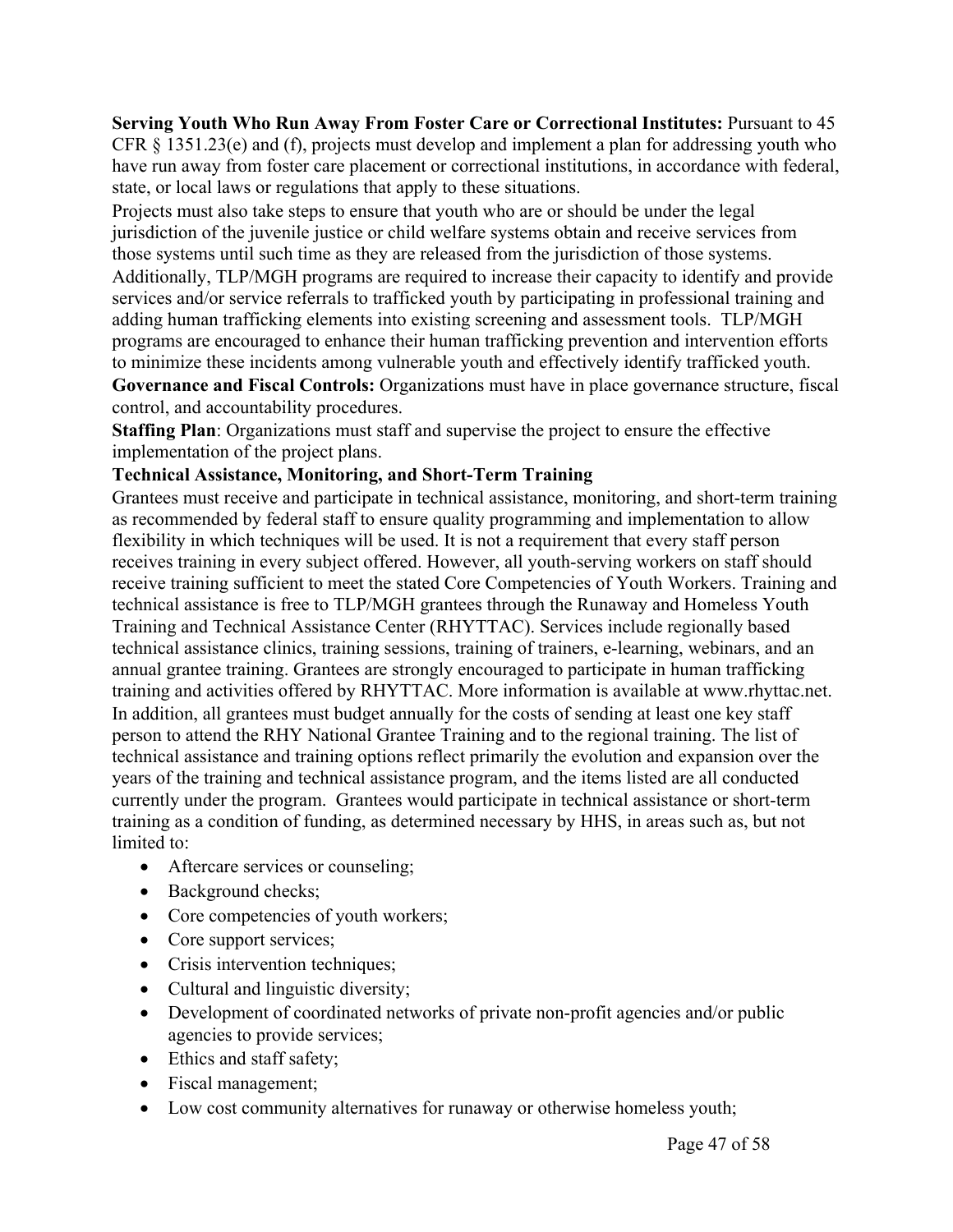- Positive youth development;
- Program management;
- Risk and protective factors related to youth homelessness;
- Screening and assessment practices;
- Human trafficking (sex and labor trafficking);
- Shelter facility staff development;
- Special populations (e.g., tribal youth; youth with disabilities; youth victims of trafficking, sexual exploitation, or sexual abuse);
- Trauma and the effects of trauma on youth;
- Use of evidence-based and evidence-informed interventions; and
- Youth and family counseling.

In addition, procedures shall be established for the training of project staff in the protection of confidentiality requirements pursuant to 45 CFR § 1351.21(c) of the RHY Rule. Grantees shall coordinate their activities with the Runaway and Homeless Youth National Communication System, operated by the National Runaway Safeline, which links runaway and homeless youth projects and other service providers with runaway or otherwise homeless youth, as appropriate to the specific activities provided by the grantee.

#### **Confidentiality**

Pursuant to 45 CFR § 1351.21 of the RHY Rule, no records containing the identity of individual youth, including, but not limited to, lists of names, addresses, photographs, or records of evaluation of individuals served by a Runaway and Homeless Youth project, may be disclosed or transferred to any individual or to any public or private agency, with the following exception. Research, evaluation, and statistical reports funded by grants provided under section 343 of the Act are allowed to be disclosed on individual data, but only if such data are deidentified in ways that preclude disclosing information to identify individuals. Additionally, youth served by a Runaway and Homeless Youth project shall have the right to review their records; to correct a record or file a statement of disagreement; and to be apprised of the individuals who have reviewed their records. Finally, HHS policies regarding confidential information and experimentation and treatment shall not apply if HHS finds that state law is more protective of the rights of runaway or otherwise homeless youth.

Grantees must ensure that all confidential, sensitive information and records will be properly handled and safeguarded. Grantees must have a secure process that allow clients to review their records, correct a record, or file a statement of disagreement and be apprised of all individuals and entities that have reviewed their records.

Under the RHYA, grantees may not disclose records maintained on individual runaway and homeless youth without the consent of the youth and/or parent or legal guardian, with the exception of disclosing records to a government agency involved in the disposition of criminal charges and disclosing de-identified records to an agency for compiling statistical records.

#### **Equal Treatment for Faith-Based Organizations**

The grantee acknowledges its obligation to comply with 45 CFR Part 87 "Equal Treatment For Faith-Based Organizations," including the requirement that all faith-based or religious organizations are eligible, on the same basis as any other organization, to participate in this and any program for which they are otherwise eligible. Thus, the grantee agrees that when selecting service providers or subgrantees, it will not discriminate for or against any organization on the basis of the organization's religious character or affiliation as indicated in 45 CFR 87.3(a). For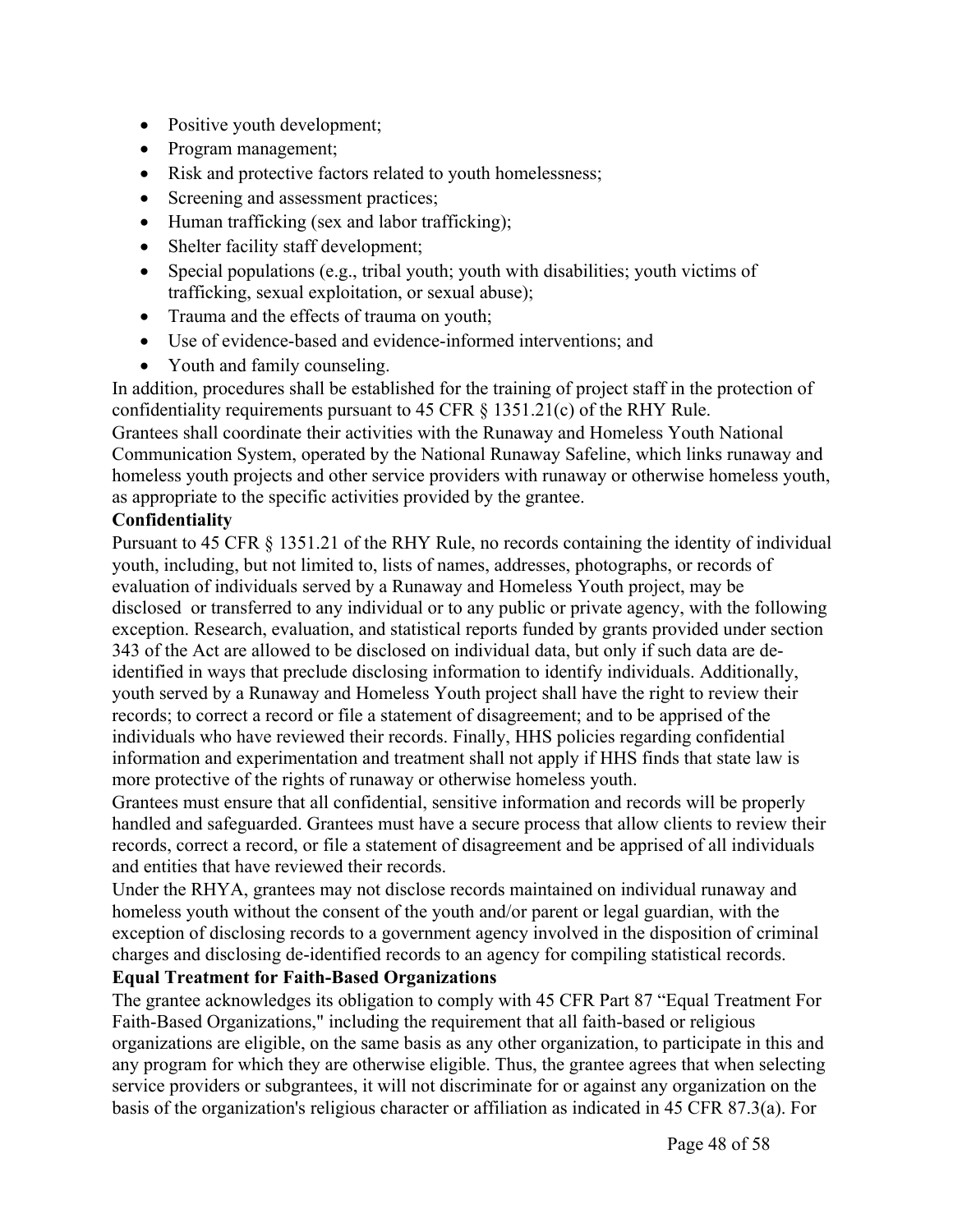further information, visit [https://www.acf.hhs.gov/administrative-and-national-policy](https://www.acf.hhs.gov/administrative-and-national-policy-requirements#chapter-2)[requirements#chapter-2.](https://www.acf.hhs.gov/administrative-and-national-policy-requirements#chapter-2)

#### <span id="page-49-0"></span>**VI.3. Reporting**

Performance Progress Reports: Semi-Annually

#### **Reporting Requirements**

Recipients under this FOA will be required to submit performance progress and financial reports periodically throughout the project period. Information on reporting requirements is available on the ACF website at [www.acf.hhs.gov/discretionary-post-award-requirements#chapter-2.](https://www.acf.hhs.gov/discretionary-post-award-requirements#chapter-2)

For planning purposes, the frequency of required reporting for awards made under this announcement are as follows:

Financial Reports: Semi-Annually

For planning purposes, the frequency of required reporting for awards made under this announcement are as follows:

#### **Runaway and Homeless Youth Data Collection Requirements**

Grantees are legislatively required to keep adequate statistical records profiling the youth and families assisted under this federal grant. Historically, RHYMIS served as the designated data collection system, enabling grantees to collect and transmit youth-level data to FYSB on a semiannual basis.

Grantees are required to join with the local CoC in their area to work with other homeless service providers on data collection efforts. RHY grantees may use FYSB grant funds to cover charges associated with CoC training and access to the RHY-HMIS software.

All MGH grantees need to record data for youth individually contacted and engaged into RHY-HMIS.

Grantees must identify the projected number of active RHY-HMIS users necessary to collect data on all youth served using MGH grant, report timely and accurate data to FYSB through semi-annual data upload processes, and ensure that data quality thresholds are met.

Grantees must also receive access to HMIS by an HMIS lead in the CoC where the grantee operates and receive training on its use and reporting functionalities. The contact information for the HMIS lead in every CoC may be found at: [https://www.hudexchange.info/grantees](https://www.hudexchange.info/grantees/?programid=3&searchText=&stateId) [/?programid=3&;searchText=&;stateId](https://www.hudexchange.info/grantees/?programid=3&searchText=&stateId). Grantees must report to the HMIS lead any technical or structural issues on the use of HMIS.

Grantees must submit the data collected in RHY-HMIS to FYSB during a semi-annual upload process by generating a report in RHY-HMIS with de-identified name, date of birth, and Social Security numbers of all youth served with FYSB funding.

Grantees must assign one point of contact for uploading the client-level data to FYSB. This will assist FYSB in creating and maintaining a formal communications link for sharing important updates and system developments.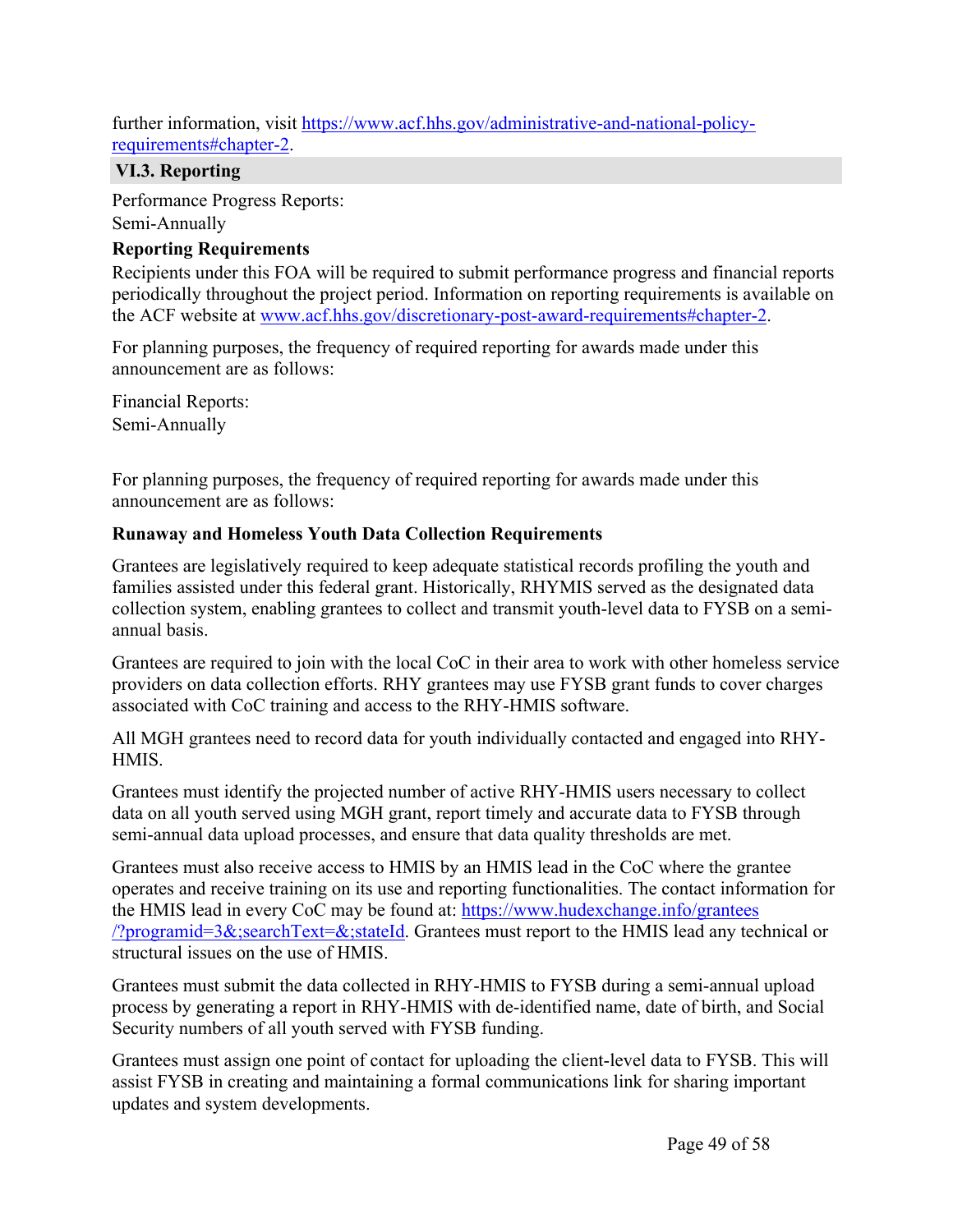Additional materials and instructions regarding RHY-HMIS use and reporting for RHY grantees may be found at: [https://www.rhyttac.net/rhy-hmis.](https://www.rhyttac.net/rhy-hmis)

Grantees are not required to obtain consent to collect data on individual youth in RHY-HMIS or record information about that youth in other records. Consent is required, however, for data to be shared within a RHY-HMIS solution across all programs participating in that CoC. The parent or legal guardian of youth under 18 must provide the consent to share data, whereas youth 18 years or older are able to provide consent for themselves to share data.

#### **Performance Standards and Measures**

The RHY Program has developed corresponding measures, in cases where grantees' compliance with performance standards may be evaluated using existing RHY-HMIS elements. Some of these measures contain specific targets informed by past RHY Program data that grantees are required to meet.

In other cases, performance standards required by the final rule do not correspond to existing

RHY-HMIS data elements. For these performance standards, grantees must use the existing Performance Progress Report (PPR) to report these data. The PPR reporting process is found under PRA OMB Control Number 0970-0406.

Detailed guidance, training, and technical assistance on how to collect and report data on these performance standards will be developed and provided to RHY grantees in advance of reporting deadlines.

The performance standards apply to all RHY-funded grantees beginning on October 1, 2017.

Grantees' performance will be monitored based on their compliance with these performance standards and measures. Grantees' performance on these standards may also be used when deciding which RHY grantee applications to fund in future FOAs.

The table below summarizes the performance standards and corresponding measures, as well as the data collection instrument that grantees are required to use for each measure.

#### **Performance StandardCorresponding Measure Data Collection Instrument** Grantees will enhance outcomes for youth in the health, mental health, and dental health core area of social and emotional well-being. The average composite score of general status will be lower at exit from a MGH than at entry. RHY-HMIS Grantees will enhance outcomes for youth in the youth upon exiting the MGH who report core area of permanent connections. Grantees will report the percentage of that there at least one adult in their life, other than RHY program staff, to whom they can go for advice or emotional support. PPR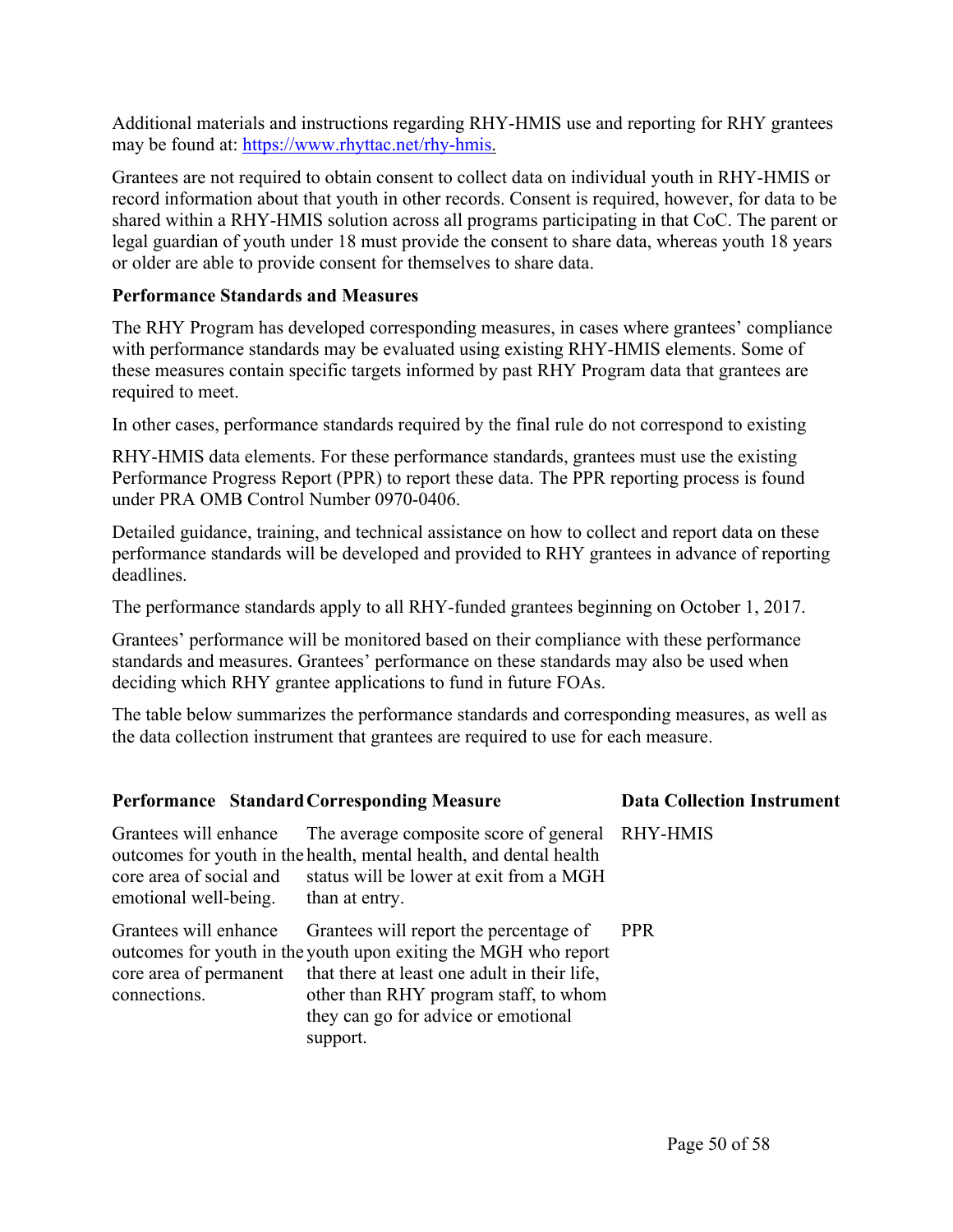Grantees will enhance outcomes for youth in the attending school or have graduated from core area of education or high school or obtained a GED. employment. 66% of youth leaving a MGH will be RHY-HMIS

Grantees will enhance outcomes for youth in the employed or looking for work. core area of education or employment. 75% of youth leaving a MGH will be RHY-HMIS

Grantees will enhance outcomes for youth in the a safe and stable destination. core area of stable housing. 90% of youth leaving a MGH will exit to RHY-HMIS

|                        | Grantees will ensure that Grantees will report the type of | <b>RHY-HMIS</b> |
|------------------------|------------------------------------------------------------|-----------------|
| youth have safe and    | destination for each youth who exits a                     |                 |
| appropriate exits when | MGH.                                                       |                 |
| leaving the program.   |                                                            |                 |

#### <span id="page-51-0"></span>**VII. HHS Award Agency Contact(s)**

## **Program Office Contact** First Name: Angie

Last Name: Webley Organization 1: Administration for Children and Families Organization 2: Administration on Children, Youth, and Families Organization 3: Family and Youth Services Bureau, Headquarters Street 1: 330 C Street, SW. Street 2: Switzer Building, Third Floor, Room 3617B City: Washington State: DC District of Columbia Zip: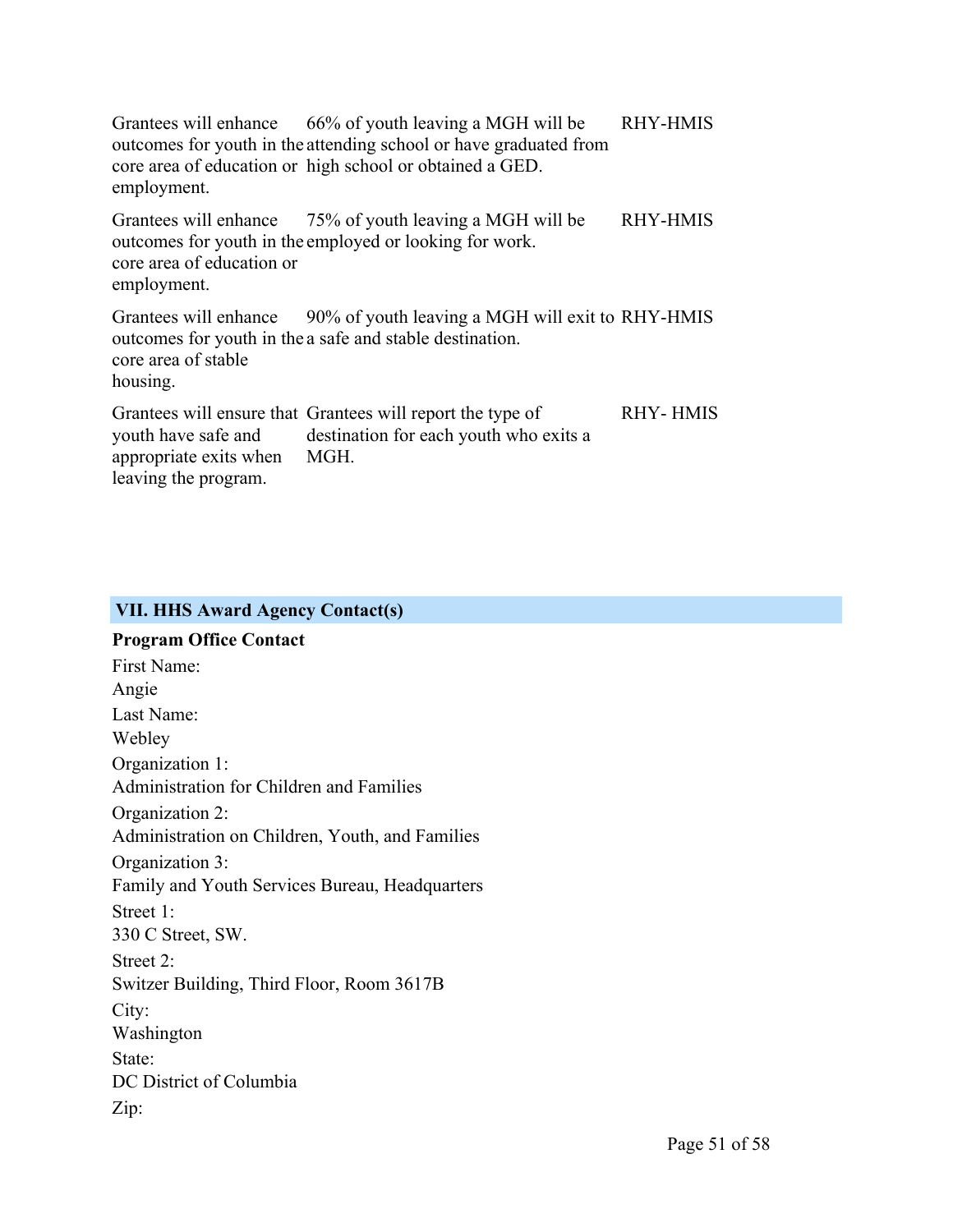20201 Phone: (202) 401-5490 Phone 2: Fax: Email: angie.webley@acf.hhs.gov URL: **Office of Grants Management Contact** First Name: Katrina Last Name: Morgan Federal Agency: Administration for Children and Families Sub OpDiv: Office of Grants Management OpDiv: Street 1: 330 C Street, SW. Street 2: Switzer Building, Third Floor, Room 3204 City: Washington State: DC District of Columbia Zip: 20201 Phone: (202) 401-5127 Phone 2: Fax: Email: katrina.morgan@acf.hhs.gov URL: **Federal Relay Service:**

Hearing-impaired and speech-impaired callers may contact the Federal Relay Service (FedRelay) at [www.gsa.gov/fedrelay](http://www.gsa.gov/fedrelay).

#### <span id="page-52-0"></span>**VIII. Other Information**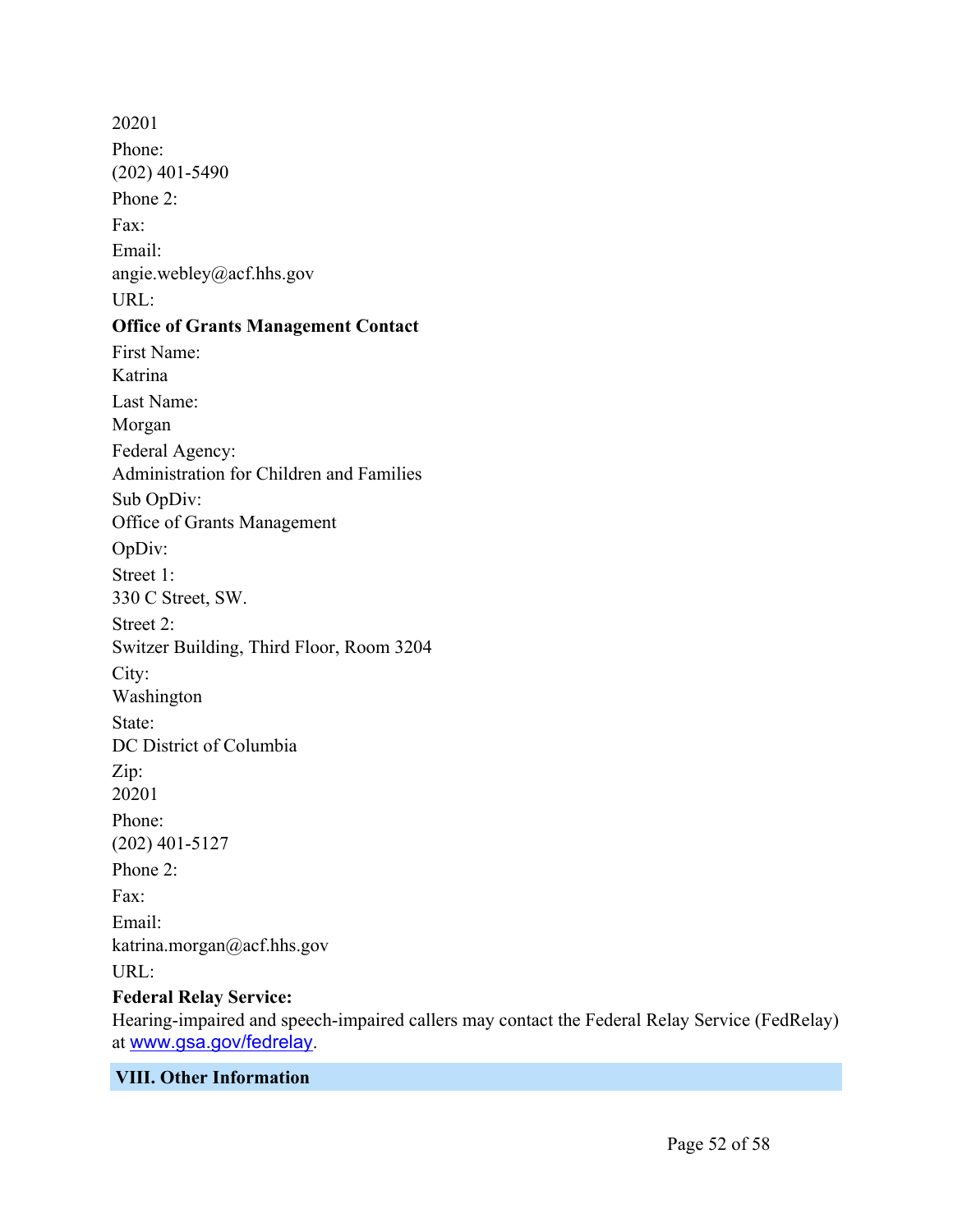#### <span id="page-53-0"></span>**Reference Websites**

U.S. Department of Health and Human Services (HHS) [www.hhs.gov/](http://www.hhs.gov/).

Administration for Children and Families (ACF) [www.acf.hhs.gov/](https://www.acf.hhs.gov/).

ACF Funding Opportunities Forecast [www.grants.gov/.](https://www.grants.gov/)

ACF Funding Opportunity Announcements [ami.grantsolutions.gov/](https://ami.grantsolutions.gov/).

ACF "How To Apply For A Grant" <https://www.acf.hhs.gov/grants/howto>.

ACF Property Guidance [https://www.acf.hhs.gov/grants/real-property-and-tangible-personal](https://www.acf.hhs.gov/grants/real-property-and-tangible-personal-property)[property](https://www.acf.hhs.gov/grants/real-property-and-tangible-personal-property)

Grants.gov Accessibility Information www.grants.gov/ [web/grants/accessibility](https://www.grants.gov/web/grants/accessibility-compliance.html)[compliance.html.](https://www.grants.gov/web/grants/accessibility-compliance.html)

Code of Federal Regulations (CFR) [http://www.ecfr.gov/.](http://www.ecfr.gov/)

United States Code (U.S.C.) <http://uscode.house.gov/>.

#### <span id="page-53-1"></span>**Application Checklist**

Applicants may use this checklist as a guide when preparing an application package.

| <b>What to Submit</b>                                                | <b>Where Found</b>                                                                                                                                                                    | <b>When to Submit</b>                                                                                                                                                                                                                                                                                                      |
|----------------------------------------------------------------------|---------------------------------------------------------------------------------------------------------------------------------------------------------------------------------------|----------------------------------------------------------------------------------------------------------------------------------------------------------------------------------------------------------------------------------------------------------------------------------------------------------------------------|
| Certification<br>Regarding Lobbying<br>(Grants.gov<br>Lobbying Form) | Referenced in Section IV.2. Required<br>Forms, Assurances, and Certifications.<br>This form is available in the FOA's forms<br>package at www.Grants.gov.                             | Submission is due with<br>the application package<br>or prior to the award of a<br>grant.                                                                                                                                                                                                                                  |
| SF-424 -<br>Application for<br><b>Federal Assistance</b>             | Referenced in Section IV.2. Required<br>Forms, Assurances, and Certifications.<br>This form is available in the FOA's forms<br>package at www.Grants.gov in the<br>Mandatory section. | Submission is due by the<br>application due date<br>found in the Overview<br>and in Section IV.4.<br><b>Submission Dates and</b><br>Times.                                                                                                                                                                                 |
| Proof of Non-Profit<br><b>Status</b>                                 | Referenced in Section IV.2. The Project<br>Description, Legal Status of Applicant<br>Entity.                                                                                          | Proof of non-profit status<br>should be submitted with<br>the application package<br>by the application due<br>date and time listed in the<br>Overview and Section<br>$IV.4.$ of the FOA.<br>If it is not available at the<br>time of application<br>submission, it must be<br>submitted prior to the<br>award of a grant. |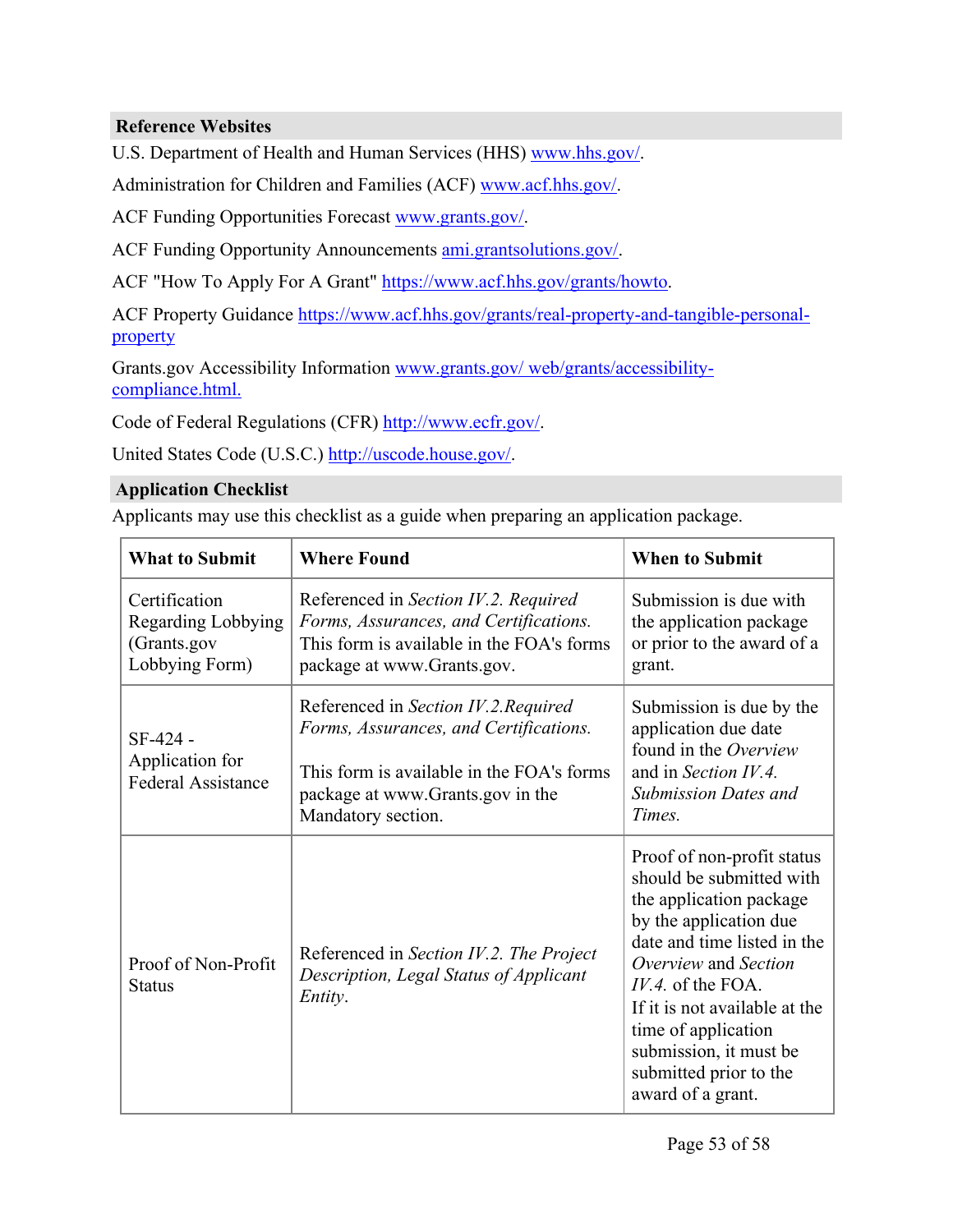| <b>What to Submit</b>                                                                                                             | <b>Where Found</b>                                                                                                                                                                                                                                                               | <b>When to Submit</b>                                                                                                                                                                                                                                       |
|-----------------------------------------------------------------------------------------------------------------------------------|----------------------------------------------------------------------------------------------------------------------------------------------------------------------------------------------------------------------------------------------------------------------------------|-------------------------------------------------------------------------------------------------------------------------------------------------------------------------------------------------------------------------------------------------------------|
| SF-424A - Budget<br>Information - Non-<br>Construction<br>Programs and SF-<br>424B - Assurances -<br>Non-Construction<br>Programs | Referenced in Section IV.2. Required<br>Forms, Assurances, and Certifications.<br>These forms are available in the FOA's<br>forms package at www.Grants.gov in the<br>Mandatory section.<br>They are required for applications that<br>include only non-construction activities. | Submission is due by the<br>application due date<br>found in the Overview<br>and in Section IV.4.<br><b>Submission Dates and</b><br>Times.                                                                                                                  |
| The Project<br>Description                                                                                                        | Referenced in Section IV.2. The Project<br>Description.                                                                                                                                                                                                                          | Submission is due by the<br>application due date<br>found in the Overview<br>and in Section IV.4.<br><b>Submission Dates and</b><br>Times.                                                                                                                  |
| SF-<br>Project/Performance<br>Site Location(s)<br>$(SF-P/PSL)$                                                                    | Referenced in Section IV.2. Required<br>Forms, Assurances, and Certifications.<br>This form is available in the FOA's forms<br>package at www.Grants.gov.                                                                                                                        | Submission is due by the<br>application due date<br>found in the<br>Overview and in Section<br><b>IV.4. Submission Dates</b><br>and Times.                                                                                                                  |
| The Project Budget<br>and Budget<br>Justification                                                                                 | Referenced in Section IV.2. The Project<br>Budget and Budget Justification.                                                                                                                                                                                                      | Submission is required in<br>addition to submission of<br>SF-424A and / or SF-<br>424C.<br>Submission is required<br>with the application<br>package by the due<br>date in the Overview and<br>in Section $IV.4$ .<br><b>Submission Dates and</b><br>Times. |
| Table of Contents                                                                                                                 | Referenced in Section IV.2. The Project<br>Description.                                                                                                                                                                                                                          | Submit with the<br>application by the due<br>date found in the<br>Overview and in Section<br>IV.4. Submission Dates<br>and Times.                                                                                                                           |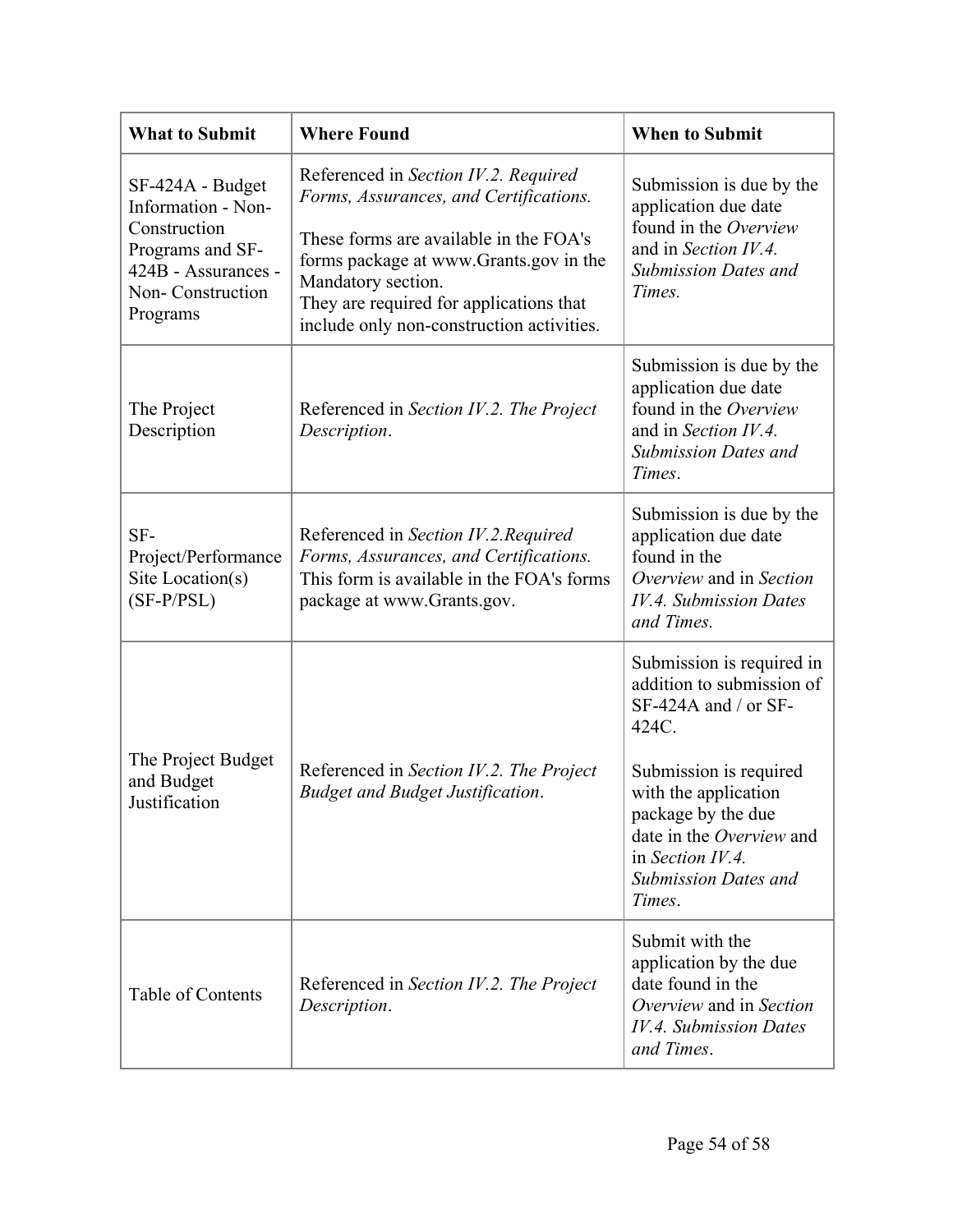| <b>What to Submit</b>                                                                                             | <b>Where Found</b>                                                                                                                                                                                                                                                             | <b>When to Submit</b>                                                                                                                                                                                                                  |
|-------------------------------------------------------------------------------------------------------------------|--------------------------------------------------------------------------------------------------------------------------------------------------------------------------------------------------------------------------------------------------------------------------------|----------------------------------------------------------------------------------------------------------------------------------------------------------------------------------------------------------------------------------------|
| Unique<br><b>Entity Identifier</b><br>(DUNS)<br>and Systems for<br><b>Award Management</b><br>(SAM) registration. | Referenced in Section IV.3. Unique Entity<br>Identifier and System for<br>Award Management (SAM) in the<br>announcement.<br>To obtain a DUNS number (Unique<br>Entity Identifier), go to<br>http://fedgov.dnb.com/webform.<br>To register at SAM, go to<br>http://www.sam.gov. | A DUNS number<br>(Unique<br>Entity Identifier) and<br>registration at SAM.gov<br>are required for all<br>applicants.<br>Active registration at<br>SAM must be maintained<br>throughout the<br>application and project<br>award period. |
| <b>Mandatory Grant</b><br>Disclosure                                                                              | Requirement, submission instructions,<br>and mailing addresses are found in the<br>"Mandatory Grant Disclosure" in Section<br>IV.2. Required Forms, Assurances and<br>Certifications.                                                                                          | If applicable, concurrent<br>submission to the<br>Administration for<br><b>Children and Families</b><br>and to the Office of the<br>Inspector General is<br>required.                                                                  |
| Project<br>Summary/Abstract                                                                                       | Referenced in Section IV.2. The Project<br>Description.<br>The Project Summary/Abstract is limited<br>to one single-spaced page.                                                                                                                                               | Submission is due by the<br>application due date<br>found in the Overview<br>and in Section IV.4.<br><b>Submission Dates and</b><br>Times.                                                                                             |
| SF-LLL-<br>Disclosure of<br>Lobbying Activities                                                                   | "Disclosure Form to Report Lobbying" is<br>referenced in<br>Section IV.2. Required Forms,<br>Assurances, and Certifications.<br>This form is available in the FOA's forms<br>package at www.Grants.gov.                                                                        | If submission of this form<br>is applicable, it is due at<br>the time of application.<br>If it not available at the<br>time of application, it<br>may also be submitted<br>prior to the<br>award of a grant.                           |

## <span id="page-55-0"></span>**Appendix**

### <span id="page-55-1"></span>**Definitions**

*AFTERCARE:* Additional services provided beyond the period of residential stay that offer continuity and supportive follow-up to youth served by the program. (45 CFR § 1351.1) *BACKGROUND CHECK:* The review of an individual employee's or employment applicant's personal information, which shall include state or tribal criminal history records. FBI criminal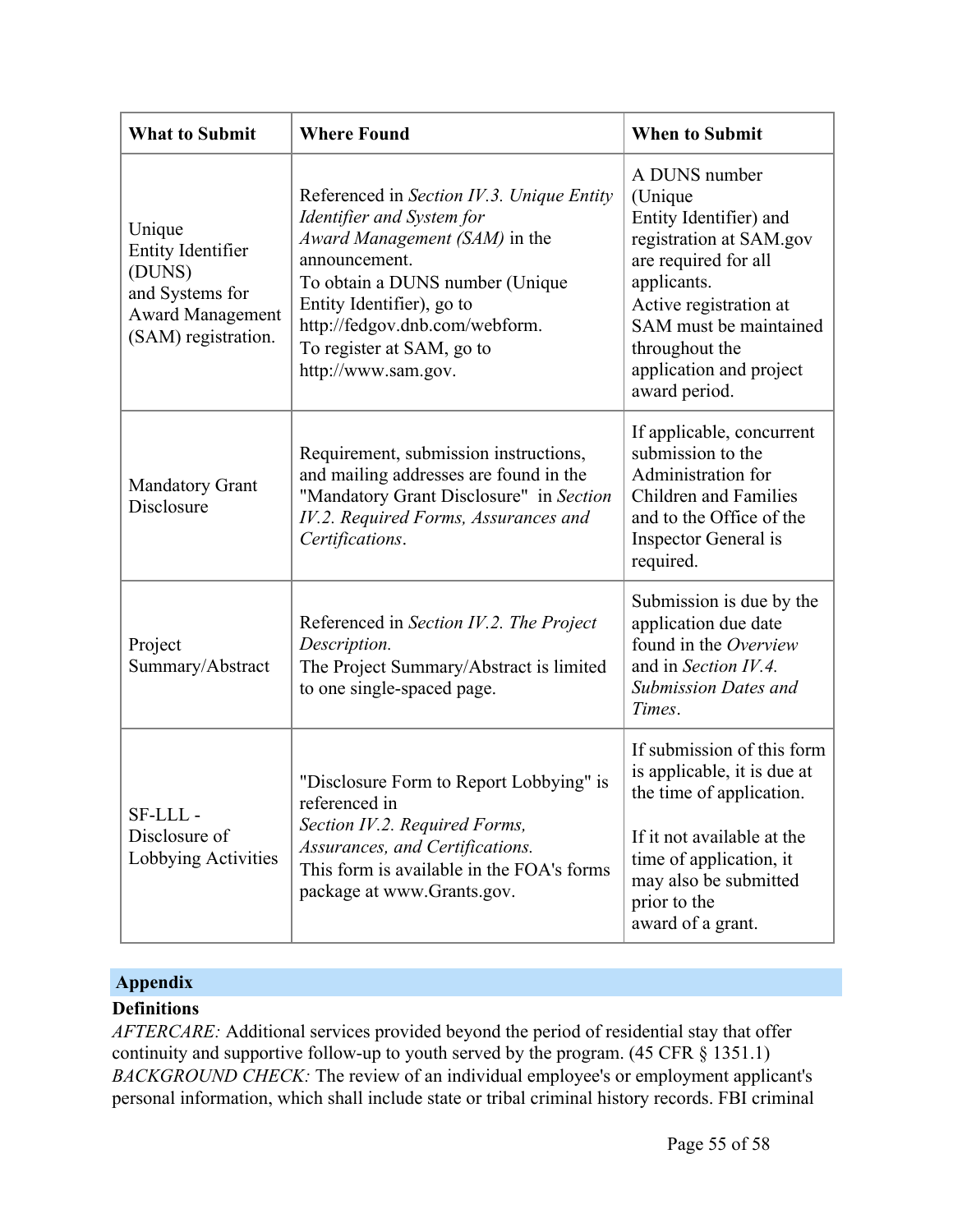history records, including fingerprint checks; a child abuse and neglect registry check; and a sex offender registry check for all employees, consultants, contractors, and volunteers who have regular, unsupervised contact with individual youth, and for all adult occupants of host homes, to the extent FYSB determines this to be practicable and specifies the requirement in a FOA that is applicable to a grantee's award. (45 CFR § 1351.1)

*CASE MANAGEMENT:* Identifying and assessing the needs of the client, and, as appropriate, arranging, coordinating, monitoring, evaluating, and advocating for a package of services to meet the specific needs of the client.  $(45 \text{ CFR} \text{ § } 1351.1)$ 

*CLIENT:* A runaway, homeless, or street youth, or a youth at risk of running away or becoming homeless, who is served by a program grantee. (45 CFR § 1351.1)

*CONTACT:* The engagement between Street Outreach Program staff and youth who are at risk of homelessness or runaway status or homeless youth in need of services that could reasonably lead to shelter or significant harm reduction. Contact may occur on the streets, at a drop-in center, or at other locations known to be frequented by homeless, runaway, or street youth. (45 CFR § 1351.1)

*CORE COMPETENCIES OF YOUTH WORKER:* The ability to demonstrate skills in six domain areas: (1) Professionalism (including, but not limited to, consistent and reliable job performance, awareness and use of professional ethics to guide practice); (2) Applied positive youth development approach (including, but not limited to, skills to develop a positive youth development plan and identifying the client's strengths in order to best apply a positive youth development framework); (3) Cultural and human diversity (including, but not limited to, gaining knowledge and skills to meet the needs of clients of a different race, ethnicity, nationality, religion/spirituality, gender identity/expression, sexual orientation); (4) Applied human development (including, but not limited to, understanding the developmental needs of those at risk and with special needs); (5) Relationship and communication (including, but not limited to, working with clients in a collaborative manner); and (6) Developmental practice methods (including, but not limited to, utilizing methods focused on genuine relationships, health and safety, intervention planning). (45 CFR § 1351.1)

*COUNSELING SERVICES:* The provision of guidance, support, referrals for services including, but not limited to, mental health services, and advice to runaway or otherwise homeless youth and their families, as well as to youth and families when a young person is at risk of running away, as appropriate. (45 CFR § 1351.1)

*CRISIS STABILIZATION SERVICES*: Services such as screening, assessment, and intensive case management to ensure that youth receive assistance with emotional and behavioral health challenges while developing a plan for permanency. (For purposes of this announcement.) *DROP-INCENTER*: A place operated and staffed for runaway and homeless youth that clients can visit without an appointment to get advice or information, to receive services or service referrals, or to meet other runaway or homeless youth. (45 CFR § 1351.1)

*FOLLOW-UP SERVICES*: The act of assessing a youth and their young family's progress after the youth has received safety and resource referrals. (For purposes of this announcement.) *GATEWAY SERVICES*: Services to provide food, drink, clothing, and hygiene-related items to meet basic needs and develop trust between a youth and youth outreach worker. (For purposes of this announcement.)

*HARM REDUCTION*: The provision of basic needs and services (e.g., education, referrals, case management, shelter) that aim to reduce adverse health, social, and economic consequences of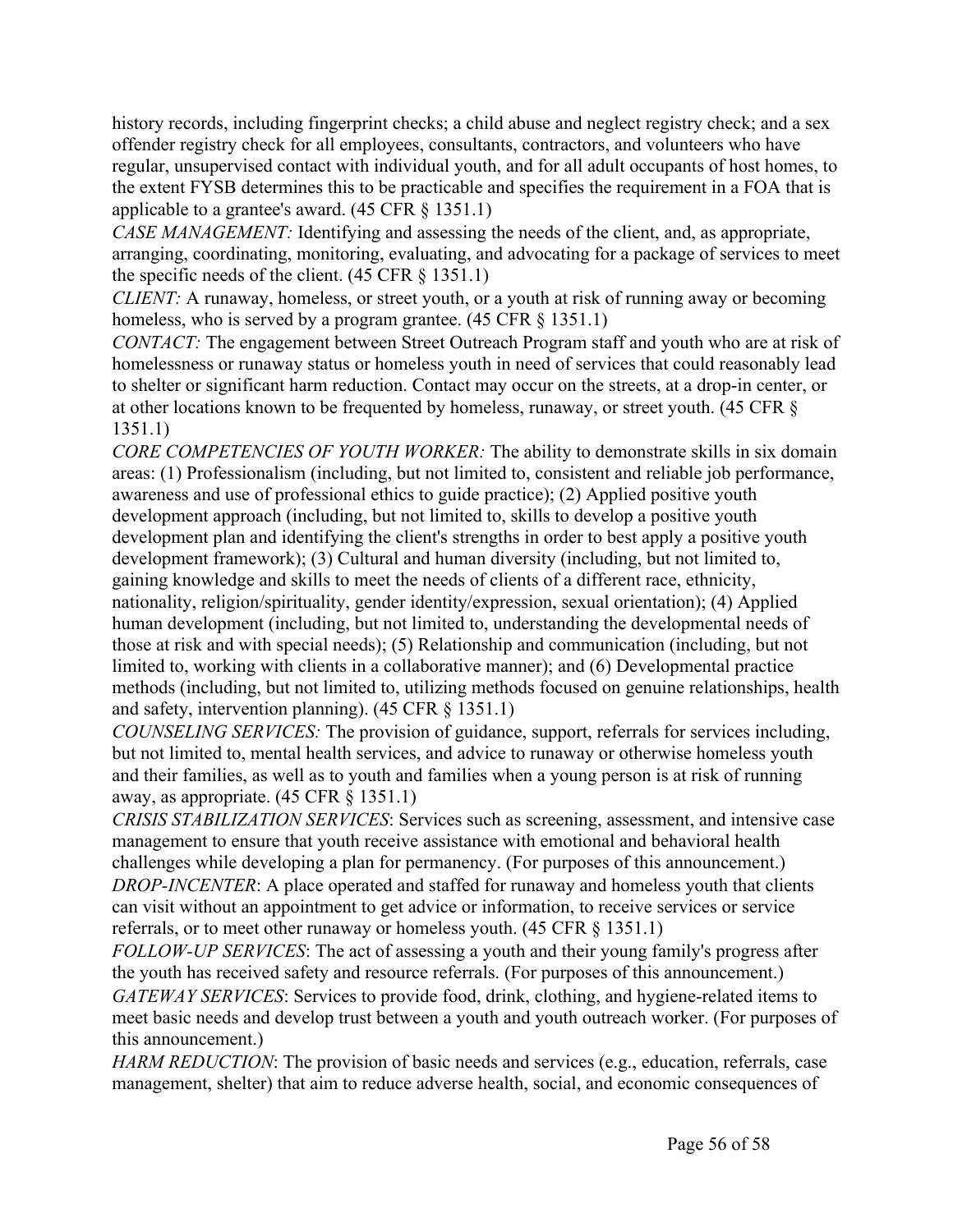high-risk behaviors to include reducing the risk of sexual exploitation and human trafficking, assault, or substance use. (For purposes of this announcement.)

*HEALTH CARE SERVICES:* Physical, mental, behavioral, and dental health services. It includes services provided to runaway and homeless youth and in the case of MGH also includes services provided to a pregnant youth and the child(ren) of the youth. (45 CFR § 1351.1)

Where applicable and allowable within a program, it includes information on appropriate healthrelated services provided to family or household members of the youth. Any treatment or referral to treatment that aims to change someone's sexual orientation, gender identity, or gender expression is prohibited. (45 CFR § 1351.1)

*HOMELESSYOUTH*: An individual who cannot live safely with a parent, guardian, or relative, and who has no other safe alternative living arrangement. (45 CFR § 1351.1)

*INTAKE:* A process for gathering information to assess eligibility and the services required to meet the immediate needs of the client. (45 CFR § 1351.1)

*JUVENILE JUSTICE SYSTEM:* Agencies that include, but are not limited to, juvenile courts, correctional institutions, detention facilities, law enforcement, training schools, or agencies that use probation, parole, and/or court ordered confinement. (45 CFR § 1351.1)

*OUTREACH:* Finding runaway, homeless, and street youth, or youth at risk of becoming runaway or homeless, who might not use services due to lack of awareness or active avoidance, providing information to them about services and benefits, and encouraging the use of appropriate services. (45 CFR § 1351.1)

*PERMANENTCONNECTIONS*: Ongoing attachments to families or adult role models, communities, schools, and other positive social networks that support young people's ability to access new ideas and opportunities that support thriving, and provide a social safety net when young people are at-risk of re-entering homelessness. (45 CFR § 1351.1)

*REINTEGRATION SERVICES*: The connection of youth and their young family?s with services to promote their long- term well-being and self-sufficiency, including resource plans and case management services for substance abuse, mental health, education, community connections, employment, transportation, income security, identity papers, and housing. (For purposes of this announcement.)

*RESOURCE PLAN*: Plans usable by youth that may include, but are not limited to, knowing where to call for resources or help, support for dealing with family conflict or emotional stress, information on education, information or referral to community resources such as substance abuse counseling, education, employment, and housing. (For purposes of this announcement.)

*RISK AND PROTECTIVE FACTORS:* Factors that are measurable characteristics of a youth and their young family that can occur at multiple levels, including biological, psychological, family, community, and cultural levels, that precede and are associated with an outcome. Risk factors are associated with higher likelihood of problematic outcomes, and protective factors are associated with higher likelihood of positive outcomes. (45 CFR § 1351.1)

*RUNAWAY YOUTH*: An individual who is less than 18 years of age and who absents himself or herself from home or a place of legal residence without the permission of a parent or legal guardian. (Section 387(4) of the RHY Act, 34 U.S.C. § 11279(4))

*SAFE AND APPROPRIATE EXITS:* Settings that reflect achievement of the intended purposes of the TLP as outlined in section 382(a) of the Act. Examples of Safe and Appropriate Exits are exits: (1) to the private residence of a parent, guardian, another adult relative, or another adult that has the youth's best interest in mind and can provide a stable arrangement; (2) to another